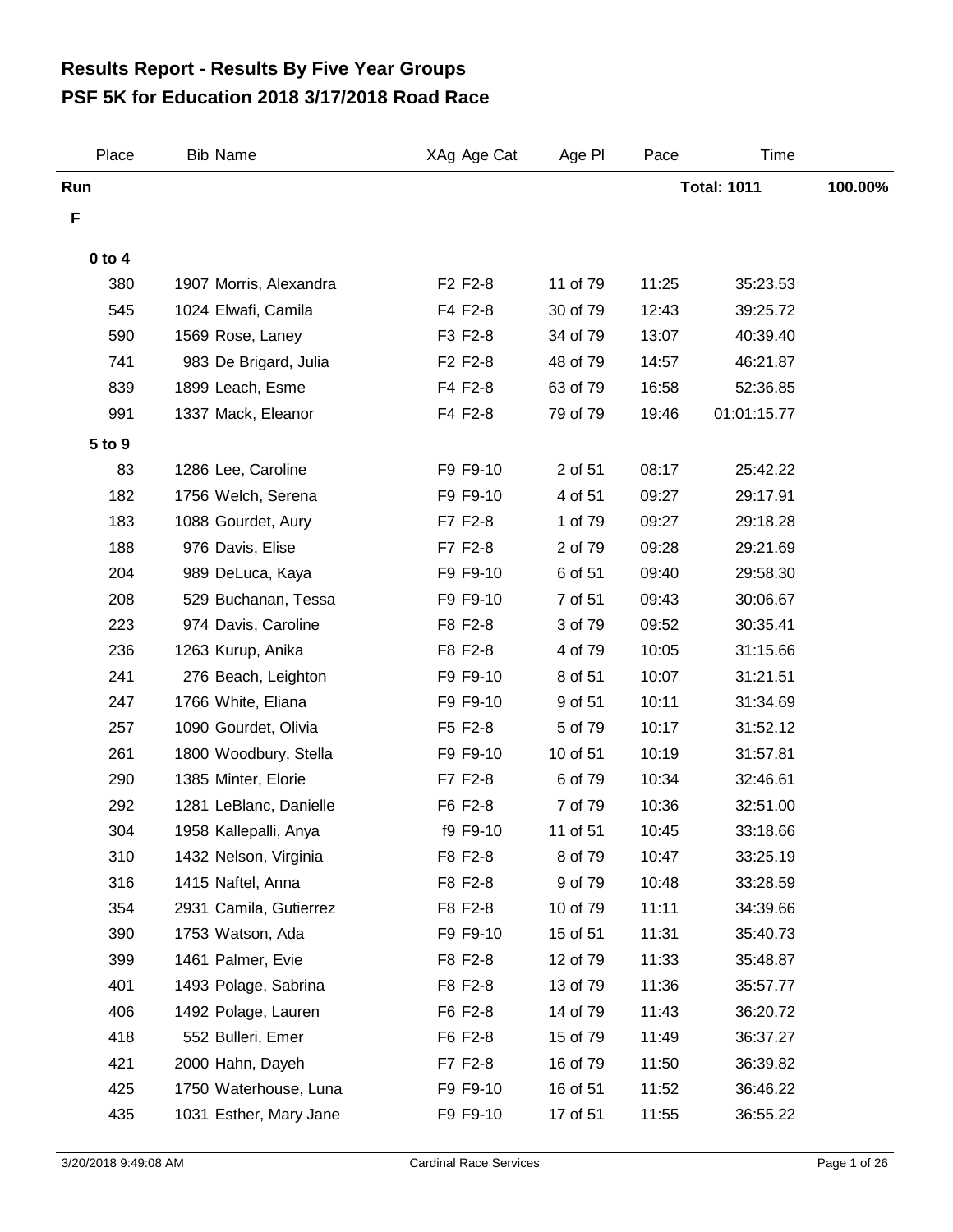| Place | <b>Bib Name</b>             | XAg Age Cat | Age PI   | Pace  | Time     |  |
|-------|-----------------------------|-------------|----------|-------|----------|--|
| 437   | 1304 Li, Brianna            | F9 F9-10    | 18 of 51 | 11:55 | 36:57.38 |  |
| 443   | 119 Alicante-Stuesse, Djina | F9 F9-10    | 19 of 51 | 11:59 | 37:07.85 |  |
| 447   | 402 Bollain, Maryann        | F8 F2-8     | 17 of 79 | 12:02 | 37:16.70 |  |
| 458   | 1620 Singer, Eliora         | F9 F9-10    | 20 of 51 | 12:07 | 37:32.42 |  |
| 473   | 1475 Peak, Molly            | F7 F2-8     | 18 of 79 | 12:11 | 37:46.70 |  |
| 478   | 1916 Szott, Vivienne        | F5 F2-8     | 19 of 79 | 12:13 | 37:50.97 |  |
| 487   | 1536 Reyes, Amelie          | F7 F2-8     | 20 of 79 | 12:20 | 38:13.63 |  |
| 495   | 1628 Skurski, Julia         | F6 F2-8     | 21 of 79 | 12:25 | 38:30.88 |  |
| 504   | 942 Cornelio, Lucia         | F9 F9-10    | 25 of 51 | 12:30 | 38:43.64 |  |
| 516   | 1298 Levine, Ellie          | F8 F2-8     | 22 of 79 | 12:33 | 38:53.83 |  |
| 518   | 1808 Wright, Elsa           | F6 F2-8     | 23 of 79 | 12:34 | 38:58.60 |  |
| 519   | 1829 Zarzar, Lucy           | F8 F2-8     | 24 of 79 | 12:35 | 38:59.61 |  |
| 520   | 2956 Swingler, Stella       | F5 F2-8     | 25 of 79 | 12:35 | 39:00.08 |  |
| 522   | 1273 Lange, Campbell        | F8 F2-8     | 26 of 79 | 12:35 | 39:00.29 |  |
| 523   | 1764 Whelchel, Bailey       | F9 F9-10    | 28 of 51 | 12:35 | 39:00.57 |  |
| 524   | 1832 Zengerle, Georgia      | F7 F2-8     | 27 of 79 | 12:35 | 39:01.19 |  |
| 530   | 1232 Kempton, Sophie        | F8 F2-8     | 28 of 79 | 12:37 | 39:06.70 |  |
| 535   | 1143 Hayes, Annie           | F8 F2-8     | 29 of 79 | 12:39 | 39:13.03 |  |
| 541   | 2917 Stephens, Emma         | F9 F9-10    | 30 of 51 | 12:41 | 39:19.13 |  |
| 559   | 1485 Pike, Waverly          | F7 F2-8     | 31 of 79 | 12:49 | 39:43.35 |  |
| 563   | 1896 Javorski, Ava          | F9 F9-10    | 32 of 51 | 12:51 | 39:51.42 |  |
| 565   | 563 Bulleri, Maeve          | F9 F9-10    | 33 of 51 | 12:53 | 39:54.78 |  |
| 575   | 1215 Kaplan, Mira           | F8 F2-8     | 32 of 79 | 13:00 | 40:16.86 |  |
| 578   | 1448 O'Brien, Iris          | F7 F2-8     | 33 of 79 | 13:00 | 40:19.15 |  |
| 593   | 1568 Rose, Kaya             | F5 F2-8     | 35 of 79 | 13:07 | 40:41.21 |  |
| 598   | 1789 Wimoth, Eileen         | F6 F2-8     | 36 of 79 | 13:08 | 40:43.77 |  |
| 605   | 1785 Williams, Sarah        | F8 F2-8     | 37 of 79 | 13:10 | 40:47.63 |  |
| 617   | 2939 Gandhi, Ayesha         | F8 F2-8     | 38 of 79 | 13:20 | 41:19.60 |  |
| 625   | 1696 Thompson, Emma Scott   | F9 F9-10    | 35 of 51 | 13:31 | 41:52.84 |  |
| 629   | 1122 Hansen, Silvia         | F9 F9-10    | 36 of 51 | 13:32 | 41:56.47 |  |
| 653   | 204 Austin, Hazel           | F7 F2-8     | 39 of 79 | 13:48 | 42:46.12 |  |
| 658   | 1267 Kushnir, Lilia         | F8 F2-8     | 40 of 79 | 13:51 | 42:55.20 |  |
| 670   | 1406 Murdoch, Josephine     | F5 F2-8     | 41 of 79 | 14:01 | 43:28.22 |  |
| 675   | 1049 Finkral, Pri           | F9 F9-10    | 38 of 51 | 14:10 | 43:55.13 |  |
| 678   | 193 Atkins, Eliza           | F7 F2-8     | 42 of 79 | 14:11 | 43:56.64 |  |
| 679   | 196 Atkins, Vivian          | F9 F9-10    | 39 of 51 | 14:11 | 43:57.60 |  |
| 684   | 1198 Jimenez, Sydney        | F6 F2-8     | 43 of 79 | 14:17 | 44:17.04 |  |
| 686   | 1141 Harvath, Hazel         | F5 F2-8     | 44 of 79 | 14:17 | 44:17.80 |  |
| 693   | 1987 Raghunathan, Aarya     | f8 F2-8     | 45 of 79 | 14:25 | 44:42.10 |  |
| 697   | 1004 Dorn, Mischa           | F9 F9-10    | 40 of 51 | 14:28 | 44:49.63 |  |
| 707   | 952 Crncic, Ivanna          | F7 F2-8     | 46 of 79 | 14:34 | 45:09.57 |  |
|       |                             |             |          |       |          |  |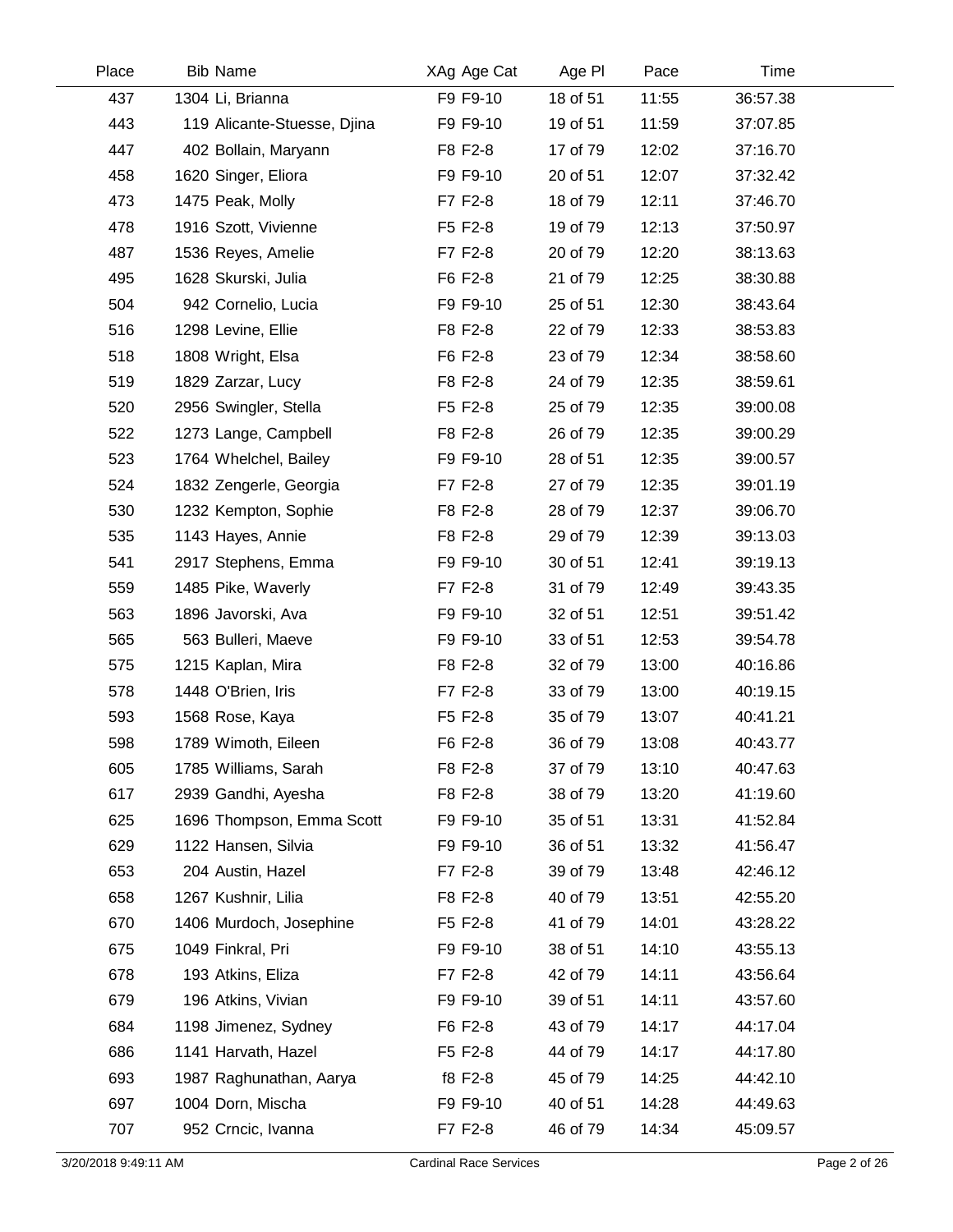| Place                | <b>Bib Name</b>               | XAg Age Cat                   | Age PI   | Pace  | Time        |              |
|----------------------|-------------------------------|-------------------------------|----------|-------|-------------|--------------|
| 712                  | 1847 Duncan, Alexandra Kes    | F9 F9-10                      | 43 of 51 | 14:35 | 45:12.22    |              |
| 714                  | 1526 Redd, Malin              | F7 F2-8                       | 47 of 79 | 14:35 | 45:13.18    |              |
| 743                  | 702 Calderon, Tania           | F9 F9-10                      | 44 of 51 | 15:01 | 46:34.25    |              |
| 748                  | 1377 McQueen, Ruby            | F7 F2-8                       | 49 of 79 | 15:11 | 47:04.25    |              |
| 751                  | 1269 Kushnir, Sophie          | F8 F2-8                       | 50 of 79 | 15:12 | 47:06.56    |              |
| 753                  | 2929 Etten, Riley             | F8 F2-8                       | 51 of 79 | 15:13 | 47:10.32    |              |
| 758                  | 2927 Delaney, Hudson          | F7 F2-8                       | 52 of 79 | 15:17 | 47:21.24    |              |
| 760                  | 1206 Jones, Katherine         | F8 F2-8                       | 53 of 79 | 15:21 | 47:35.14    |              |
| 775                  | 1316 Lloyd, Addison           | F5 F2-8                       | 54 of 79 | 15:36 | 48:21.03    |              |
| 778                  | 419 Bosman, Naomi             | F6 F2-8                       | 55 of 79 | 15:41 | 48:37.01    |              |
| 780                  | 403 Bosman, Laurel            | F8 F2-8                       | 56 of 79 | 15:42 | 48:38.94    |              |
| 792                  | 1237 Kim, Jiyou               | F7 F2-8                       | 57 of 79 | 16:09 | 50:03.23    |              |
| 794                  | 1502 Pou-Carr, Sofia          | F7 F2-8                       | 58 of 79 | 16:10 | 50:06.52    |              |
| 814                  | 1124 Hardin, Charlotte        | F8 F2-8                       | 59 of 79 | 16:23 | 50:47.69    |              |
| 818                  | 1646 Souma, Saki              | F6 F2-8                       | 60 of 79 | 16:24 | 50:50.35    |              |
| 824                  | 1428 Neece, Rebecca           | F9 F9-10                      | 45 of 51 | 16:29 | 51:05.48    |              |
| 826                  | 1484 Pike, Sylvie             | F5 F2-8                       | 61 of 79 | 16:30 | 51:08.81    |              |
| 828                  | 2935 Reitzes, Charlotte       | F5 F2-8                       | 62 of 79 | 16:32 | 51:16.60    |              |
| 849                  | 1567 Rosario-Soto, Katarina   | F7 F2-8                       | 64 of 79 | 17:33 | 54:24.68    |              |
| 854                  | 1603 Seepolmuang, Emery       | F5 F2-8                       | 65 of 79 | 17:36 | 54:32.64    |              |
| 859                  | 1008 Downs, Josie             | F7 F2-8                       | 66 of 79 | 17:40 | 54:47.44    |              |
| 862                  | 2944 Carty, Isabel            | F8 F2-8                       | 67 of 79 | 17:45 | 55:00.01    |              |
| 864                  | 1782 Williams, Laura Jane     | F9 F9-10                      | 46 of 51 | 17:47 | 55:08.51    |              |
| 865                  | 1388 Mitchell, Skyler         | F8 F2-8                       | 68 of 79 | 17:47 | 55:09.04    |              |
| 866                  | 798 Casler, Leena             | F8 F2-8                       | 69 of 79 | 17:48 | 55:09.45    |              |
| 867                  | 935 Cook, Bailey              | F8 F2-8                       | 70 of 79 | 17:48 | 55:09.60    |              |
| 868                  | 1887 Geier, Georgie           | F9 F9-10                      | 47 of 51 | 17:49 | 55:13.56    |              |
| 872                  | 1254 Kornylak, Rebecca        | F8 F2-8                       | 71 of 79 | 17:51 | 55:20.87    |              |
| 875                  | 1414 Myles, Louise            | F9 F9-10                      | 48 of 51 | 17:52 | 55:24.19    |              |
| 890                  | 1158 Hopkins, Hazel           | F5 F2-8                       | 72 of 79 | 18:08 | 56:11.83    |              |
| 896                  | 1736 Walter, Ada              | F5 F2-8                       | 73 of 79 | 18:09 | 56:14.84    |              |
| 930                  | 1132 Harrison, Maria          | F7 F2-8                       | 74 of 79 | 18:26 | 57:08.85    |              |
| 958                  | 1146 Helfert, Eloise          | F5 F2-8                       | 75 of 79 | 19:06 | 59:11.60    |              |
| 967                  | 1197 Jha, Tvisha              | F6 F2-8                       | 76 of 79 | 19:23 | 01:00:05.81 |              |
| 980                  | 959 Crossen, Virginia         | F6 F2-8                       | 77 of 79 | 19:41 | 01:01:00.89 |              |
| 983                  | 1658 Stanelle, Carina Ann     | F6 F2-8                       | 78 of 79 | 19:44 | 01:01:10.44 |              |
| 985                  | 1661 Stanelle, Virginia Clare | F9 F9-10                      | 51 of 51 | 19:44 | 01:01:11.11 |              |
| 10 to 14             |                               |                               |          |       |             |              |
| 5                    | 1972 Maughan, Amelia          | F13 F13-14                    | 1 of 15  | 06:25 | 19:54.89    |              |
| 17                   | 1994 Chenet, Kate             | F14 F13-14                    | 2 of 15  | 07:02 | 21:47.29    |              |
| 56                   | 1243 Klaitman, Abigail        | F11 F11-12                    | 1 of 25  | 07:48 | 24:11.12    |              |
| 3/20/2018 9:49:12 AM |                               | <b>Cardinal Race Services</b> |          |       |             | Page 3 of 26 |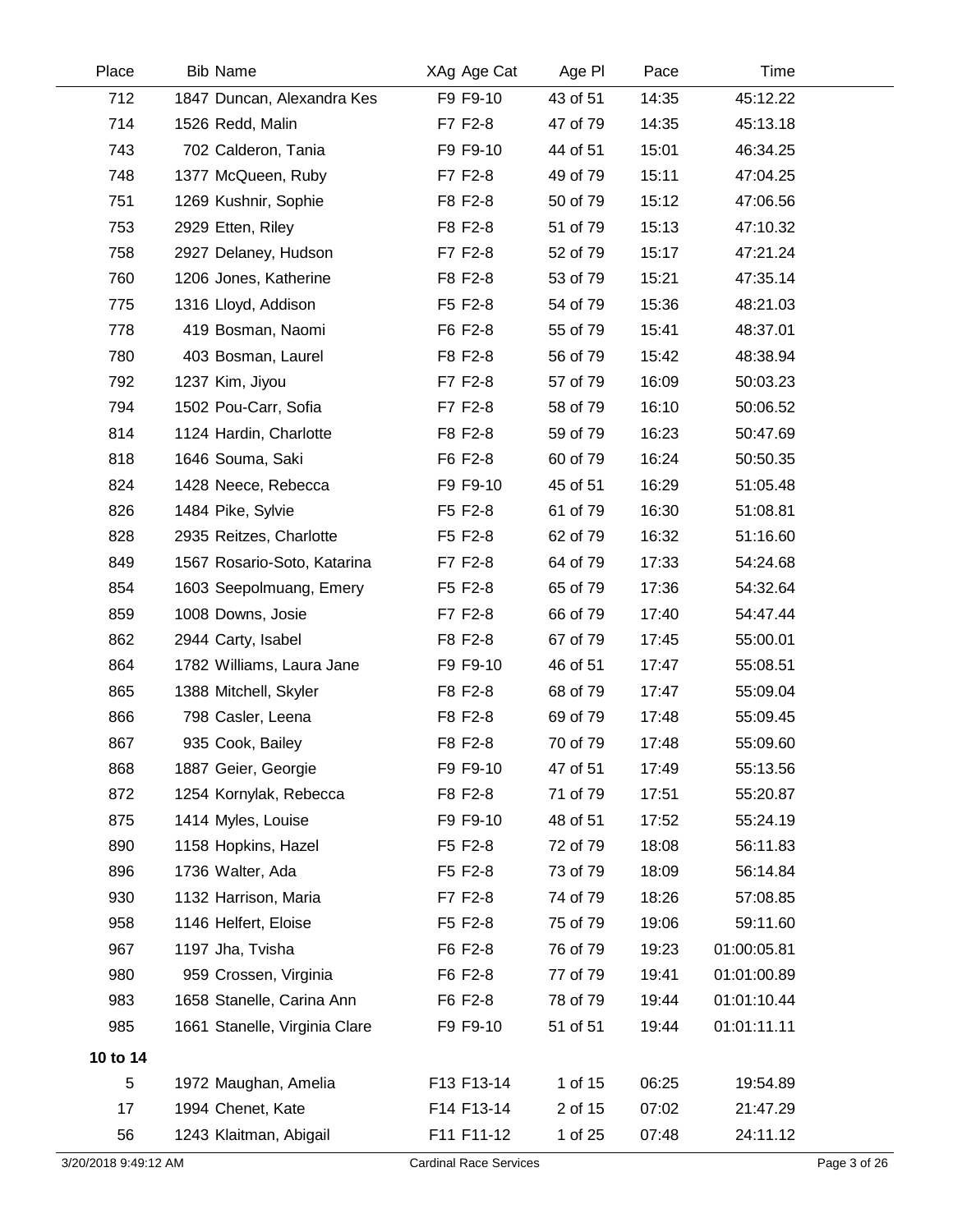| Place | <b>Bib Name</b>          | XAg Age Cat | Age PI   | Pace  | Time     |  |
|-------|--------------------------|-------------|----------|-------|----------|--|
| 80    | 1395 Morris, Anna        | F10 F9-10   | 1 of 51  | 08:16 | 25:39.02 |  |
| 92    | 1130 Harrison, Helena    | F14 F13-14  | 3 of 15  | 08:27 | 26:12.15 |  |
| 106   | 1463 Papazoglou, Leah    | F10 F9-10   | 3 of 51  | 08:35 | 26:36.63 |  |
| 112   | 1020 Ederle, Gillian     | F14 F13-14  | 4 of 15  | 08:40 | 26:51.59 |  |
| 129   | 1903 Lubrano, Julia      | F11 F11-12  | 2 of 25  | 08:52 | 27:29.67 |  |
| 134   | 1303 Lewis, Nora         | F12 F11-12  | 3 of 25  | 09:03 | 28:03.12 |  |
| 135   | 528 Buchanan, Sadie      | F11 F11-12  | 4 of 25  | 09:03 | 28:04.45 |  |
| 143   | 619 Buzzard, Caitlin     | F11 F11-12  | 5 of 25  | 09:09 | 28:20.37 |  |
| 146   | 1218 Kappelman, Sarah    | F11 F11-12  | 6 of 25  | 09:10 | 28:23.69 |  |
| 162   | 1995 Ashley, Sophie      | F13 F13-14  | 5 of 15  | 09:15 | 28:40.58 |  |
| 191   | 1300 Lewis, Evva         | F10 F9-10   | 5 of 51  | 09:31 | 29:30.40 |  |
| 227   | 2936 Schwartz, Ellie     | F11 F11-12  | 7 of 25  | 09:58 | 30:53.00 |  |
| 239   | 2940 Merritt, Makalya    | f12 F11-12  | 8 of 25  | 10:06 | 31:17.92 |  |
| 275   | 1423 Neal, Sarah         | F12 F11-12  | 9 of 25  | 10:27 | 32:22.68 |  |
| 311   | 1131 Harrison, Madeleine | F10 F9-10   | 12 of 51 | 10:47 | 33:25.21 |  |
| 340   | 700 Calderon, Marcela    | F14 F13-14  | 6 of 15  | 11:01 | 34:09.71 |  |
| 345   | 961 Crothers, Sawyer     | F11 F11-12  | 10 of 25 | 11:03 | 34:14.32 |  |
| 349   | 1909 Reveles, Mira       | F11 F11-12  | 11 of 25 | 11:09 | 34:33.86 |  |
| 353   | 1705 Trygstad, Ellie     | F10 F9-10   | 13 of 51 | 11:10 | 34:38.52 |  |
| 375   | 144 Anderson, Soren      | F10 F9-10   | 14 of 51 | 11:22 | 35:13.88 |  |
| 385   | 1490 Pohlman, Constanze  | F11 F11-12  | 12 of 25 | 11:29 | 35:36.49 |  |
| 440   | 1961 Benrimo, Opal       | f12 F11-12  | 13 of 25 | 11:57 | 37:02.64 |  |
| 442   | 1074 Gao, Alice          | F11 F11-12  | 14 of 25 | 11:58 | 37:05.93 |  |
| 479   | 1609 Shapard, Samantha   | F10 F9-10   | 21 of 51 | 12:14 | 37:54.84 |  |
| 489   | 1923 Wagner, Elaine      | F10 F9-10   | 22 of 51 | 12:22 | 38:20.10 |  |
| 492   | 1539 Reyes, Lani         | F10 F9-10   | 23 of 51 | 12:24 | 38:25.81 |  |
| 496   | 1986 Zhu, Yu An          | f10 F9-10   | 24 of 51 | 12:26 | 38:32.62 |  |
| 501   | 941 Cornelio, Ariana     | F11 F11-12  | 15 of 25 | 12:29 | 38:42.26 |  |
| 506   | 1624 Skowron, Grace      | F10 F9-10   | 26 of 51 | 12:30 | 38:46.42 |  |
| 515   | 1295 Levine, Alice       | F10 F9-10   | 27 of 51 | 12:33 | 38:53.67 |  |
| 534   | 1026 Elwafi, Salma       | F10 F9-10   | 29 of 51 | 12:39 | 39:11.78 |  |
| 544   | 1757 Wesley, Anna        | F10 F9-10   | 31 of 51 | 12:43 | 39:24.40 |  |
| 573   | 2945 Carty, Alanna       | F11 F11-12  | 16 of 25 | 12:59 | 40:16.01 |  |
| 579   | 1041 Fargo, Isabel       | F12 F11-12  | 17 of 25 | 13:01 | 40:19.65 |  |
| 580   | 1161 Horton, Anna        | F13 F13-14  | 7 of 15  | 13:01 | 40:20.21 |  |
| 595   | 1815 Yang, Chuhan        | F10 F9-10   | 34 of 51 | 13:08 | 40:42.64 |  |
| 597   | 1939 Schmaling, Stella   | f11 F11-12  | 18 of 25 | 13:08 | 40:43.42 |  |
| 627   | 1911 sawyer, riley       | F12 F11-12  | 19 of 25 | 13:31 | 41:55.15 |  |
| 641   | 997 DeVries, Julia       | F11 F11-12  | 20 of 25 | 13:42 | 42:28.49 |  |
| 642   | 1517 Ragosta, Grace      | F11 F11-12  | 21 of 25 | 13:42 | 42:28.86 |  |
| 649   | 385 Bodenheimer, Maya    | F12 F11-12  | 22 of 25 | 13:46 | 42:41.71 |  |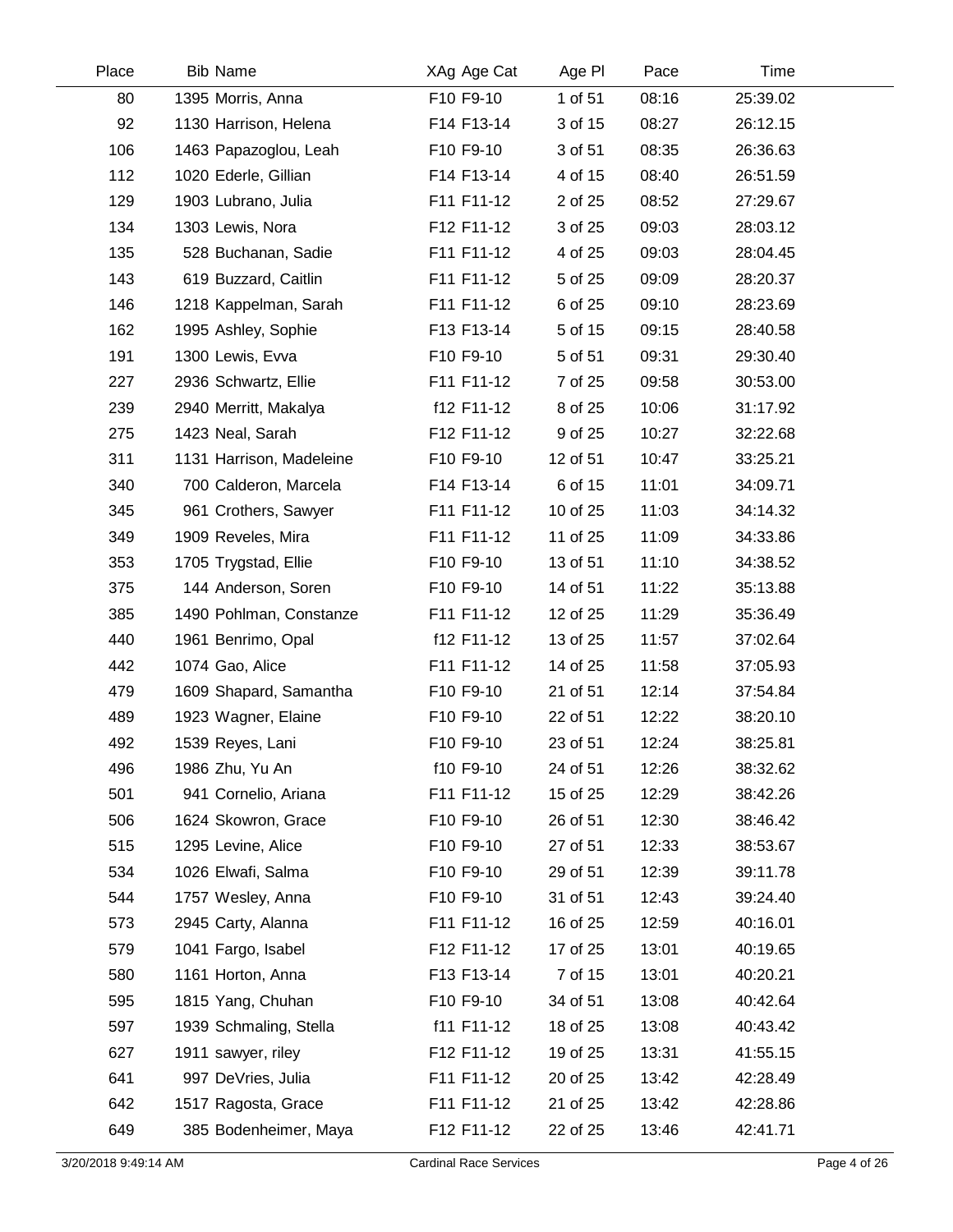| Place    | <b>Bib Name</b>              | XAg Age Cat | Age PI     | Pace  | Time        |  |
|----------|------------------------------|-------------|------------|-------|-------------|--|
| 652      | 1525 Redd, Madison           | F10 F9-10   | 37 of 51   | 13:47 | 42:45.12    |  |
| 687      | 1240 KIM, Soomin             | F11 F11-12  | 23 of 25   | 14:19 | 44:22.26    |  |
| 699      | 1949 Brown, Max Grace        | F11 F11-12  | 24 of 25   | 14:29 | 44:52.40    |  |
| 703      | 1598 Scott, Allison          | F10 F9-10   | 41 of 51   | 14:32 | 45:03.85    |  |
| 709      | 1531 Reeves, Mimi            | F10 F9-10   | 42 of 51   | 14:34 | 45:09.78    |  |
| 790      | 1129 Harrison, Cecilia       | F12 F11-12  | 25 of 25   | 15:57 | 49:26.51    |  |
| 804      | 1112 Hall, Kathleen          | F13 F13-14  | 8 of 15    | 16:18 | 50:30.44    |  |
| 823      | 1429 Neece, Sarah            | F13 F13-14  | 9 of 15    | 16:29 | 51:05.37    |  |
| 840      | 1357 McCann, Karis           | F14 F13-14  | 10 of 15   | 17:05 | 52:57.85    |  |
| 848      | 1220 Kathard, Laila          | F14 F13-14  | 11 of 15   | 17:33 | 54:22.77    |  |
| 869      | 1307 Limerick, Kylie         | F14 F13-14  | 12 of 15   | 17:50 | 55:16.79    |  |
| 897      | 784 Carter, Charlotte        | F10 F9-10   | 49 of 51   | 18:09 | 56:15.41    |  |
| 925      | 1186 Jarskog, Nell           | F13 F13-14  | 13 of 15   | 18:23 | 57:00.80    |  |
| 926      | 1187 Jarskog, Tess           | F13 F13-14  | 14 of 15   | 18:24 | 57:01.07    |  |
| 928      | 1743 Wang, Meixuan (Belinda) | F10 F9-10   | 50 of 51   | 18:24 | 57:02.86    |  |
| 988      | 1657 Stanelle, Caida         | F13 F13-14  | 15 of 15   | 19:44 | 01:01:11.87 |  |
| 15 to 19 |                              |             |            |       |             |  |
| 8        | 1420 Narbut, Annika          | F16 F15-16  | 1 of 17    | 06:30 | 20:08.24    |  |
| 12       | 1652 Springer, Maggie        | F17 F17-19  | 1 of $6$   | 06:40 | 20:39.82    |  |
| 13       | 1509 Pridgen, Virginia       | F15 F15-16  | 2 of 17    | 06:41 | 20:43.29    |  |
| 65       | 2942 Usinger, Marley         | F15 F15-16  | 3 of 17    | 08:00 | 24:47.42    |  |
| 109      | 1199 Johnson, Benita         | F15 F15-16  | 4 of 17    | 08:39 | 26:48.10    |  |
| 111      | 1320 LoFrese, Elizabeth      | F18 F17-19  | $2$ of $6$ | 08:40 | 26:50.79    |  |
| 115      | 1019 Ederle, Elise           | F18 F17-19  | 3 of 6     | 08:41 | 26:54.20    |  |
| 150      | 2926 Chan, Evan              | F16 F15-16  | 5 of 17    | 09:12 | 28:32.09    |  |
| 157      | 1742 Wander, Hannah          | F16 F15-16  | 6 of 17    | 09:14 | 28:38.39    |  |
| 164      | 1788 Wilson, Eleanor         | F15 F15-16  | 7 of 17    | 09:15 | 28:40.95    |  |
| 165      | 537 Buck, Rachel             | F15 F15-16  | 8 of 17    | 09:15 | 28:41.42    |  |
| 194      | 1442 Noel, Nichole           | F16 F15-16  | 9 of 17    | 09:33 | 29:37.72    |  |
| 199      | 1324 Lucas, Ela              | F16 F15-16  | 10 of 17   | 09:36 | 29:45.35    |  |
| 203      | 1978 Mitchell, Ainsley       | F16 F15-16  | 11 of 17   | 09:40 | 29:57.54    |  |
| 220      | 1947 Patel, Jay              | F18 F17-19  | 4 of 6     | 09:48 | 30:21.68    |  |
| 308      | 2924 Chan, Kendall           | F17 F17-19  | 5 of 6     | 10:46 | 33:22.75    |  |
| 312      | 1895 Huang, Rennica          | F16 F15-16  | 12 of 17   | 10:47 | 33:26.71    |  |
| 324      | 1477 Pendergraft El, Aiyana  | F17 F17-19  | 6 of 6     | 10:54 | 33:47.47    |  |
| 428      | 1512 Quesada, Lidia          | F16 F15-16  | 13 of 17   | 11:52 | 36:48.08    |  |
| 646      | 1730 Waheed, Zara            | F16 F15-16  | 14 of 17   | 13:45 | 42:38.23    |  |
| 685      | 1719 Van Den Bunt, Louise    | F16 F15-16  | 15 of 17   | 14:17 | 44:17.61    |  |
| 880      | 914 Champion, Kaylee         | F16 F15-16  | 16 of 17   | 18:00 | 55:48.73    |  |
| 941      | 1185 Jarskog, Liv            | F16 F15-16  | 17 of 17   | 18:35 | 57:37.71    |  |
|          |                              |             |            |       |             |  |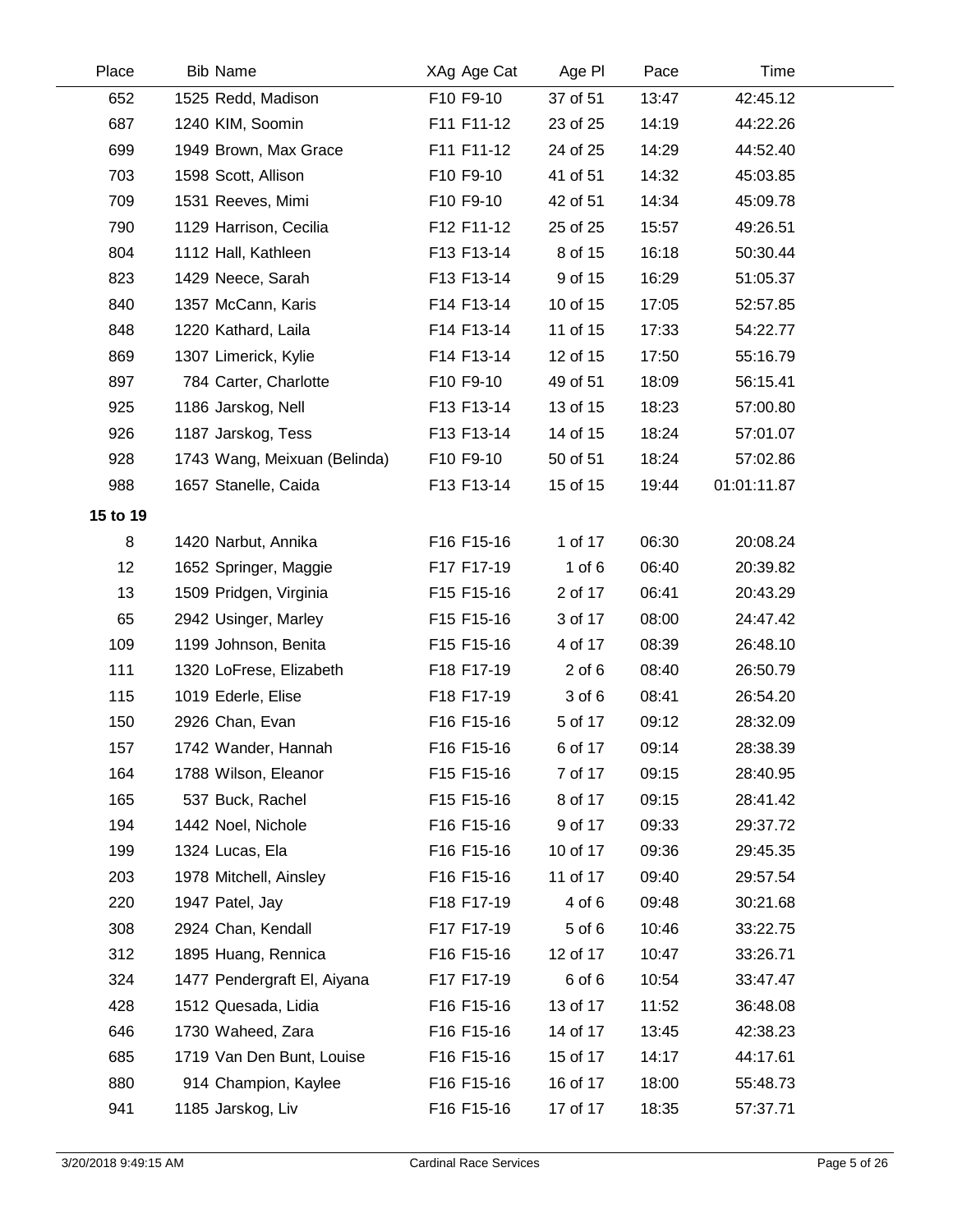| Place    | <b>Bib Name</b>               | XAg Age Cat | Age PI   | Pace  | Time     |  |
|----------|-------------------------------|-------------|----------|-------|----------|--|
| 20 to 24 |                               |             |          |       |          |  |
| 63       | 1234 Kerr, Erin               | F23 F20-29  | 5 of 57  | 07:59 | 24:43.78 |  |
| 93       | 1940 Surinach, Cristina       | F22 F20-29  | 6 of 57  | 08:28 | 26:13.80 |  |
| 202      | 158 Andrews, Annie            | F24 F20-29  | 10 of 57 | 09:39 | 29:55.74 |  |
| 328      | 1425 Nedimyer, Aliza          | F24 F20-29  | 19 of 57 | 10:56 | 33:52.26 |  |
| 357      | 1515 Rafetto, Chelsea         | F24 F20-29  | 20 of 57 | 11:11 | 34:41.07 |  |
| 397      | 1702 Thompson, Maddy          | F24 F20-29  | 23 of 57 | 11:33 | 35:47.60 |  |
| 430      | 197 Atkinson, Ashlyn          | F22 F20-29  | 24 of 57 | 11:53 | 36:48.91 |  |
| 529      | 1801 Wooding, Hasana          | F21 F20-29  | 29 of 57 | 12:36 | 39:04.82 |  |
| 532      | 1802 Wooding, Kiera           | F21 F20-29  | 30 of 57 | 12:38 | 39:09.74 |  |
| 628      | 1839 Boylan, Victoria         | F24 F20-29  | 37 of 57 | 13:31 | 41:55.44 |  |
| 781      | 1900 Leyva Martinez, Angelica | F21 F20-29  | 44 of 57 | 15:48 | 48:59.57 |  |
| 803      | 1145 Heikal, Sara             | F22 F20-29  | 48 of 57 | 16:18 | 50:30.25 |  |
| 25 to 29 |                               |             |          |       |          |  |
| 15       | 1323 Lonergan, Katie          | F25 F20-29  | 1 of 57  | 06:49 | 21:08.86 |  |
| 28       | 1984 Schimmel, Christine      | F25 F20-29  | 2 of 57  | 07:20 | 22:44.69 |  |
| 48       | 1017 Dunphy, Simone           | F25 F20-29  | 3 of 57  | 07:40 | 23:45.34 |  |
| 58       | 1190 Jennings Murphy, Hannah  | F26 F20-29  | 4 of 57  | 07:49 | 24:14.50 |  |
| 133      | 1238 Kim, Michelle            | F26 F20-29  | 7 of 57  | 08:59 | 27:49.90 |  |
| 176      | 1554 Robinette, Chelsea       | F26 F20-29  | 8 of 57  | 09:23 | 29:04.55 |  |
| 187      | 1497 Porterfield, Suzy        | F29 F20-29  | 9 of 57  | 09:28 | 29:21.52 |  |
| 206      | 1465 Paridon, Jodi            | F27 F20-29  | 11 of 57 | 09:42 | 30:05.09 |  |
| 209      | 393 Bohlen, Nicole            | F29 F20-29  | 12 of 57 | 09:44 | 30:09.10 |  |
| 216      | 1724 Vetrano, Jackie          | F26 F20-29  | 13 of 57 | 09:46 | 30:17.71 |  |
| 225      | 1559 Rogers, Courtney         | F26 F20-29  | 14 of 57 | 09:55 | 30:44.80 |  |
| 226      | 241 Barbera, Tracy            | F27 F20-29  | 15 of 57 | 09:55 | 30:45.29 |  |
| 233      | 1992 Humphrey, Hanna          | F29 F20-29  | 16 of 57 | 10:03 | 31:08.96 |  |
| 234      | 1991 Townsend, Lauren         | F28 F20-29  | 17 of 57 | 10:03 | 31:09.53 |  |
| 278      | 1769 Whitehouse, Anne         | F27 F20-29  | 18 of 57 | 10:28 | 32:26.53 |  |
| 383      | 1561 Roggie, Nicole           | F25 F20-29  | 21 of 57 | 11:29 | 35:34.60 |  |
| 396      | 1438 Nichols, Christina       | F26 F20-29  | 22 of 57 | 11:32 | 35:46.47 |  |
| 432      | 1728 Vongchucherd, Eve        | F27 F20-29  | 25 of 57 | 11:53 | 36:50.41 |  |
| 452      | 1013 Dunn, Kelly              | F29 F20-29  | 26 of 57 | 12:05 | 37:26.87 |  |
| 511      | 1466 Park, Grace              | F27 F20-29  | 27 of 57 | 12:32 | 38:50.05 |  |
| 525      | 510 Bryant, Taylor            | F25 F20-29  | 28 of 57 | 12:35 | 39:01.85 |  |
| 560      | 993 Dennis, Caileigh          | F25 F20-29  | 31 of 57 | 12:49 | 39:44.01 |  |
| 576      | 1366 McGaha, Lauren           | F28 F20-29  | 32 of 57 | 13:00 | 40:18.35 |  |
| 586      | 1170 Hubbard, Lauren          | F27 F20-29  | 33 of 57 | 13:05 | 40:32.08 |  |
| 592      | 1530 Reed, Shawn              | F29 F20-29  | 34 of 57 | 13:07 | 40:39.68 |  |
| 610      | 760 Capehart, Jesse           | F29 F20-29  | 35 of 57 | 13:13 | 40:58.88 |  |
| 619      | 161 andruejol, eva            | F29 F20-29  | 36 of 57 | 13:21 | 41:23.05 |  |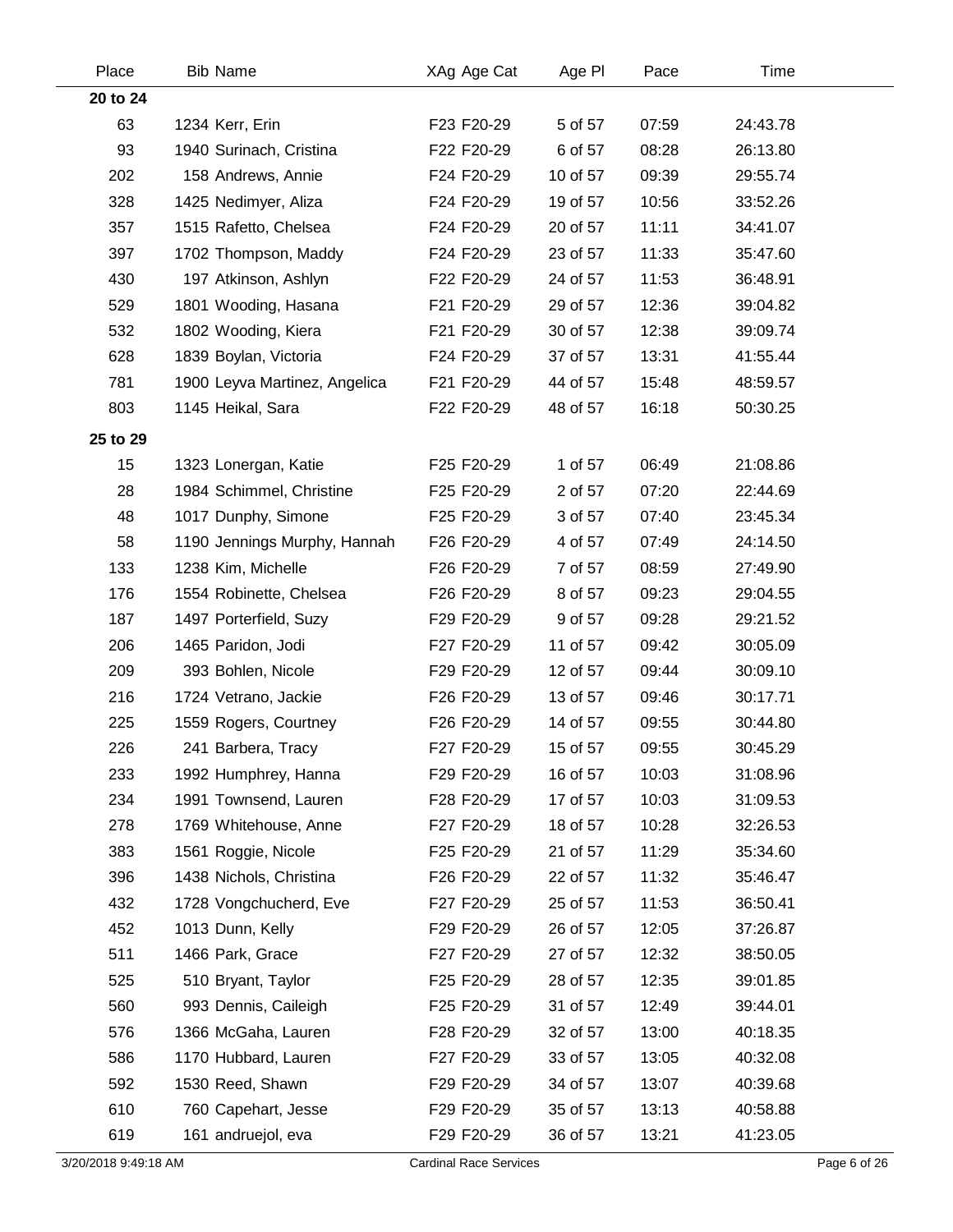| Place    | <b>Bib Name</b>            | XAg Age Cat | Age PI    | Pace  | Time        |  |
|----------|----------------------------|-------------|-----------|-------|-------------|--|
| 634      | 1540 Reynolds, Lindley     | F29 F20-29  | 38 of 57  | 13:37 | 42:13.80    |  |
| 637      | 1360 McElwee, Chelsey      | F28 F20-29  | 39 of 57  | 13:41 | 42:24.75    |  |
| 706      | 1101 Greenway, Sally       | F27 F20-29  | 40 of 57  | 14:34 | 45:09.56    |  |
| 718      | 1587 Sayag, Natalie        | F28 F20-29  | 41 of 57  | 14:38 | 45:21.06    |  |
| 755      | 1107 Haber, Rachel         | F29 F20-29  | 42 of 57  | 15:14 | 47:13.53    |  |
| 759      | 1767 White, Samantha       | F26 F20-29  | 43 of 57  | 15:17 | 47:21.97    |  |
| 798      | 1739 Walters, Jenny        | F27 F20-29  | 45 of 57  | 16:14 | 50:18.72    |  |
| 800      | 1106 Gutierrez, Elena      | F26 F20-29  | 46 of 57  | 16:15 | 50:23.17    |  |
| 802      | 1104 Greto, Samantha       | F28 F20-29  | 47 of 57  | 16:17 | 50:29.68    |  |
| 809      | 778 Carswell, Kathleen     | F28 F20-29  | 49 of 57  | 16:22 | 50:45.31    |  |
| 810      | 981 Dawson, Sydney         | F25 F20-29  | 50 of 57  | 16:22 | 50:45.61    |  |
| 827      | 1469 Pascual, Catherine    | F28 F20-29  | 51 of 57  | 16:32 | 51:14.87    |  |
| 884      | 1278 Larkin-Thorsen, Ginny | F26 F20-29  | 52 of 57  | 18:04 | 56:01.22    |  |
| 885      | 1674 Streeper, Sarah       | F25 F20-29  | 53 of 57  | 18:05 | 56:02.73    |  |
| 905      | 1472 Payne, Alexa          | F26 F20-29  | 54 of 57  | 18:11 | 56:23.32    |  |
| 908      | 584 Bunzey, Maggie         | F25 F20-29  | 55 of 57  | 18:16 | 56:36.27    |  |
| 1003     | 1925 Williamson, Jessica   | F25 F20-29  | 56 of 57  | 20:06 | 01:02:19.84 |  |
| 1004     | 1840 Brady, Amanda         | F27 F20-29  | 57 of 57  | 20:07 | 01:02:21.85 |  |
| 30 to 34 |                            |             |           |       |             |  |
| 121      | 364 Calabrese, Emma        | F30 F30-39  | 6 of 118  | 08:47 | 27:14.96    |  |
| 122      | 1596 Schoenherr, Sarah     | F34 F30-39  | 7 of 118  | 08:48 | 27:15.84    |  |
| 166      | 448 Boyer, Stacie          | F31 F30-39  | 10 of 118 | 09:16 | 28:43.90    |  |
| 230      | 1662 Stang, Hannah         | F34 F30-39  | 17 of 118 | 10:01 | 31:03.85    |  |
| 238      | 725 campbell, christen     | f33 F30-39  | 18 of 118 | 10:06 | 31:17.65    |  |
| 254      | 828 Castaneda, Rachel      | F30 F30-39  | 22 of 118 | 10:15 | 31:46.50    |  |
| 282      | 1262 Kuritzky, Melanie     | F34 F30-39  | 27 of 118 | 10:29 | 32:29.05    |  |
| 296      | 301 Bernhardt, Lis         | F34 F30-39  | 29 of 118 | 10:43 | 33:11.81    |  |
| 330      | 1452 Okoniewski, Casey     | F30 F30-39  | 32 of 118 | 10:56 | 33:53.90    |  |
| 376      | 1615 Sherry, Kate          | F30 F30-39  | 38 of 118 | 11:22 | 35:14.42    |  |
| 389      | 946 Cotton, Jacqueline     | F31 F30-39  | 39 of 118 | 11:30 | 35:38.38    |  |
| 402      | 1330 Lusk, Jamison         | F33 F30-39  | 40 of 118 | 11:39 | 36:07.49    |  |
| 429      | 1640 Snow, Sarah           | F32 F30-39  | 44 of 118 | 11:52 | 36:48.69    |  |
| 448      | 1639 Snow, Samantha        | F32 F30-39  | 46 of 118 | 12:03 | 37:20.09    |  |
| 503      | 966 Darst, Katie           | F34 F30-39  | 49 of 118 | 12:30 | 38:43.56    |  |
| 548      | 545 Bucurel, Heather       | F34 F30-39  | 54 of 118 | 12:44 | 39:28.66    |  |
| 589      | 1200 Johnson, Emma         | F30 F30-39  | 58 of 118 | 13:06 | 40:36.30    |  |
| 603      | 1571 Rose, Tracy           | F34 F30-39  | 60 of 118 | 13:09 | 40:46.38    |  |
| 671      | 1359 McDonnell, Megan      | F32 F30-39  | 64 of 118 | 14:02 | 43:30.91    |  |
| 674      | 280 Bedford, Lindsay       | F34 F30-39  | 65 of 118 | 14:06 | 43:42.87    |  |
| 683      | 594 Burks, Alicea          | F34 F30-39  | 66 of 118 | 14:17 | 44:16.13    |  |
| 692      | 1142 Harvath, Lindsay      | F34 F30-39  | 67 of 118 | 14:22 | 44:32.55    |  |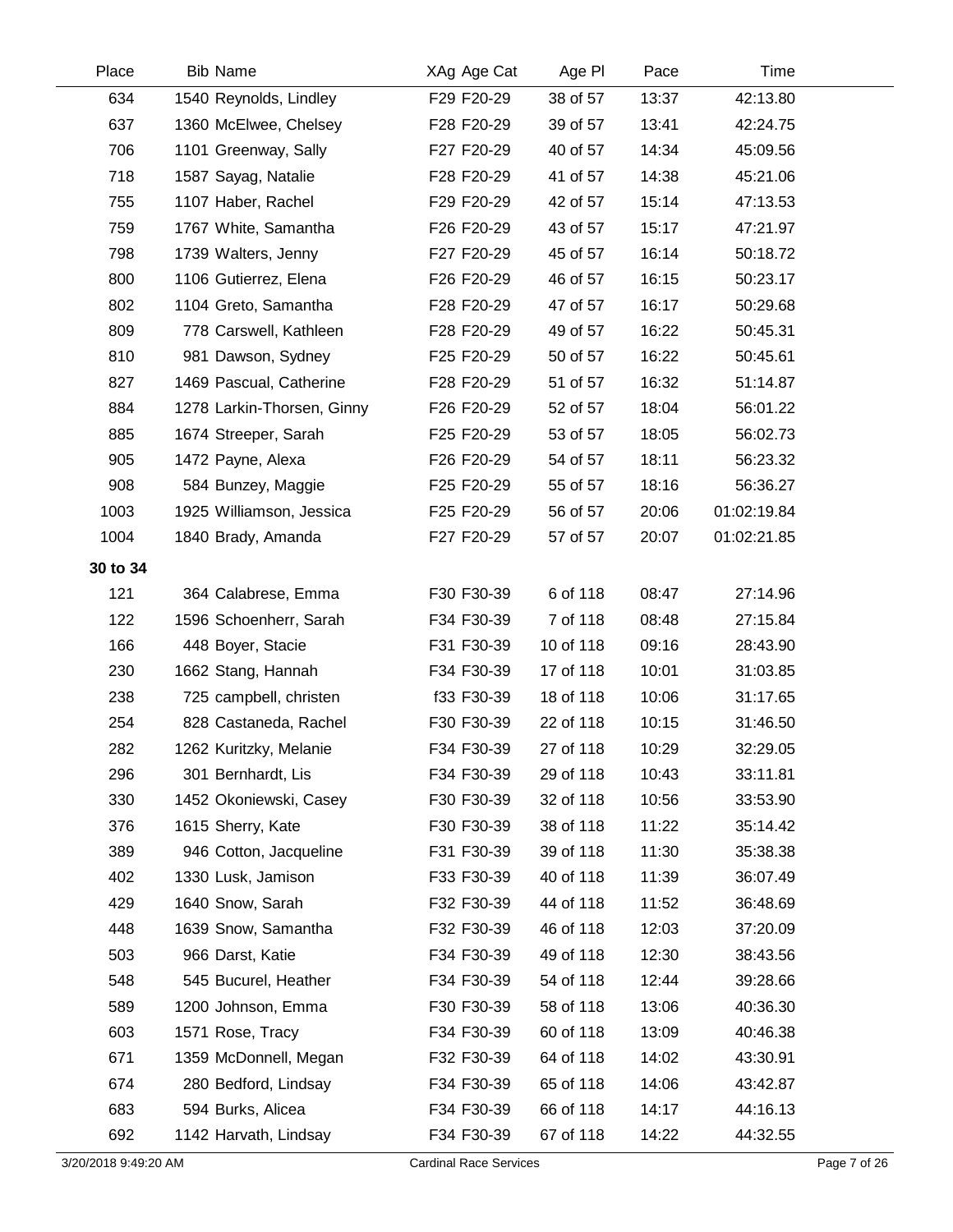| Place    | <b>Bib Name</b>           | XAg Age Cat | Age PI     | Pace  | Time        |  |
|----------|---------------------------|-------------|------------|-------|-------------|--|
| 726      | 1704 Toro, Patricia       | F30 F30-39  | 73 of 118  | 14:46 | 45:45.12    |  |
| 756      | 1272 Land, Nicole         | F30 F30-39  | 77 of 118  | 15:16 | 47:20.56    |  |
| 764      | 1378 Meachum, Lare        | F34 F30-39  | 79 of 118  | 15:24 | 47:43.08    |  |
| 787      | 1154 Holland, Jaclyn      | F30 F30-39  | 84 of 118  | 15:55 | 49:19.81    |  |
| 820      | 1245 Koch, April          | F34 F30-39  | 85 of 118  | 16:25 | 50:52.81    |  |
| 846      | 127 Almeida, Marie        | F30 F30-39  | 89 of 118  | 17:32 | 54:20.29    |  |
| 886      | 994 Devine, Lavernia      | F31 F30-39  | 93 of 118  | 18:05 | 56:03.21    |  |
| 899      | 1783 Williams, Maria      | F32 F30-39  | 96 of 118  | 18:09 | 56:16.35    |  |
| 900      | 107 Aguilar, Ana          | F32 F30-39  | 97 of 118  | 18:09 | 56:17.39    |  |
| 906      | 1459 Palisky, Cassie      | F30 F30-39  | 99 of 118  | 18:12 | 56:23.96    |  |
| 912      | 1368 McGovern, Katy       | F34 F30-39  | 100 of 118 | 18:19 | 56:45.85    |  |
| 914      | 1099 Graves, Christy      | F34 F30-39  | 101 of 118 | 18:19 | 56:47.20    |  |
| 923      | 1617 Sidenstricker, Sarah | F34 F30-39  | 104 of 118 | 18:22 | 56:56.41    |  |
| 931      | 919 Cheshire, Tiffany     | F34 F30-39  | 105 of 118 | 18:27 | 57:12.05    |  |
| 947      | 1293 Leedom, Lexina       | F30 F30-39  | 108 of 118 | 18:42 | 57:56.88    |  |
| 965      | 1905 Lucas, Jordan        | F31 F30-39  | 112 of 118 | 19:23 | 01:00:03.87 |  |
| 966      | 1076 Garner, Katie        | F31 F30-39  | 113 of 118 | 19:23 | 01:00:04.69 |  |
| 35 to 39 |                           |             |            |       |             |  |
| 21       | 1771 Whitman, Lori        | F37 F30-39  | 1 of 118   | 07:09 | 22:10.56    |  |
| 33       | 1179 Hunter, Kym          | F35 F30-39  | 2 of 118   | 07:32 | 23:20.27    |  |
| 62       | 2960 Meunier, Elizabeth   | F39 F30-39  | 3 of 118   | 07:58 | 24:43.31    |  |
| 90       | 1209 Judson, Erin         | F38 F30-39  | 4 of 118   | 08:25 | 26:04.30    |  |
| 91       | 1650 sparkenbaugh, erica  | f35 F30-39  | 5 of 118   | 08:27 | 26:10.41    |  |
| 140      | 1223 Kay, Melissa         | F38 F30-39  | 8 of 118   | 09:08 | 28:18.70    |  |
| 159      | 1412 Myers, Jacqueline    | F38 F30-39  | 9 of 118   | 09:15 | 28:39.10    |  |
| 167      | 629 Buzzard, Rebecca      | F37 F30-39  | 11 of 118  | 09:16 | 28:44.47    |  |
| 168      | 1777 Williams, Emily      | F37 F30-39  | 12 of 118  | 09:18 | 28:48.49    |  |
| 169      | 1671 Stoda, Lindsay       | F35 F30-39  | 13 of 118  | 09:18 | 28:49.70    |  |
| 201      | 1138 Hartzell, Jamie      | F35 F30-39  | 14 of 118  | 09:39 | 29:54.41    |  |
| 214      | 1627 Skowronek, Irene     | F36 F30-39  | 15 of 118  | 09:46 | 30:16.54    |  |
| 217      | 956 Cross, Allyson        | F37 F30-39  | 16 of 118  | 09:47 | 30:19.27    |  |
| 240      | 277 Beach, Rachel         | F38 F30-39  | 19 of 118  | 10:07 | 31:21.15    |  |
| 246      | 1649 Southwell, Jessica   | F35 F30-39  | 20 of 118  | 10:11 | 31:33.28    |  |
| 249      | 1089 Gourdet, Camille     | F39 F30-39  | 21 of 118  | 10:13 | 31:38.87    |  |
| 259      | 686 Calderon, Angela      | F39 F30-39  | 23 of 118  | 10:18 | 31:56.75    |  |
| 263      | 501 Brown, Nicole         | F38 F30-39  | 24 of 118  | 10:19 | 31:59.62    |  |
| 266      | 1056 Flate, Elizabeth     | F38 F30-39  | 25 of 118  | 10:21 | 32:03.97    |  |
| 280      | 1691 Taylor, Allison      | F38 F30-39  | 26 of 118  | 10:28 | 32:27.15    |  |
| 283      | 2915 Sacks, Lauren        | F39 F30-39  | 28 of 118  | 10:29 | 32:29.59    |  |
| 297      | 1673 Stolte, Laurel       | F38 F30-39  | 30 of 118  | 10:43 | 33:13.84    |  |
| 327      | 1827 Zadrozny, Sabrina    | F38 F30-39  | 31 of 118  | 10:56 | 33:52.06    |  |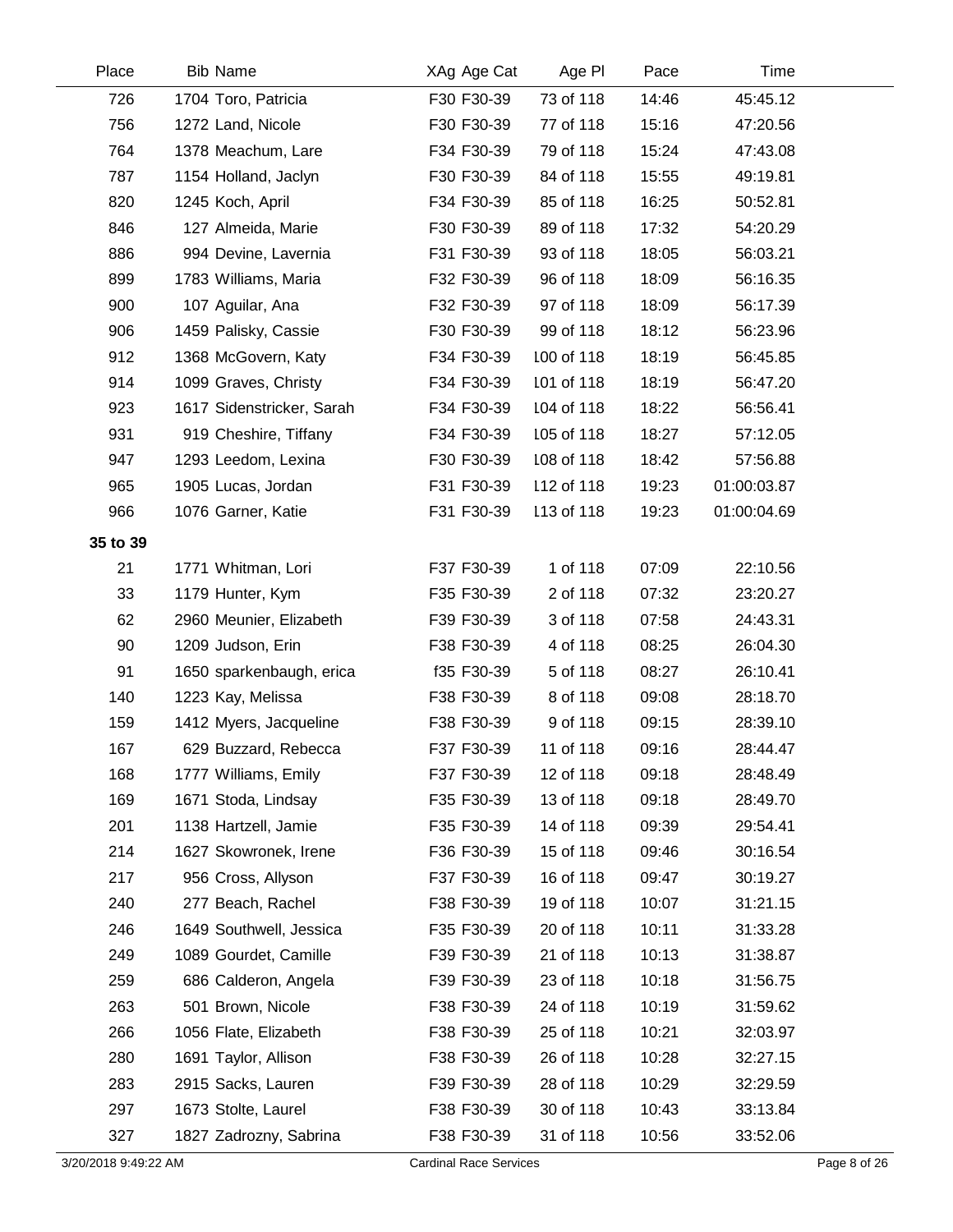| Place | <b>Bib Name</b>             | XAg Age Cat | Age PI    | Pace  | Time     |  |
|-------|-----------------------------|-------------|-----------|-------|----------|--|
| 337   | 1277 Lapetina, Maria        | F35 F30-39  | 33 of 118 | 11:01 | 34:07.75 |  |
| 362   | 1285 Lee, Becky             | F39 F30-39  | 34 of 118 | 11:16 | 34:56.28 |  |
| 365   | 1329 Lujan, Nan             | F37 F30-39  | 35 of 118 | 11:19 | 35:04.04 |  |
| 370   | 1601 Scott, Kate            | F39 F30-39  | 36 of 118 | 11:21 | 35:09.74 |  |
| 373   | 1417 Naftel, Signe          | F38 F30-39  | 37 of 118 | 11:22 | 35:13.31 |  |
| 403   | 1201 Johnson, Meg           | F36 F30-39  | 41 of 118 | 11:39 | 36:07.69 |  |
| 409   | 1591 Schaefer, Rebecca      | F38 F30-39  | 42 of 118 | 11:44 | 36:23.69 |  |
| 426   | 1408 Murphy, Ann            | F39 F30-39  | 43 of 118 | 11:52 | 36:47.37 |  |
| 445   | 233 Bailey, Lara            | F39 F30-39  | 45 of 118 | 11:59 | 37:09.28 |  |
| 461   | 1556 Rodermond, Lillian     | F36 F30-39  | 47 of 118 | 12:08 | 37:36.41 |  |
| 477   | 1913 Szott, Lizzy           | F38 F30-39  | 48 of 118 | 12:12 | 37:50.61 |  |
| 509   | 1937 Tadross, Andrea        | F38 F30-39  | 50 of 118 | 12:31 | 38:48.11 |  |
| 517   | 1806 Wright, Becca          | F37 F30-39  | 51 of 118 | 12:34 | 38:58.34 |  |
| 521   | 1685 Swingler, Margaret     | F38 F30-39  | 52 of 118 | 12:35 | 39:00.26 |  |
| 537   | 1230 Kempton, Nicole        | F38 F30-39  | 53 of 118 | 12:40 | 39:17.01 |  |
| 581   | 920 Christie, Ericka        | F37 F30-39  | 55 of 118 | 13:01 | 40:20.80 |  |
| 585   | 1722 Vassallo, Matilde      | F36 F30-39  | 56 of 118 | 13:04 | 40:31.78 |  |
| 588   | 1521 Raja, Abi              | F35 F30-39  | 57 of 118 | 13:06 | 40:35.39 |  |
| 602   | 1901 Lipps, Yoya            | F37 F30-39  | 59 of 118 | 13:09 | 40:45.37 |  |
| 622   | 1828 Zarzar, Caroline       | F38 F30-39  | 61 of 118 | 13:24 | 41:31.37 |  |
| 656   | 1169 Huang, Kun             | F39 F30-39  | 62 of 118 | 13:49 | 42:49.85 |  |
| 666   | 1182 Irick, Caroline        | F39 F30-39  | 63 of 118 | 13:57 | 43:14.11 |  |
| 694   | 1653 Srikrishnan, Hemalatha | F38 F30-39  | 68 of 118 | 14:26 | 44:45.39 |  |
| 713   | 1528 Redd, Riza             | F39 F30-39  | 69 of 118 | 14:35 | 45:12.28 |  |
| 716   | 1183 Jackson, Kristin       | F37 F30-39  | 70 of 118 | 14:37 | 45:19.00 |  |
| 719   | 1618 Siler, April           | F38 F30-39  | 71 of 118 | 14:38 | 45:21.28 |  |
| 724   | 1945 Salazar Wadford, Lynn  | F39 F30-39  | 72 of 118 | 14:45 | 45:42.20 |  |
| 729   | 1153 Hipps, Anna            | F39 F30-39  | 74 of 118 | 14:48 | 45:52.00 |  |
| 747   | 1804 Woolman, Lisa          | F39 F30-39  | 75 of 118 | 15:11 | 47:04.11 |  |
| 752   | 2928 Etten, Yelena          | F36 F30-39  | 76 of 118 | 15:13 | 47:09.86 |  |
| 763   | 1733 Wallace, Jessica       | F35 F30-39  | 78 of 118 | 15:24 | 47:42.88 |  |
| 773   | 716 Campbell, Amber         | F37 F30-39  | 80 of 118 | 15:32 | 48:09.33 |  |
| 774   | 1317 Lloyd, Adrienne        | F38 F30-39  | 81 of 118 | 15:35 | 48:19.88 |  |
| 779   | 432 Bosman, Renee           | F39 F30-39  | 82 of 118 | 15:41 | 48:37.81 |  |
| 782   | 1189 Jelen, Katie           | F37 F30-39  | 83 of 118 | 15:50 | 49:03.89 |  |
| 821   | 1836 Zou, Weina             | F38 F30-39  | 86 of 118 | 16:27 | 50:59.35 |  |
| 822   | 1191 Jeon, Hyunju           | F39 F30-39  | 87 of 118 | 16:28 | 51:03.25 |  |
| 830   | 1483 Pike, Heather          | F35 F30-39  | 88 of 118 | 16:33 | 51:17.85 |  |
| 850   | 1642 Soto Rosario, Mirty    | F35 F30-39  | 90 of 118 | 17:34 | 54:27.08 |  |
| 855   | 1606 Seepolmuang, Xuan      | F39 F30-39  | 91 of 118 | 17:36 | 54:33.51 |  |
| 861   | 1943 Wilson, Erin           | F35 F30-39  | 92 of 118 | 17:41 | 54:47.95 |  |
|       |                             |             |           |       |          |  |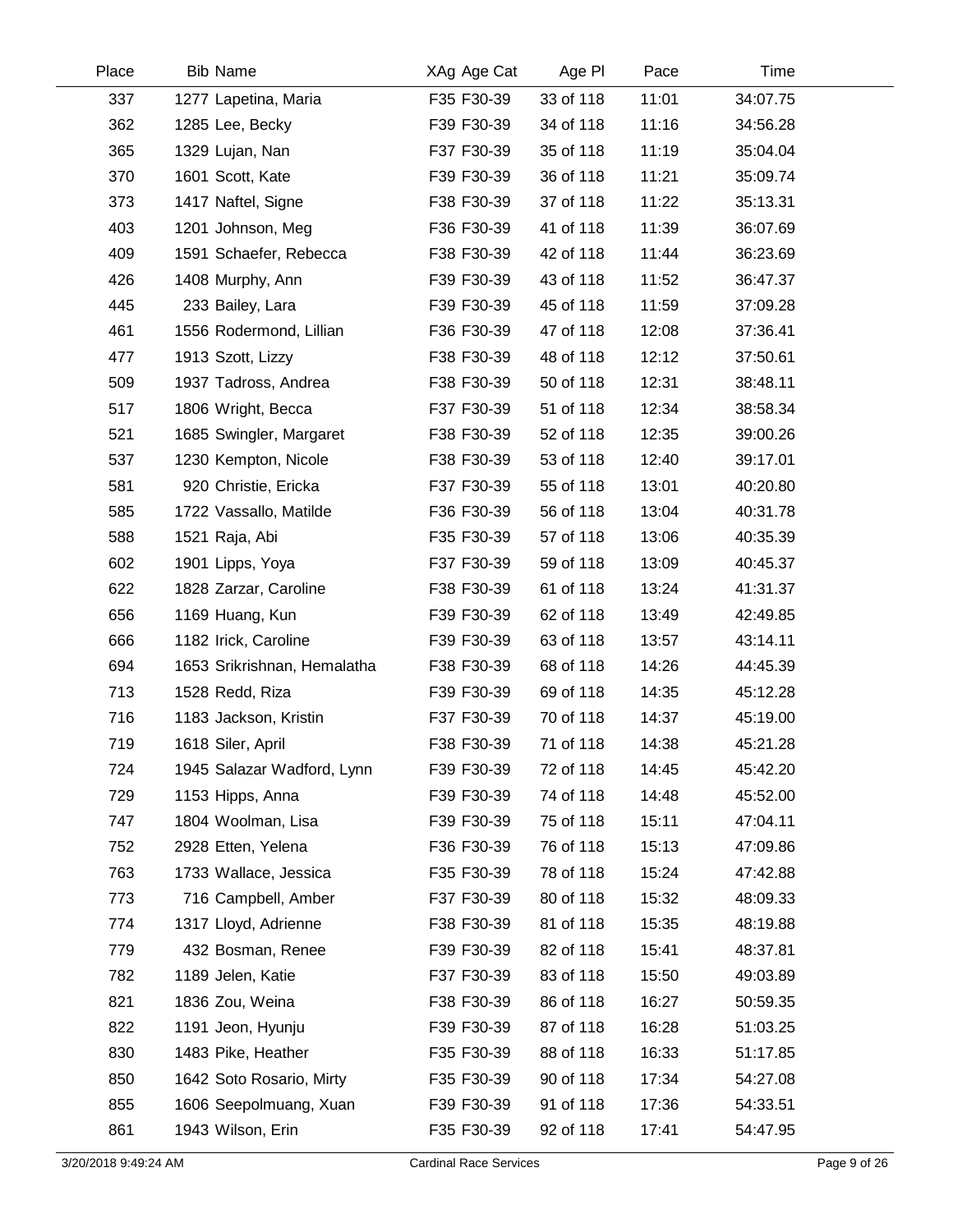| Place    | <b>Bib Name</b>              | XAg Age Cat | Age PI     | Pace  | Time        |  |
|----------|------------------------------|-------------|------------|-------|-------------|--|
| 891      | 1157 Hopkins, Aundrea        | F35 F30-39  | 94 of 118  | 18:08 | 56:12.50    |  |
| 893      | 1738 Walter, Stephanie       | F37 F30-39  | 95 of 118  | 18:08 | 56:13.76    |  |
| 901      | 1032 Estrada, Helena         | F39 F30-39  | 98 of 118  | 18:10 | 56:18.79    |  |
| 918      | 1207 Jones, Kirtisha         | F35 F30-39  | 102 of 118 | 18:20 | 56:49.80    |  |
| 920      | 1188 Jeffries, Stephanie     | F36 F30-39  | 103 of 118 | 18:20 | 56:51.42    |  |
| 932      | 1257 Kotzen, Stefanie        | F36 F30-39  | 106 of 118 | 18:31 | 57:24.90    |  |
| 938      | 1968 Moore, Vanessa          | F38 F30-39  | 107 of 118 | 18:34 | 57:33.80    |  |
| 948      | 949 Cox, Christy             | F39 F30-39  | 109 of 118 | 18:42 | 57:57.76    |  |
| 959      | 100 Abbott, Ania             | F36 F30-39  | 110 of 118 | 19:06 | 59:12.81    |  |
| 963      | 1353 Martinez-Ramos, Crystal | F38 F30-39  | 111 of 118 | 19:21 | 01:00:00.34 |  |
| 968      | 234 Bajpai, Geetika          | F39 F30-39  | 114 of 118 | 19:24 | 01:00:06.88 |  |
| 981      | 958 Crossen, Audrey          | F35 F30-39  | 115 of 118 | 19:42 | 01:01:04.76 |  |
| 989      | 1338 Mack, Sarah             | F37 F30-39  | 116 of 118 | 19:45 | 01:01:13.86 |  |
| 1010     | 1011 DuBose, Arrica          | F37 F30-39  | 117 of 118 | 20:53 | 01:04:44.80 |  |
| 1011     | 1113 Halpert, Julie          | F37 F30-39  | 118 of 118 | 20:53 | 01:04:44.84 |  |
| 40 to 44 |                              |             |            |       |             |  |
| 41       | 1621 Singh, Kim              | F43 F40-49  | 3 of 161   | 07:35 | 23:32.03    |  |
| 59       | 1244 klaitman, alison        | f44 F40-49  | 4 of 161   | 07:51 | 24:19.04    |  |
| 71       | 1040 Farel, Claire           | F42 F40-49  | 6 of 161   | 08:05 | 25:03.91    |  |
| 76       | 1253 Kolling-Perin, Sharon   | F41 F40-49  | 7 of 161   | 08:13 | 25:27.64    |  |
| 82       | 1009 Drumheller, Amy         | F44 F40-49  | 8 of 161   | 08:17 | 25:40.21    |  |
| 120      | 1803 woods, vanessa          | F40 F40-49  | 9 of 161   | 08:47 | 27:12.72    |  |
| 127      | 1433 Nguyen, Mai             | F44 F40-49  | 10 of 161  | 08:51 | 27:24.80    |  |
| 139      | 1904 Lubrano, Meghan         | F43 F40-49  | 12 of 161  | 09:08 | 28:18.36    |  |
| 141      | 524 Buchanan, Marianne       | F43 F40-49  | 13 of 161  | 09:08 | 28:19.56    |  |
| 148      | 1083 Glass-Steel, Christine  | F43 F40-49  | 14 of 161  | 09:11 | 28:29.33    |  |
| 172      | 2954 Ware, Kristi            | f40 F40-49  | 16 of 161  | 09:19 | 28:53.26    |  |
| 193      | 1397 Morris, Ingrid          | F41 F40-49  | 18 of 161  | 09:33 | 29:36.14    |  |
| 211      | 1599 Scott, beckie           | F41 F40-49  | 20 of 161  | 09:45 | 30:12.34    |  |
| 229      | 1023 Elliott, Joy            | F42 F40-49  | 21 of 161  | 09:59 | 30:57.60    |  |
| 231      | 1270 LaGrone, Laura          | F44 F40-49  | 22 of 161  | 10:02 | 31:04.99    |  |
| 265      | 1387 Mir, Ellen              | F42 F40-49  | 23 of 161  | 10:20 | 32:02.33    |  |
| 269      | 1487 Pipkin, Clare           | F44 F40-49  | 24 of 161  | 10:22 | 32:08.47    |  |
| 273      | 1542 Rhee, Margaret          | F42 F40-49  | 25 of 161  | 10:25 | 32:18.26    |  |
| 291      | 1386 Minter, Stephanie       | F41 F40-49  | 28 of 161  | 10:35 | 32:47.01    |  |
| 293      | 1284 LeBlanc, Sherry         | F40 F40-49  | 29 of 161  | 10:36 | 32:51.30    |  |
| 295      | 1037 Fabrizio, Aniko         | F41 F40-49  | 31 of 161  | 10:41 | 33:06.44    |  |
| 343      | 603 Burns, Harriett          | F42 F40-49  | 36 of 161  | 11:02 | 34:11.99    |  |
| 347      | 1760 West, Jen               | F42 F40-49  | 38 of 161  | 11:04 | 34:16.96    |  |
| 360      | 933 Connaughton, Tania       | F42 F40-49  | 41 of 161  | 11:12 | 34:43.38    |  |
| 361      | 1902 Long, Gisele            | F44 F40-49  | 42 of 161  | 11:13 | 34:46.50    |  |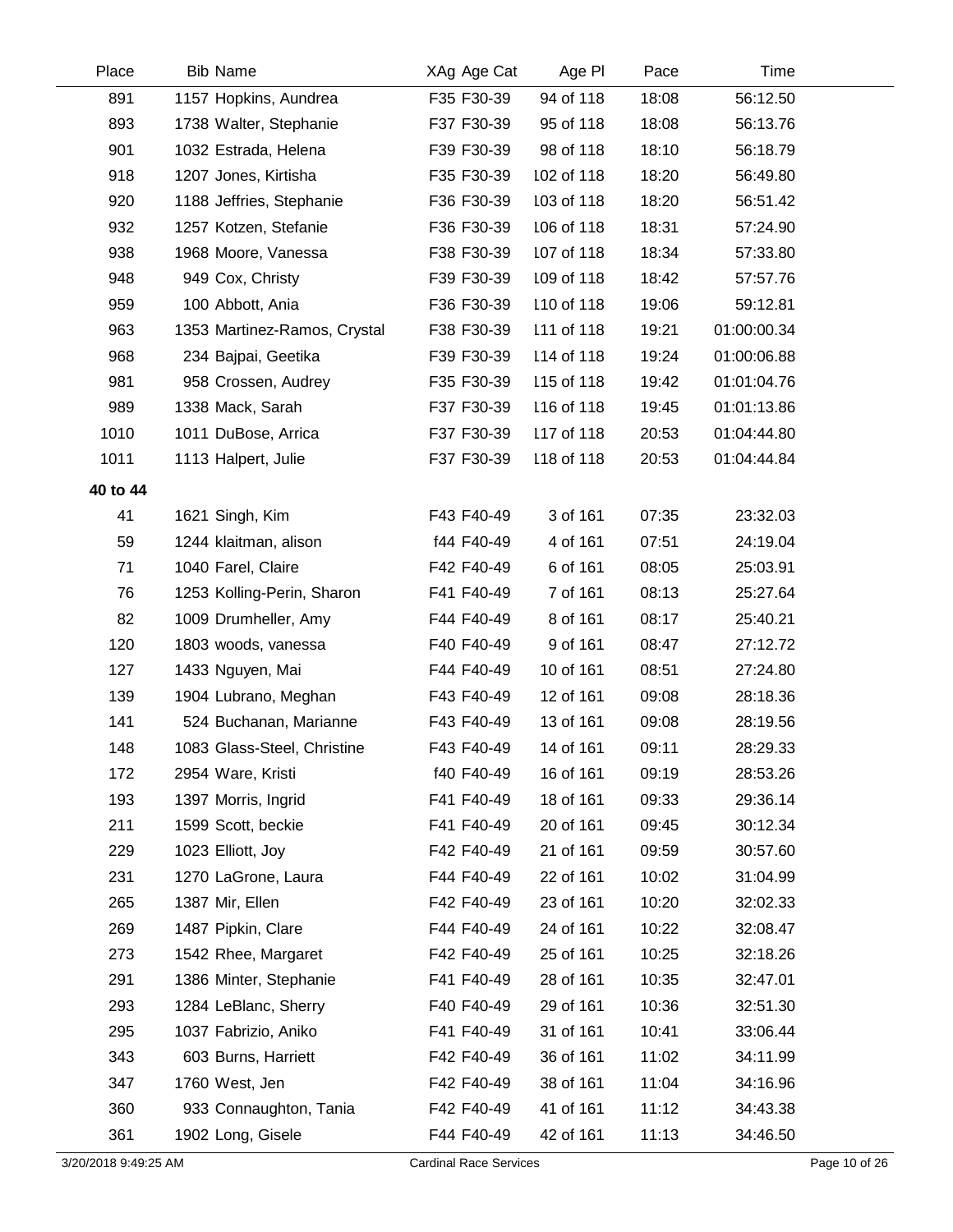| Place | <b>Bib Name</b>        | XAg Age Cat | Age PI    | Pace  | Time     |  |
|-------|------------------------|-------------|-----------|-------|----------|--|
| 369   | 1486 Pinter, Barbara   | F42 F40-49  | 44 of 161 | 11:20 | 35:09.01 |  |
| 378   | 992 Deniz, Seval       | F43 F40-49  | 45 of 161 | 11:23 | 35:17.34 |  |
| 386   | 1163 Horton, Janet     | F42 F40-49  | 46 of 161 | 11:29 | 35:36.95 |  |
| 391   | 1553 Robe, Margaret    | F40 F40-49  | 47 of 161 | 11:31 | 35:40.97 |  |
| 393   | 1890 Gotz, Anne        | F40 F40-49  | 48 of 161 | 11:31 | 35:41.44 |  |
| 394   | 1135 Harrison, Tara    | F42 F40-49  | 49 of 161 | 11:32 | 35:44.55 |  |
| 400   | 1462 Palmer, Stephanie | F42 F40-49  | 50 of 161 | 11:34 | 35:52.71 |  |
| 408   | 1927 Greer, Amanda     | F40 F40-49  | 51 of 161 | 11:44 | 36:22.49 |  |
| 411   | 1816 Yang, Hongli      | F40 F40-49  | 52 of 161 | 11:45 | 36:24.60 |  |
| 419   | 580 Bulleri, Robin     | F40 F40-49  | 55 of 161 | 11:49 | 36:37.73 |  |
| 422   | 252 Chung, Judi        | F43 F40-49  | 56 of 161 | 11:50 | 36:40.71 |  |
| 436   | 1400 Moseley, Emily    | F44 F40-49  | 58 of 161 | 11:55 | 36:56.90 |  |
| 439   | 1643 Sotres, Daniela   | F44 F40-49  | 59 of 161 | 11:57 | 37:01.41 |  |
| 456   | 1976 Kennealy, Heather | F41 F40-49  | 61 of 161 | 12:06 | 37:31.58 |  |
| 468   | 1819 Yonish, Gretchen  | F42 F40-49  | 63 of 161 | 12:10 | 37:44.06 |  |
| 469   | 1706 Trygstad, Peggy   | F41 F40-49  | 64 of 161 | 12:10 | 37:44.13 |  |
| 474   | 1474 Peak, Kelly       | F44 F40-49  | 65 of 161 | 12:11 | 37:47.20 |  |
| 488   | 1538 Reyes, Heathe     | F41 F40-49  | 67 of 161 | 12:20 | 38:13.77 |  |
| 491   | 1038 Faccidomo, Sara   | F41 F40-49  | 68 of 161 | 12:23 | 38:24.66 |  |
| 493   | 1838 Aves, Alison      | F42 F40-49  | 69 of 161 | 12:24 | 38:26.74 |  |
| 499   | 130 Altomare, Ivy      | F43 F40-49  | 70 of 161 | 12:28 | 38:39.23 |  |
| 505   | 1149 Hemsey, Jessica   | F44 F40-49  | 71 of 161 | 12:30 | 38:46.22 |  |
| 510   | 1625 Skowron, Jennifer | F43 F40-49  | 72 of 161 | 12:31 | 38:48.45 |  |
| 527   | 1765 Whelchel, Megan   | F40 F40-49  | 73 of 161 | 12:36 | 39:02.44 |  |
| 528   | 1296 Levine, Amy       | F41 F40-49  | 74 of 161 | 12:36 | 39:03.26 |  |
| 543   | 1535 Reven, Jael       | F42 F40-49  | 77 of 161 | 12:42 | 39:21.47 |  |
| 554   | 1758 Wesley, Tracy     | F42 F40-49  | 79 of 161 | 12:47 | 39:37.28 |  |
| 557   | 1073 Gad, Jen          | F42 F40-49  | 81 of 161 | 12:47 | 39:38.67 |  |
| 566   | 1676 Streko, Genevieve | F42 F40-49  | 82 of 161 | 12:54 | 39:58.86 |  |
| 569   | 842 Chamberlin, Kim    | F43 F40-49  | 83 of 161 | 12:56 | 40:05.67 |  |
| 571   | 1047 Find, Gridt       | F43 F40-49  | 85 of 161 | 12:57 | 40:09.34 |  |
| 582   | 1352 Martin, Stephanie | F42 F40-49  | 86 of 161 | 13:02 | 40:22.66 |  |
| 594   | 1115 Hannon, Emily     | F44 F40-49  | 87 of 161 | 13:08 | 40:41.38 |  |
| 596   | 1594 Schmaling, Brooke | F43 F40-49  | 88 of 161 | 13:08 | 40:42.98 |  |
| 604   | 980 Davis, Molly       | F40 F40-49  | 89 of 161 | 13:10 | 40:47.55 |  |
| 608   | 1734 Walsh, Catherine  | F41 F40-49  | 90 of 161 | 13:10 | 40:50.50 |  |
| 609   | 1167 Huang, Jen        | F43 F40-49  | 91 of 161 | 13:11 | 40:51.05 |  |
| 615   | 640 Byerly, Jackie     | F42 F40-49  | 93 of 161 | 13:19 | 41:17.82 |  |
| 616   | 1779 Williams, Jessica | F41 F40-49  | 94 of 161 | 13:20 | 41:18.88 |  |
| 624   | 1118 Hansen, Katie     | F40 F40-49  | 95 of 161 | 13:30 | 41:51.21 |  |
| 631   | 1213 Kalleberg, Kate   | F41 F40-49  | 97 of 161 | 13:33 | 41:58.88 |  |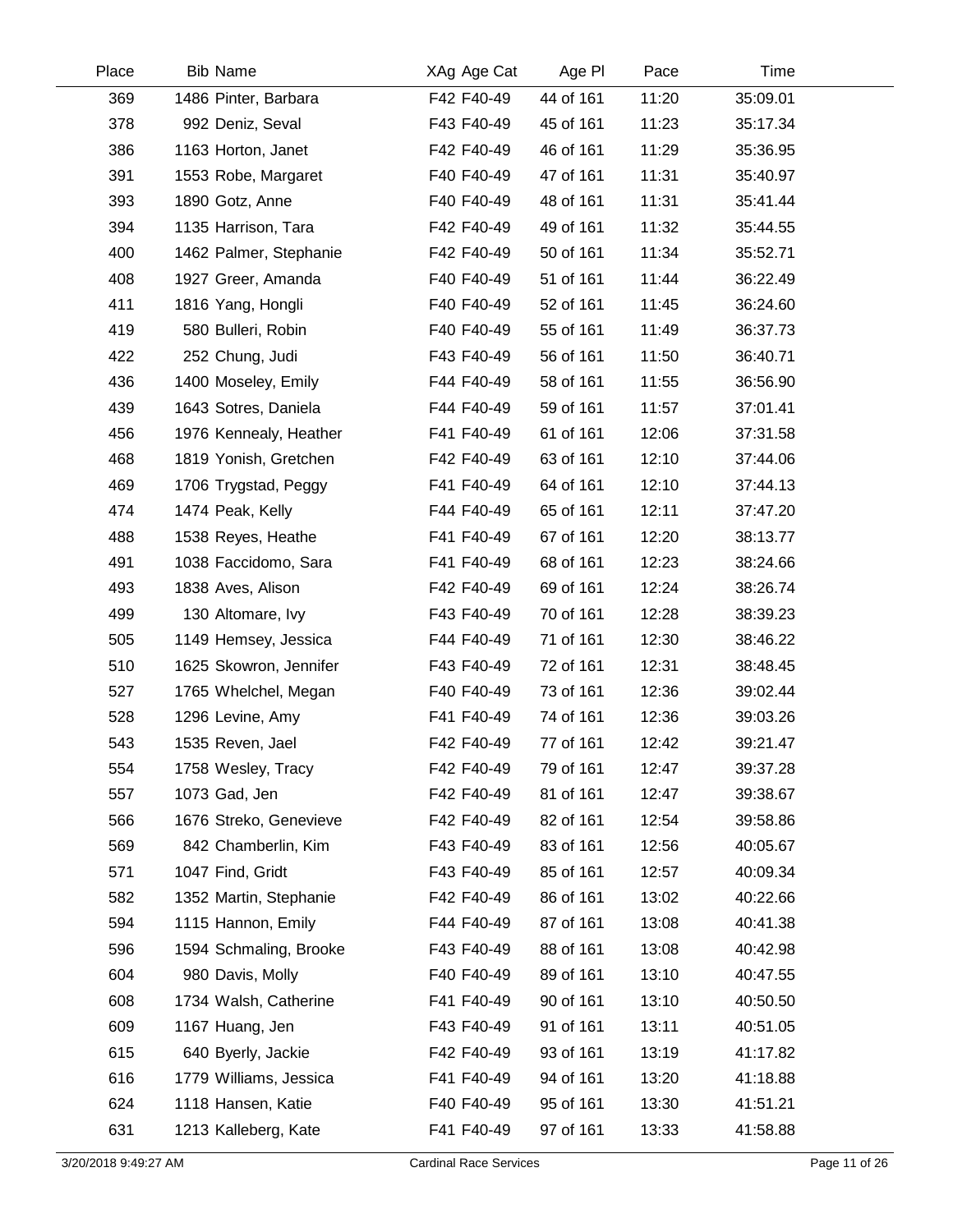| Place                | <b>Bib Name</b>            | XAg Age Cat                   | Age PI     | Pace  | Time        |               |
|----------------------|----------------------------|-------------------------------|------------|-------|-------------|---------------|
| 662                  | 357 Bianchi, Leigh Anne    | F42 F40-49                    | 100 of 161 | 13:54 | 43:04.64    |               |
| 672                  | 212 Aux, Caroline Durkin   | F44 F40-49                    | 101 of 161 | 14:04 | 43:37.63    |               |
| 676                  | 1212 Kalies, Elizabeth     | F41 F40-49                    | 102 of 161 | 14:10 | 43:55.30    |               |
| 695                  | 1516 Raghunathan, Uma      | F42 F40-49                    | 104 of 161 | 14:27 | 44:48.61    |               |
| 696                  | 1003 DORN, Emily           | F40 F40-49                    | 105 of 161 | 14:27 | 44:49.24    |               |
| 711                  | 1114 Hammel, Kacey         | F40 F40-49                    | 107 of 161 | 14:34 | 45:10.26    |               |
| 723                  | 1050 Fiscus, Lynne         | F41 F40-49                    | 109 of 161 | 14:44 | 45:39.40    |               |
| 733                  | 1805 Woolson, Sandra       | F42 F40-49                    | 112 of 161 | 14:49 | 45:56.01    |               |
| 735                  | 1176 Huffman, Kellie       | F40 F40-49                    | 113 of 161 | 14:50 | 45:57.92    |               |
| 736                  | 1678 Stuesse, Angela       | F42 F40-49                    | 114 of 161 | 14:50 | 45:58.43    |               |
| 742                  | 1127 Harris, Adrianne      | F40 F40-49                    | 115 of 161 | 14:58 | 46:23.32    |               |
| 750                  | 1268 Kushnir, Melissa      | F44 F40-49                    | 117 of 161 | 15:12 | 47:05.82    |               |
| 757                  | 1173 Hudson, Delia         | F42 F40-49                    | 118 of 161 | 15:16 | 47:20.72    |               |
| 766                  | 1380 Merritt, Stephanie    | F42 F40-49                    | 121 of 161 | 15:24 | 47:44.22    |               |
| 793                  | 1500 Pou, Karla            | F42 F40-49                    | 122 of 161 | 16:09 | 50:04.30    |               |
| 795                  | 1790 Wittmann, Stephanie   | F40 F40-49                    | 123 of 161 | 16:10 | 50:07.55    |               |
| 805                  | 1111 Hall, Caroline        | F44 F40-49                    | 125 of 161 | 16:18 | 50:30.92    |               |
| 813                  | 1123 Hardin, Annelise      | F40 F40-49                    | 127 of 161 | 16:23 | 50:47.31    |               |
| 819                  | 1645 Souma, Nao            | F40 F40-49                    | 128 of 161 | 16:24 | 50:51.39    |               |
| 829                  | 2932 Reitzes, Lisa         | F41 F40-49                    | 130 of 161 | 16:33 | 51:16.83    |               |
| 833                  | 1983 Lathren, Christine    | F40 F40-49                    | 131 of 161 | 16:40 | 51:40.73    |               |
| 838                  | 1912 Sullivan, Kate        | F40 F40-49                    | 132 of 161 | 16:58 | 52:35.76    |               |
| 851                  | 1814 Yang, Ching-Yu        | F42 F40-49                    | 134 of 161 | 17:35 | 54:30.82    |               |
| 863                  | 2943 Yourkavitch, Jennifer | F43 F40-49                    | 136 of 161 | 17:46 | 55:05.69    |               |
| 874                  | 802 Casler, Rathiga        | F42 F40-49                    | 138 of 161 | 17:52 | 55:21.89    |               |
| 895                  | 106 Acero, Lilia           | F42 F40-49                    | 141 of 161 | 18:09 | 56:14.52    |               |
| 904                  | 1511 Puri, Mala            | F42 F40-49                    | 143 of 161 | 18:11 | 56:21.03    |               |
| 916                  | 1389 Mitchell, Tamiko      | F41 F40-49                    | 144 of 161 | 18:19 | 56:48.15    |               |
| 919                  | 1413 Myles, Lisa           | F44 F40-49                    | 146 of 161 | 18:20 | 56:50.69    |               |
| 929                  | 2938 Yu, Weile             | F43 F40-49                    | 148 of 161 | 18:25 | 57:04.24    |               |
| 942                  | 656 Caggia, Katie          | F43 F40-49                    | 149 of 161 | 18:38 | 57:45.84    |               |
| 957                  | 1147 Helfert, Nicola       | F43 F40-49                    | 151 of 161 | 19:05 | 59:09.78    |               |
| 976                  | 2919 Del Rosario, Carlyn   | F41 F40-49                    | 154 of 161 | 19:38 | 01:00:51.44 |               |
| 984                  | 1659 Stanelle, Jennifer    | F42 F40-49                    | 155 of 161 | 19:44 | 01:01:10.85 |               |
| 995                  | 951 Craig, Colleen         | F41 F40-49                    | 157 of 161 | 19:49 | 01:01:26.87 |               |
| 997                  | 1518 Ragosta, Heather      | F42 F40-49                    | 158 of 161 | 19:50 | 01:01:28.82 |               |
| 998                  | 123 Allam, Chantal         | F42 F40-49                    | 159 of 161 | 19:50 | 01:01:28.86 |               |
| 999                  | 1842 Burton, Rachel        | F43 F40-49                    | 160 of 161 | 19:51 | 01:01:30.80 |               |
| 45 to 49             |                            |                               |            |       |             |               |
| 23                   | 1105 Grimes, Beth          | F45 F40-49                    | 1 of 161   | 07:14 | 22:26.87    |               |
| 35                   | 1063 Fowler, Amy           | F49 F40-49                    | 2 of 161   | 07:32 | 23:21.15    |               |
| 3/20/2018 9:49:29 AM |                            | <b>Cardinal Race Services</b> |            |       |             | Page 12 of 26 |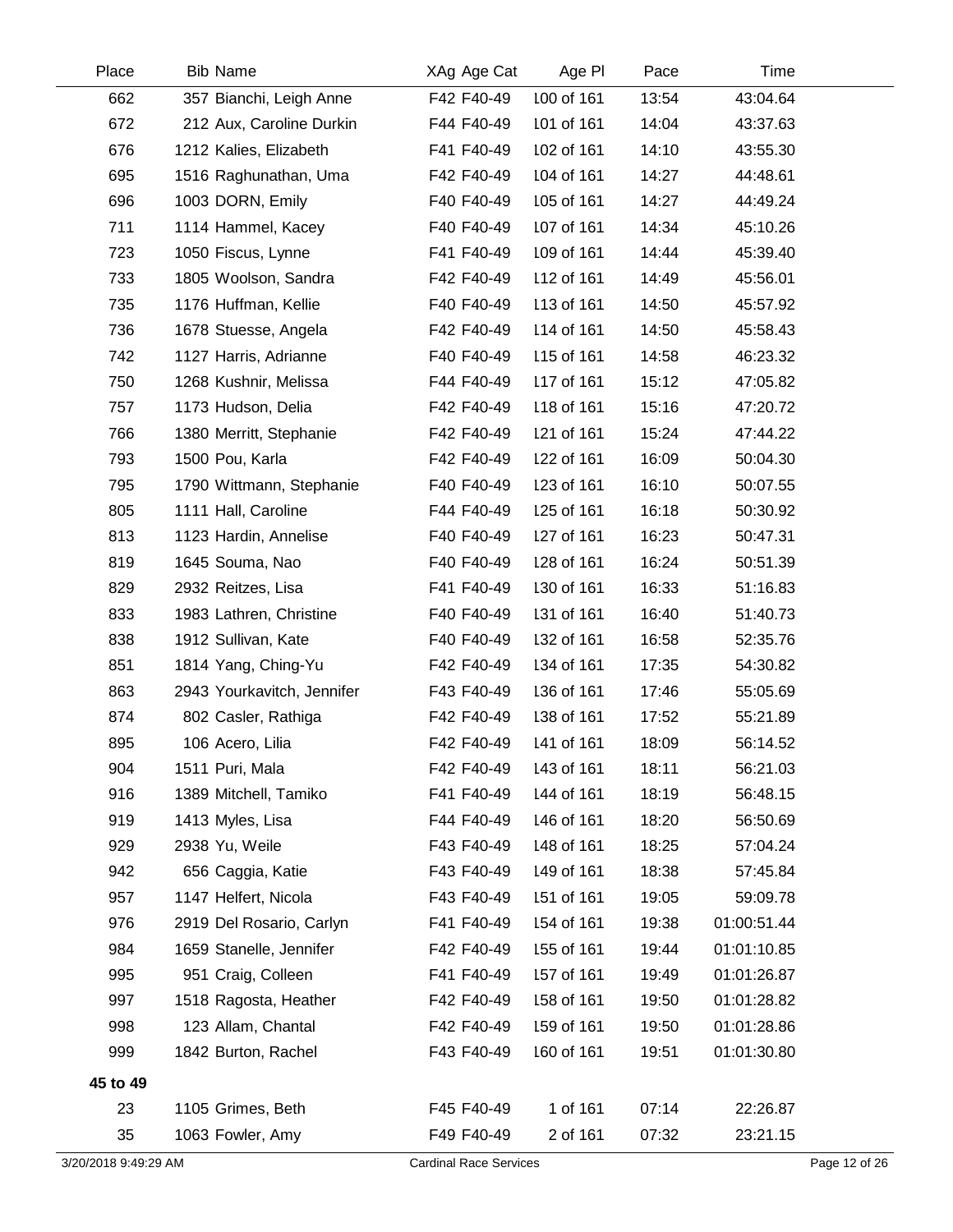| Place | <b>Bib Name</b>                 | XAg Age Cat | Age PI     | Pace  | Time     |  |
|-------|---------------------------------|-------------|------------|-------|----------|--|
| 69    | 1532 Reisinger, Deb             | F48 F40-49  | 5 of 161   | 08:02 | 24:54.93 |  |
| 138   | 1631 slade, caroline            | F49 F40-49  | 11 of 161  | 09:05 | 28:10.80 |  |
| 149   | 1993 Chenet, Christina          | F45 F40-49  | 15 of 161  | 09:12 | 28:30.45 |  |
| 192   | 1959 Kallepalli, Aruna          | f48 F40-49  | 17 of 161  | 09:32 | 29:32.81 |  |
| 207   | 2913 Venema, Kristen            | F49 F40-49  | 19 of 161  | 09:43 | 30:06.08 |  |
| 277   | 140 Anderson, Sarah             | F46 F40-49  | 26 of 161  | 10:27 | 32:23.82 |  |
| 287   | 369 Billy, Tricia               | F48 F40-49  | 27 of 161  | 10:32 | 32:38.25 |  |
| 294   | 2950 Chamorro, Ceci             | f49 F40-49  | 30 of 161  | 10:39 | 33:00.32 |  |
| 306   | 1421 Neal, Catherine            | F46 F40-49  | 32 of 161  | 10:46 | 33:21.21 |  |
| 313   | 1028 Escaler, Margarita         | F45 F40-49  | 33 of 161  | 10:48 | 33:27.27 |  |
| 322   | 1084 golden, shelley            | f45 F40-49  | 34 of 161  | 10:53 | 33:45.02 |  |
| 323   | 1379 Mellor, Kim                | F48 F40-49  | 35 of 161  | 10:53 | 33:45.59 |  |
| 346   | 1081 Gelin, Dana                | F48 F40-49  | 37 of 161  | 11:03 | 34:14.70 |  |
| 348   | 1933 Lane, Kim                  | F46 F40-49  | 39 of 161  | 11:08 | 34:31.67 |  |
| 350   | 1468 Parrilla, Rebecca          | F47 F40-49  | 40 of 161  | 11:10 | 34:35.94 |  |
| 366   | 1973 Wagoner, Mendi             | F49 F40-49  | 43 of 161  | 11:19 | 35:04.51 |  |
| 416   | 1333 MacDougall, Bonnie         | F46 F40-49  | 53 of 161  | 11:48 | 36:33.63 |  |
| 417   | 767 Cardona, Danielle           | F47 F40-49  | 54 of 161  | 11:49 | 36:36.45 |  |
| 431   | 1584 Sanchez-Lane, Gloria       | F45 F40-49  | 57 of 161  | 11:53 | 36:49.07 |  |
| 451   | 1970 Owen, Sarah                | F49 F40-49  | 60 of 161  | 12:04 | 37:25.17 |  |
| 467   | 2911 Meredith, Marne            | F48 F40-49  | 62 of 161  | 12:09 | 37:41.19 |  |
| 475   | 1494 Porter, Kris               | F49 F40-49  | 66 of 161  | 12:11 | 37:47.34 |  |
| 531   | 240 Baldwin, Pam                | F45 F40-49  | 75 of 161  | 12:37 | 39:07.46 |  |
| 538   | 1136 Harrold, Ann               | F45 F40-49  | 76 of 161  | 12:40 | 39:17.28 |  |
| 553   | 2916 Stephens, Anne             | F47 F40-49  | 78 of 161  | 12:46 | 39:35.75 |  |
| 555   | 1164 Howell, Bethany            | F46 F40-49  | 80 of 161  | 12:47 | 39:37.98 |  |
| 570   | 114 Akos, Sloane                | F48 F40-49  | 84 of 161  | 12:56 | 40:06.70 |  |
| 611   | 489 Brenman, Julie              | F48 F40-49  | 92 of 161  | 13:16 | 41:08.60 |  |
| 626   | 1701 Thompson, Kristie          | F47 F40-49  | 96 of 161  | 13:31 | 41:53.19 |  |
| 647   | 970 Dasi, Rani                  | F47 F40-49  | 98 of 161  | 13:46 | 42:41.16 |  |
| 654   | 1148 Hemming Austin, Jill       | F48 F40-49  | 99 of 161  | 13:48 | 42:48.14 |  |
| 677   | 194 Atkins, Tami                | F45 F40-49  | 103 of 161 | 14:10 | 43:56.29 |  |
| 705   | 1029 essinger-bosworth, rebecca | F48 F40-49  | 106 of 161 | 14:33 | 45:07.77 |  |
| 717   | 1505 PRADA, MARY ISABEL         | F49 F40-49  | 108 of 161 | 14:37 | 45:19.96 |  |
| 725   | 944 Costello, Jennifer          | F46 F40-49  | 110 of 161 | 14:45 | 45:42.46 |  |
| 732   | 1356 McAdam, Stephanie          | F48 F40-49  | 111 of 161 | 14:49 | 45:55.64 |  |
| 744   | 1342 Malinchock, Laura          | F47 F40-49  | 116 of 161 | 15:02 | 46:35.86 |  |
| 761   | 1080 Gay, Cynthia               | F49 F40-49  | 119 of 161 | 15:23 | 47:40.75 |  |
| 765   | 1394 Moore, Heather             | F47 F40-49  | 120 of 161 | 15:24 | 47:43.28 |  |
| 801   | 1710 Tymann, Linda              | F48 F40-49  | 124 of 161 | 16:16 | 50:25.17 |  |
| 811   | 1548 Rickard, Amy               | F45 F40-49  | 126 of 161 | 16:23 | 50:46.03 |  |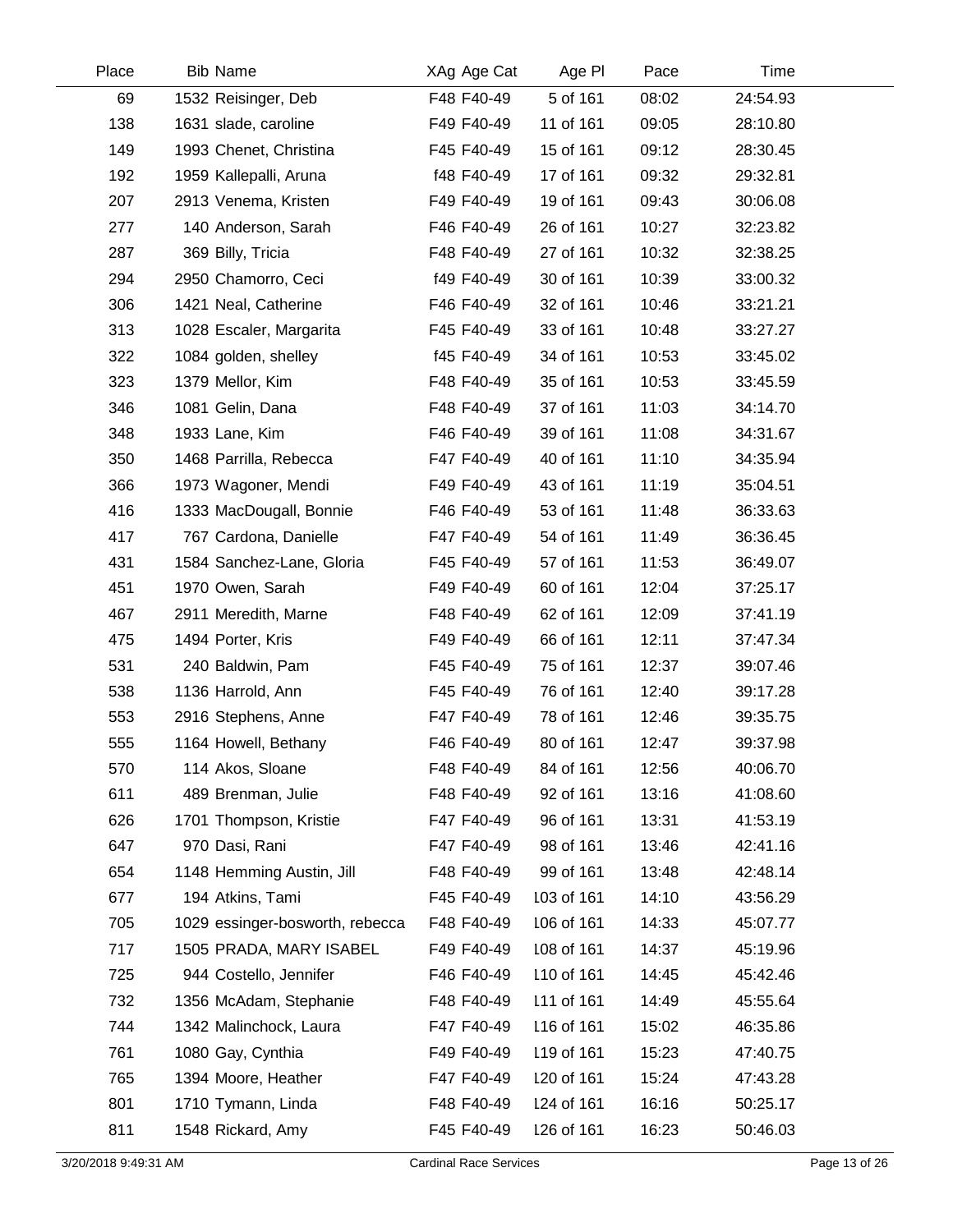| Place    | <b>Bib Name</b>            | XAg Age Cat | Age PI     | Pace  | Time        |  |
|----------|----------------------------|-------------|------------|-------|-------------|--|
| 825      | 1427 Neece, Kate           | F46 F40-49  | 129 of 161 | 16:29 | 51:06.41    |  |
| 842      | 1358 McCann, Pamela        | F46 F40-49  | 133 of 161 | 17:14 | 53:24.29    |  |
| 856      | 1812 Wruck, Lisa           | F48 F40-49  | 135 of 161 | 17:37 | 54:35.22    |  |
| 870      | 1306 Limerick, Courtney    | F47 F40-49  | 137 of 161 | 17:50 | 55:17.38    |  |
| 877      | 1435 Nicely, Karen         | F46 F40-49  | 139 of 161 | 17:58 | 55:42.28    |  |
| 887      | 1364 McEwen, Lisette       | F46 F40-49  | 140 of 161 | 18:06 | 56:07.90    |  |
| 898      | 1077 Garrido Suarez, Mayra | F47 F40-49  | 142 of 161 | 18:09 | 56:15.87    |  |
| 917      | 792 Carter, Lori           | F47 F40-49  | 145 of 161 | 18:20 | 56:48.61    |  |
| 921      | 1488 Pitts, Teresa         | F49 F40-49  | 147 of 161 | 18:21 | 56:53.69    |  |
| 952      | 1224 Kaylie, Lisa          | F47 F40-49  | 150 of 161 | 18:54 | 58:35.20    |  |
| 960      | 1751 Waters, Cheryl        | F45 F40-49  | 152 of 161 | 19:12 | 59:30.25    |  |
| 964      | 602 Burnette, Jennifer     | F45 F40-49  | 153 of 161 | 19:22 | 01:00:00.98 |  |
| 993      | 1793 Wolf, Mary Ann        | F47 F40-49  | 156 of 161 | 19:47 | 01:01:20.76 |  |
| 1009     | 1583 Samuels, Margaret     | F47 F40-49  | 161 of 161 | 20:53 | 01:04:43.24 |  |
| 50 to 54 |                            |             |            |       |             |  |
| 108      | 1453 Ollila, Mary          | F53 F50-59  | 1 of 47    | 08:35 | 26:37.68    |  |
| 132      | 1195 Jeter, Thomas         | F52 F50-59  | 2 of 47    | 08:59 | 27:49.80    |  |
| 144      | 1982 Tarantino, Lisa       | F50 F50-59  | 3 of 47    | 09:09 | 28:21.81    |  |
| 179      | 1027 Enders, Johna         | F50 F50-59  | 5 of 47    | 09:26 | 29:14.78    |  |
| 205      | 1441 Noel, Laura           | F50 F50-59  | 6 of 47    | 09:41 | 30:00.56    |  |
| 271      | 1575 Roth, Heidi           | F52 F50-59  | 9 of 47    | 10:24 | 32:13.39    |  |
| 289      | 930 Collins, Jennifer      | F53 F50-59  | 10 of 47   | 10:32 | 32:39.92    |  |
| 355      | 1221 Kathard, Marisa       | F51 F50-59  | 12 of 47   | 11:11 | 34:39.95    |  |
| 364      | 1507 Prichard, Kathy       | F53 F50-59  | 14 of 47   | 11:19 | 35:03.46    |  |
| 466      | 290 Berkley, Ila           | F53 F50-59  | 15 of 47   | 12:09 | 37:40.16    |  |
| 482      | 986 deBerjeois, Terri      | F53 F50-59  | 16 of 47   | 12:17 | 38:03.40    |  |
| 484      | 1954 Thomas, Gloria        | F54 F50-59  | 17 of 47   | 12:18 | 38:06.39    |  |
| 546      | 1373 McNeill, Annie        | F51 F50-59  | 18 of 47   | 12:44 | 39:27.91    |  |
| 547      | 833 Catellier, Diane       | F50 F50-59  | 19 of 47   | 12:44 | 39:28.12    |  |
| 620      | 2923 Chan, Kathryn         | F54 F50-59  | 21 of 47   | 13:23 | 41:28.54    |  |
| 665      | 1523 Ramirez, Flor         | F54 F50-59  | 23 of 47   | 13:55 | 43:07.84    |  |
| 700      | 1950 Williamson, Kristen   | F50 F50-59  | 26 of 47   | 14:31 | 45:00.77    |  |
| 737      | 1798 Wood, Allison         | F53 F50-59  | 29 of 47   | 14:51 | 46:02.50    |  |
| 754      | 1242 Kinney, Beth          | F52 F50-59  | 30 of 47   | 15:14 | 47:13.46    |  |
| 767      | 1457 Pacheco, June         | F54 F50-59  | 31 of 47   | 15:25 | 47:47.48    |  |
| 806      | 1402 Moussa, Narges        | F54 F50-59  | 33 of 47   | 16:18 | 50:31.97    |  |
| 844      | 1773 Whortan, Elizabeth    | F53 F50-59  | 35 of 47   | 17:23 | 53:52.43    |  |
| 956      | 1062 Foushee, Barbara      | F53 F50-59  | 43 of 47   | 19:00 | 58:54.76    |  |
| 970      | 1963 Testen, Beth          | F50 F50-59  | 44 of 47   | 19:32 | 01:00:33.85 |  |
| 971      | 1610 Shapard, Sarah        | F52 F50-59  | 45 of 47   | 19:32 | 01:00:34.27 |  |
|          |                            |             |            |       |             |  |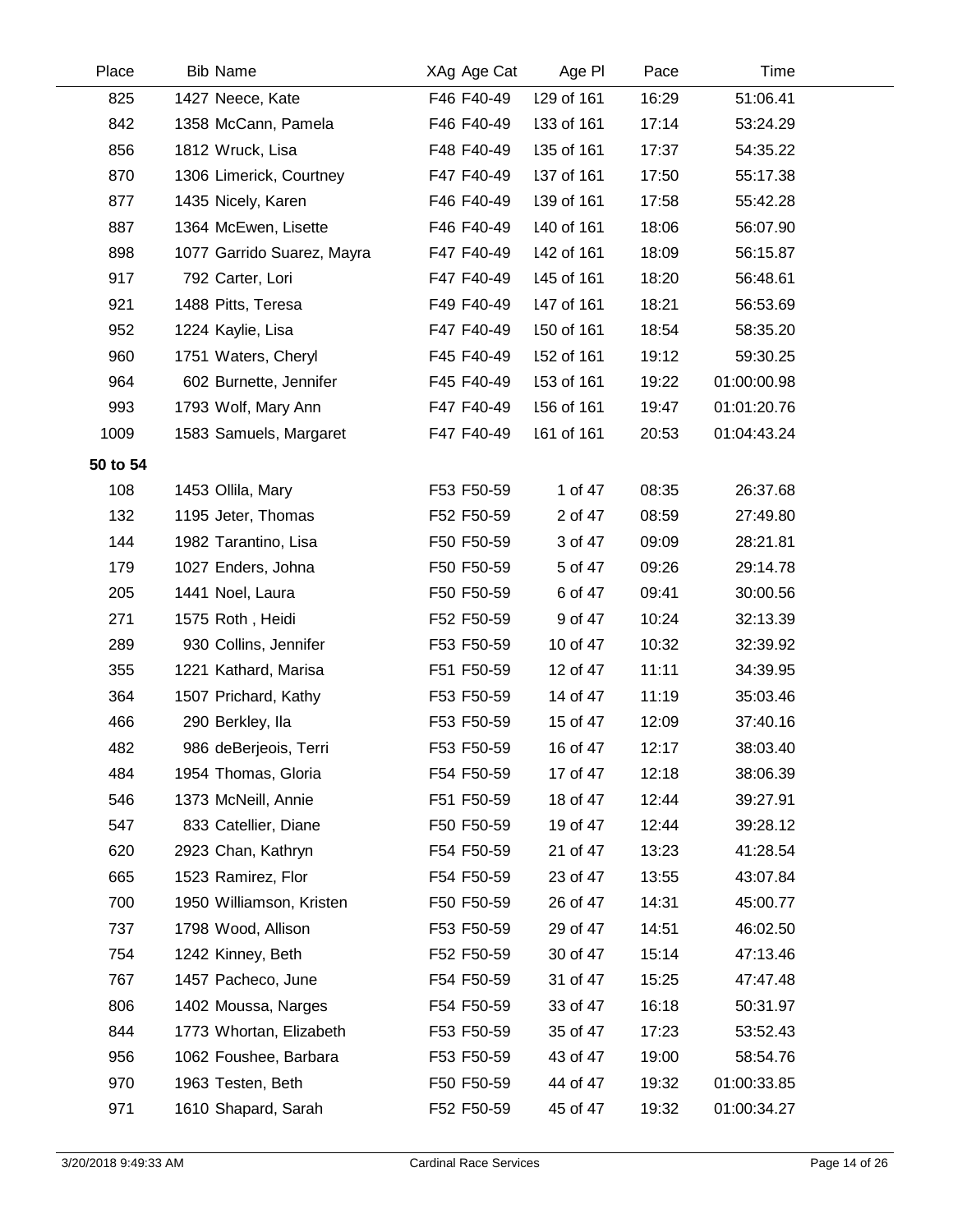| Place    | <b>Bib Name</b>         | XAg Age Cat | Age PI     | Pace  | <b>Time</b> |  |
|----------|-------------------------|-------------|------------|-------|-------------|--|
| 55 to 59 |                         |             |            |       |             |  |
| 158      | 1741 Wander, Anne       | F57 F50-59  | 4 of 47    | 09:14 | 28:38.43    |  |
| 222      | 1551 Ristaino, Mary Ann | F56 F50-59  | 7 of 47    | 09:52 | 30:33.92    |  |
| 253      | 1607 Seng, Deirdre      | F57 F50-59  | 8 of 47    | 10:14 | 31:43.96    |  |
| 329      | 1503 Powell, Amy        | F56 F50-59  | 11 of 47   | 10:56 | 33:52.41    |  |
| 356      | 965 Daaleman, Ann       | F59 F50-59  | 13 of 47   | 11:11 | 34:40.40    |  |
| 612      | 1683 Swanekamp, Lee Ann | F57 F50-59  | 20 of 47   | 13:16 | 41:08.72    |  |
| 655      | 984 Dealy, Rita         | F57 F50-59  | 22 of 47   | 13:49 | 42:49.18    |  |
| 668      | 948 Coveney, Shari      | F55 F50-59  | 24 of 47   | 14:00 | 43:23.35    |  |
| 689      | 1410 Murphy, Maura      | F56 F50-59  | 25 of 47   | 14:20 | 44:25.83    |  |
| 730      | 1001 Diesel, Libby      | F57 F50-59  | 27 of 47   | 14:48 | 45:52.30    |  |
| 731      | 988 DeFir, Mary         | F58 F50-59  | 28 of 47   | 14:48 | 45:53.26    |  |
| 796      | 1005 Downs, Anne        | F59 F50-59  | 32 of 47   | 16:11 | 50:09.43    |  |
| 808      | 950 Crabtree, Laurie    | F57 F50-59  | 34 of 47   | 16:21 | 50:40.98    |  |
| 845      | 1977 Mitchell, Becky    | F57 F50-59  | 36 of 47   | 17:26 | 54:02.32    |  |
| 871      | 1898 Kimbell, Julie     | F57 F50-59  | 37 of 47   | 17:51 | 55:19.81    |  |
| 915      | 1384 minogue, valerie   | F56 F50-59  | 38 of 47   | 18:19 | 56:47.42    |  |
| 935      | 1012 Dudley, Laura      | F55 F50-59  | 39 of 47   | 18:32 | 57:26.85    |  |
| 940      | 1506 Pressley, Tara     | F57 F50-59  | 40 of 47   | 18:35 | 57:36.56    |  |
| 944      | 1725 Vetter, Dianne     | F57 F50-59  | 41 of 47   | 18:40 | 57:52.85    |  |
| 955      | 1962 Broun, Joal        | F57 F50-59  | 42 of 47   | 19:00 | 58:53.95    |  |
| 1005     | 1555 Robinson, Gina     | F55 F50-59  | 46 of 47   | 20:09 | 01:02:28.82 |  |
| 1006     | 1612 Shaw, Teresa       | F56 F50-59  | 47 of 47   | 20:09 | 01:02:28.89 |  |
| 60 to 64 |                         |             |            |       |             |  |
| 128      | 1322 Lombardo, Susan    | F61 F60-69  | 1 of 12    | 08:52 | 27:28.34    |  |
| 413      | 1155 Homan, Dianne      | F62 F60-69  | 2 of 12    | 11:45 | 36:26.15    |  |
| 438      | 1956 Varblow, Linda     | F63 F60-69  | 3 of 12    | 11:56 | 36:59.21    |  |
| 464      | 990 dempsey, kathryn    | F61 F60-69  | 4 of 12    | 12:09 | 37:39.39    |  |
| 476      | 1071 Fritzo, Jerri      | f62 F60-69  | 5 of 12    | 12:12 | 37:50.40    |  |
| 567      | 1015 Dunphy, Cherie     | F61 F60-69  | 6 of 12    | 12:56 | 40:05.01    |  |
| 572      | 811 Castaneda, Gladis   | F60 F60-69  | 7 of 12    | 12:58 | 40:11.52    |  |
| 878      | 1058 Fonge, Margaret    | F60 F60-69  | 10 of 12   | 18:00 | 55:47.98    |  |
| 933      | 239 Baker, Rebecca      | F60 F60-69  | 11 of 12   | 18:31 | 57:25.54    |  |
| 1008     | 1695 Thompson, Donna    | F61 F60-69  | 12 of 12   | 20:46 | 01:04:21.72 |  |
| 65 to 69 |                         |             |            |       |             |  |
| 599      | 1735 Walsh, Kathleen    | F69 F60-69  | 8 of 12    | 13:08 | 40:43.95    |  |
| 739      | 2959 Cox, Martha        | F69 F60-69  | 9 of 12    | 14:52 | 46:04.82    |  |
| 70 to 74 |                         |             |            |       |             |  |
| 831      | 1051 Fiscus, Susan      | F70 F70-79  | $1$ of $1$ | 16:38 | 51:34.29    |  |
|          |                         |             |            |       |             |  |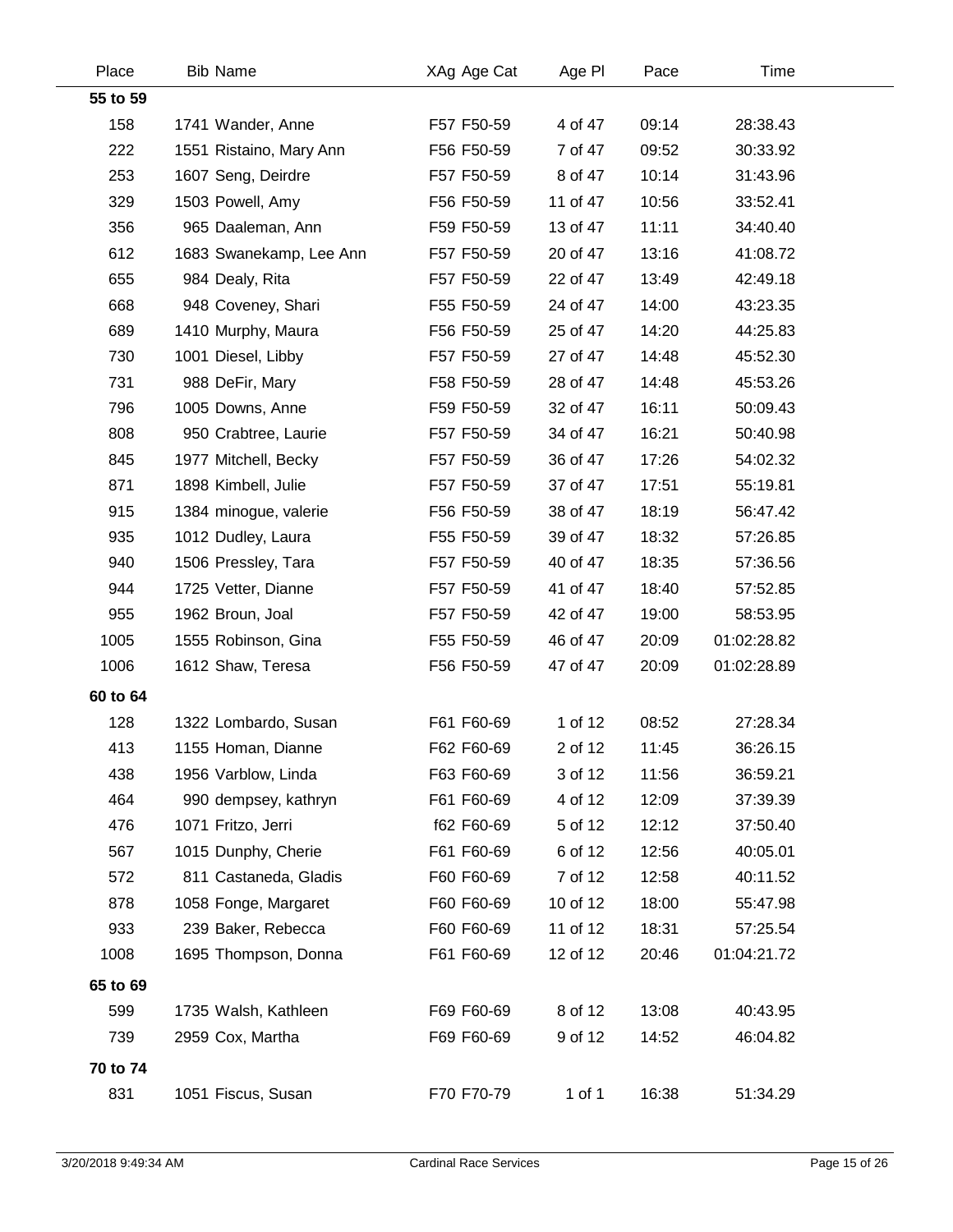| Place      | <b>Bib Name</b>                   | XAg Age Cat    | Age PI   | Pace  | Time     |  |
|------------|-----------------------------------|----------------|----------|-------|----------|--|
| m          |                                   |                |          |       |          |  |
| $0$ to $4$ |                                   |                |          |       |          |  |
| 395        | 2937 Kane, Gabe                   | m <sub>0</sub> | of       | 11:32 | 35:46.44 |  |
| 407        | 1928 Greer, Watson                | M4 M2-8        | 30 of 81 | 11:44 | 36:22.34 |  |
| 410        | 1589 Schaefer, Henry              | M4 M2-8        | 31 of 81 | 11:44 | 36:23.70 |  |
| 514        | 1936 Tadross, Max                 | M4 M2-8        | 40 of 81 | 12:32 | 38:50.63 |  |
| 777        | 1566 Rosario-Soto, Carlos Andr  - | M4 M2-8        | 60 of 81 | 15:40 | 48:34.85 |  |
| 836        | 1965 Moore, Eli                   | M4 M2-8        | 67 of 81 | 16:49 | 52:08.27 |  |
| 5 to 9     |                                   |                |          |       |          |  |
| 34         | 1178 Hunter, Felix                | M8 M2-8        | 1 of 81  | 07:32 | 23:20.71 |  |
| 81         | 1010 Drumheller, Cole             | M9 M9-10       | 4 of 41  | 08:17 | 25:39.31 |  |
| 85         | 1288 Lee, James                   | M7 M2-8        | 2 of 81  | 08:19 | 25:47.25 |  |
| 126        | 1216 Kappelman, Alex              | M8 M2-8        | 3 of 81  | 08:50 | 27:22.45 |  |
| 151        | 2955 Ware, lan                    | m8 M2-8        | 4 of 81  | 09:13 | 28:33.33 |  |
| 155        | 1210 Kalavsky, Bryer              | M8 M2-8        | 5 of 81  | 09:14 | 28:36.85 |  |
| 161        | 465 Boyle, Harrison               | M7 M2-8        | 6 of 81  | 09:15 | 28:40.44 |  |
| 163        | 1053 Fish, Michael                | M7 M2-8        | 7 of 81  | 09:15 | 28:40.93 |  |
| 170        | 1807 Wright, Eaden                | M8 M2-8        | 8 of 81  | 09:18 | 28:50.65 |  |
| 178        | 1108 Hahn, Dayun                  | M9 M9-10       | 8 of 41  | 09:26 | 29:13.57 |  |
| 197        | 1580 Ruef, Donovan                | M8 M2-8        | 9 of 81  | 09:36 | 29:44.44 |  |
| 210        | 1787 Wilmoth, Silas               | M9 M9-10       | 9 of 41  | 09:44 | 30:10.74 |  |
| 221        | 1981 Taylor, Hudson               | M7 M2-8        | 10 of 81 | 09:51 | 30:32.41 |  |
| 237        | 1256 Kornylak, Theo               | M8 M2-8        | 11 of 81 | 10:05 | 31:16.48 |  |
| 242        | 1036 Fabrizio, Alex               | M8 M2-8        | 12 of 81 | 10:08 | 31:25.91 |  |
| 245        | 1282 LeBlanc, Mason               | M8 M2-8        | 13 of 81 | 10:10 | 31:30.60 |  |
| 251        | 1919 Tarter, Isaac                | M8 M2-8        | 14 of 81 | 10:14 | 31:43.40 |  |
| 255        | 1430 Nelsen, Owen                 | M8 M2-8        | 15 of 81 | 10:16 | 31:48.13 |  |
| 260        | 498 Brown, Luke                   | M7 M2-8        | 16 of 81 | 10:18 | 31:57.14 |  |
| 267        | 977 Davis, Elliott                | M9 M9-10       | 13 of 41 | 10:22 | 32:06.80 |  |
| 284        | 1261 Kuritzky, Carter             | M7 M2-8        | 17 of 81 | 10:29 | 32:30.88 |  |
| 288        | 1694 Thomas, Cullen               | M7 M2-8        | 18 of 81 | 10:32 | 32:39.73 |  |
| 333        | 1588 Schaefer, David              | M7 M2-8        | 19 of 81 | 11:00 | 34:05.00 |  |
| 339        | 1180 Hunter, Rio                  | M6 M2-8        | 20 of 81 | 11:01 | 34:08.60 |  |
| 341        | 1048 Finkral, Cale                | M7 M2-8        | 21 of 81 | 11:01 | 34:10.62 |  |
| 344        | 612 Burns, William                | M7 M2-8        | 22 of 81 | 11:02 | 34:12.45 |  |
| 352        | 1061 Foreman, Dagan               | M8 M2-8        | 23 of 81 | 11:10 | 34:37.77 |  |
| 359        | 494 Bross-Connaughton, Alessa     | M8 M2-8        | 24 of 81 | 11:12 | 34:43.24 |  |
| 368        | 1602 Scott, Owen                  | M7 M2-8        | 25 of 81 | 11:19 | 35:05.57 |  |
| 371        | 2948 Zhang, Kevin                 | m7 M2-8        | 26 of 81 | 11:21 | 35:11.56 |  |
| 372        | 1275 Lange, Colby                 | M6 M2-8        | 27 of 81 | 11:21 | 35:12.24 |  |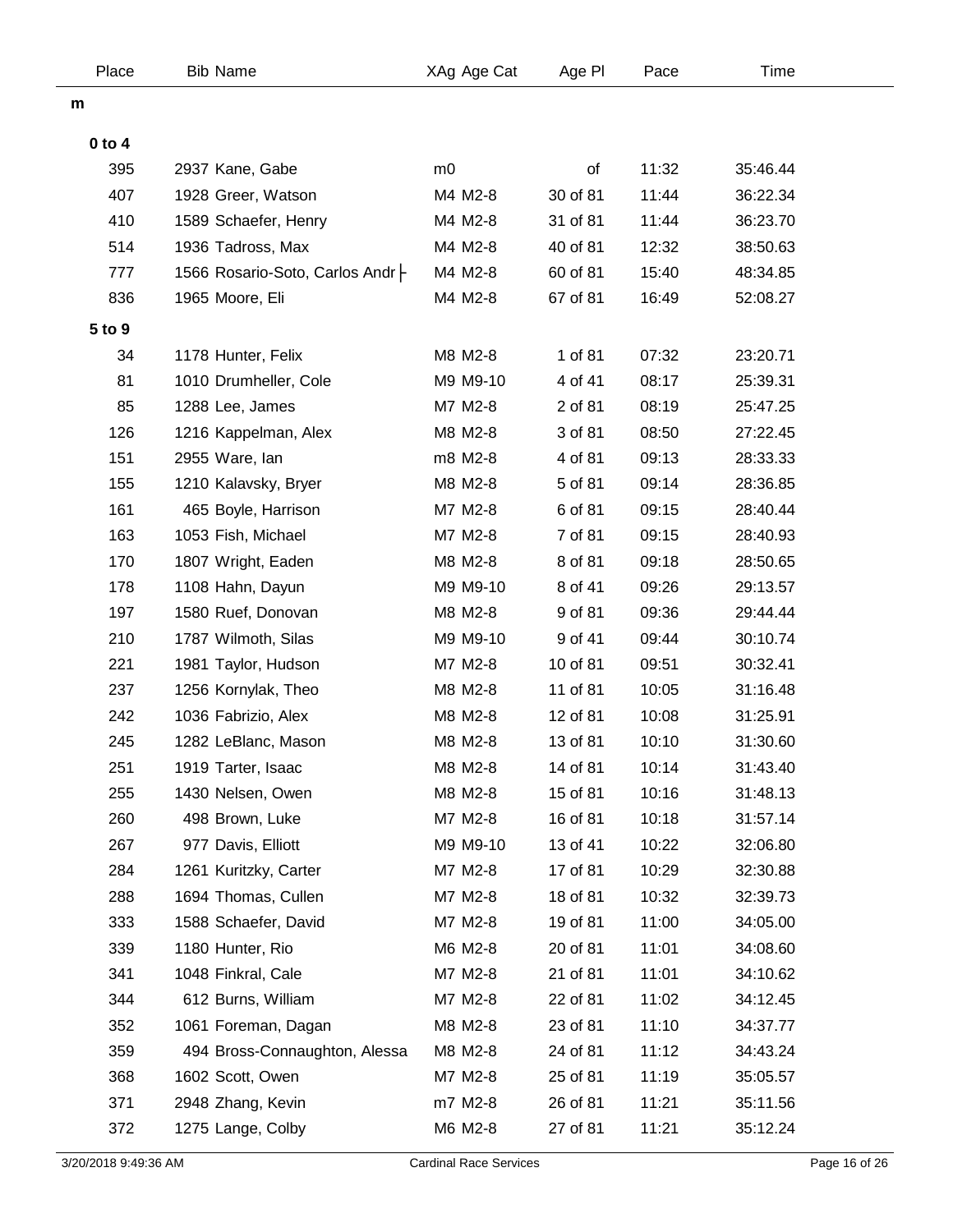| Place | <b>Bib Name</b>             | XAg Age Cat | Age PI   | Pace  | Time     |  |
|-------|-----------------------------|-------------|----------|-------|----------|--|
| 374   | 1418 Naftel, thomas         | M6 M2-8     | 28 of 81 | 11:22 | 35:13.38 |  |
| 379   | 1914 Szott, Marco           | M9 M9-10    | 20 of 41 | 11:24 | 35:18.94 |  |
| 382   | 1214 Kane, Kanaloa          | M6 M2-8     | 29 of 81 | 11:27 | 35:30.63 |  |
| 387   | 1778 Williams, Grover       | M9 M9-10    | 21 of 41 | 11:30 | 35:37.92 |  |
| 388   | 1151 Henry, Ellis           | M9 M9-10    | 22 of 41 | 11:30 | 35:38.23 |  |
| 404   | 1630 Skurski, Owen          | M9 M9-10    | 23 of 41 | 11:40 | 36:11.32 |  |
| 453   | 1160 Hopkins, Samuel        | M7 M2-8     | 32 of 81 | 12:05 | 37:28.43 |  |
| 455   | 1975 Kennealy, Liam         | M6 M2-8     | 33 of 81 | 12:06 | 37:31.20 |  |
| 470   | 1707 Trygstad, Tyson        | M6 M2-8     | 34 of 81 | 12:11 | 37:44.85 |  |
| 480   | 1686 Swingler, Maxwell      | M8 M2-8     | 35 of 81 | 12:15 | 37:58.04 |  |
| 497   | 1150 Hemsey, Julian         | M7 M2-8     | 36 of 81 | 12:26 | 38:33.46 |  |
| 500   | 978 Davis, Graham           | M8 M2-8     | 37 of 81 | 12:29 | 38:41.40 |  |
| 508   | 1626 Skowron, John          | M7 M2-8     | 38 of 81 | 12:31 | 38:47.50 |  |
| 512   | 1935 Tadross, Zach          | M6 M2-8     | 39 of 81 | 12:32 | 38:50.17 |  |
| 540   | 1165 Howell, Liam           | M9 M9-10    | 25 of 41 | 12:41 | 39:18.60 |  |
| 552   | 1910 Reveles, Pele          | M8 M2-8     | 41 of 81 | 12:46 | 39:35.38 |  |
| 583   | 929 Collins, Braxton        | M5 M2-8     | 42 of 81 | 13:03 | 40:26.71 |  |
| 607   | 495 Brown, Gabriel          | M5 M2-8     | 43 of 81 | 13:10 | 40:49.86 |  |
| 613   | 2912 bosworth, joshua       | m9 M9-10    | 26 of 41 | 13:17 | 41:09.57 |  |
| 632   | 1577 Ruan, Albert           | M8 M2-8     | 44 of 81 | 13:33 | 42:00.01 |  |
| 636   | 1527 Redd, Mason            | M8 M2-8     | 45 of 81 | 13:40 | 42:21.39 |  |
| 640   | 1755 Welch, Daniel          | M7 M2-8     | 46 of 81 | 13:41 | 42:26.45 |  |
| 643   | 1383 Mihalcea, Radu         | M9 M9-10    | 28 of 41 | 13:42 | 42:29.41 |  |
| 648   | 359 Bianchi, Zach           | M8 M2-8     | 47 of 81 | 13:46 | 42:41.24 |  |
| 657   | 1287 Lee, Jack              | M9 M9-10    | 30 of 41 | 13:50 | 42:52.75 |  |
| 661   | 358 Bianchi, Logan          | M8 M2-8     | 48 of 81 | 13:53 | 43:01.89 |  |
| 673   | 278 Bedford, Bryce          | M7 M2-8     | 49 of 81 | 14:06 | 43:42.66 |  |
| 690   | 102 Abbott, Oliver          | M9 M9-10    | 32 of 41 | 14:21 | 44:29.65 |  |
| 691   | 1140 Harvath, Cash          | M7 M2-8     | 50 of 81 | 14:22 | 44:30.84 |  |
| 701   | 1953 Williamson, Noah       | M6 M2-8     | 51 of 81 | 14:31 | 45:01.21 |  |
| 704   | 982 De Brigard, David       | M7 M2-8     | 52 of 81 | 14:33 | 45:05.73 |  |
| 721   | 928 Collins, Baxter         | M8 M2-8     | 53 of 81 | 14:42 | 45:33.95 |  |
| 722   | 120 Alicante-Stuesse, Sanze | M6 M2-8     | 54 of 81 | 14:42 | 45:35.01 |  |
| 727   | 1888 Geier, Milo            | M7 M2-8     | 55 of 81 | 14:47 | 45:48.17 |  |
| 745   | 1699 Thompson, Henry        | M7 M2-8     | 56 of 81 | 15:05 | 46:46.33 |  |
| 746   | 1957 Woolman, Eli           | m6 M2-8     | 57 of 81 | 15:11 | 47:03.97 |  |
| 762   | 1407 Murdoch, Lucas         | M8 M2-8     | 58 of 81 | 15:23 | 47:40.87 |  |
| 772   | 742 Campbell, Matthew       | M7 M2-8     | 59 of 81 | 15:31 | 48:07.53 |  |
| 786   | 1229 Kempton, Charles       | M6 M2-8     | 61 of 81 | 15:54 | 49:16.88 |  |
| 791   | 1501 Pou-Carr, Enzo         | M6 M2-8     | 62 of 81 | 16:03 | 49:46.18 |  |
| 797   | 1007 Downs, Dash            | M7 M2-8     | 63 of 81 | 16:11 | 50:09.80 |  |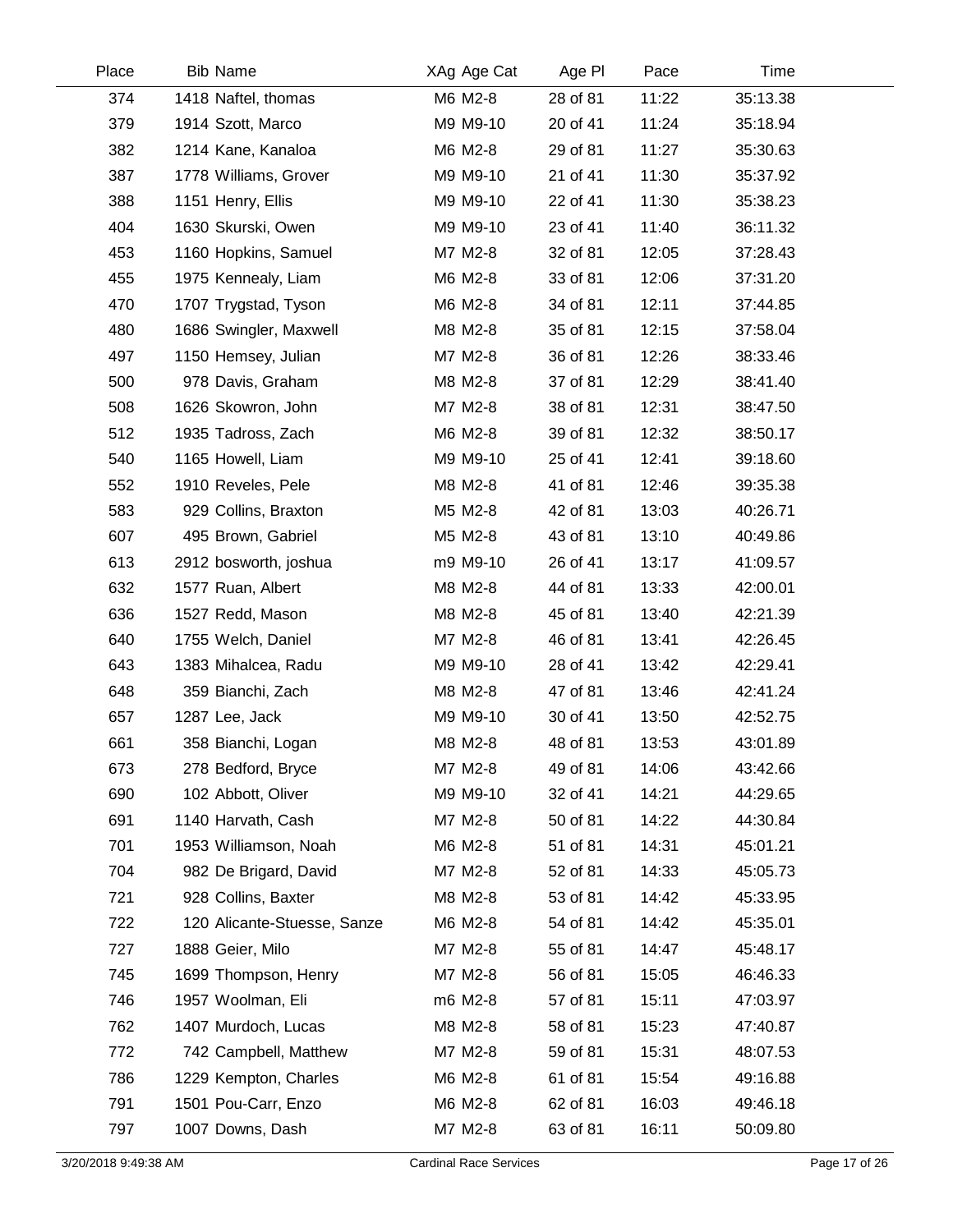| Place    | <b>Bib Name</b>             | XAg Age Cat | Age PI   | Pace  | Time        |  |
|----------|-----------------------------|-------------|----------|-------|-------------|--|
| 816      | 221 Aux, Dashiell           | M6 M2-8     | 64 of 81 | 16:23 | 50:47.74    |  |
| 817      | 1039 Fang, Taoning          | M9 M9-10    | 36 of 41 | 16:23 | 50:47.76    |  |
| 832      | 1979 Lathren, Pierce        | M5 M2-8     | 65 of 81 | 16:39 | 51:36.77    |  |
| 834      | 1967 Moore, Wyatt           | M8 M2-8     | 66 of 81 | 16:46 | 51:59.66    |  |
| 841      | 1363 McEwen, Joshua         | M9 M9-10    | 37 of 41 | 17:09 | 53:10.91    |  |
| 852      | 1604 Seepolmuang, Paxon     | M6 M2-8     | 68 of 81 | 17:35 | 54:31.55    |  |
| 853      | 1578 Ruan, Allen            | M7 M2-8     | 69 of 81 | 17:35 | 54:31.62    |  |
| 883      | 1361 McEwen, Colin          | M6 M2-8     | 70 of 81 | 18:03 | 55:57.62    |  |
| 888      | 1365 McEwen, Shane          | M6 M2-8     | 71 of 81 | 18:07 | 56:08.29    |  |
| 892      | 137 Alvarez, Caleb          | M5 M2-8     | 72 of 81 | 18:08 | 56:13.71    |  |
| 902      | 1264 Kurup, Avik            | M5 M2-8     | 73 of 81 | 18:10 | 56:19.61    |  |
| 907      | 105 Abbott, Thomas          | M8 M2-8     | 74 of 81 | 18:15 | 56:35.71    |  |
| 922      | 207 Austin, Seth            | M9 M9-10    | 38 of 41 | 18:22 | 56:55.90    |  |
| 934      | 1966 Moore, Jackson         | M9 M9-10    | 39 of 41 | 18:32 | 57:25.80    |  |
| 936      | 1103 Gregory-Potter, Hank   | M9 M9-10    | 40 of 41 | 18:32 | 57:27.20    |  |
| 973      | 1996 Warner, Elijah         | m7 M2-8     | 75 of 81 | 19:36 | 01:00:47.11 |  |
| 974      | 1563 Ropp, Oliver           | M8 M2-8     | 76 of 81 | 19:36 | 01:00:47.11 |  |
| 975      | 2920 Monahan, Sam           | M7 M2-8     | 77 of 81 | 19:37 | 01:00:49.67 |  |
| 987      | 1336 Mack, Cameron          | M8 M2-8     | 78 of 81 | 19:44 | 01:01:11.85 |  |
| 990      | 1519 Ragosta, Wyatt         | M9 M9-10    | 41 of 41 | 19:45 | 01:01:14.88 |  |
| 996      | 124 Allam, Jonah            | M7 M2-8     | 79 of 81 | 19:50 | 01:01:27.78 |  |
| 1000     | 1850 Every, Linus           | M7 M2-8     | 80 of 81 | 19:51 | 01:01:31.85 |  |
| 1002     | 370 Blank, Mo               | M7 M2-8     | 81 of 81 | 19:52 | 01:01:34.59 |  |
| 10 to 14 |                             |             |          |       |             |  |
| 1        | 1534 Reisinger, Max         | M14 M13-14  | 1 of 20  | 05:50 | 18:03.51    |  |
| 6        | 923 clossick, keegan        | m14 M13-14  | 2 of 20  | 06:26 | 19:56.52    |  |
| 10       | 1479 Pettit-Roth, Alexander | M13 M13-14  | 3 of 20  | 06:38 | 20:33.66    |  |
| 11       | 1761 Westman, Riley         | M14 M13-14  | 4 of 20  | 06:39 | 20:37.01    |  |
| 22       | 1319 LoFrese, Chris         | M13 M13-14  | 5 of 20  | 07:12 | 22:20.03    |  |
| 31       | 2953 Milford-beland, Morgan | M12 M11-12  | 1 of 32  | 07:29 | 23:12.20    |  |
| 32       | 1952 Williamson, Aaron      | M13 M13-14  | 6 of 20  | 07:30 | 23:15.97    |  |
| 42       | 1749 Waterhouse, Gabriel    | M12 M11-12  | 2 of 32  | 07:36 | 23:32.25    |  |
| 51       | 2952 Milford-Beland, Owen   | M10 M9-10   | 1 of 41  | 07:41 | 23:49.68    |  |
| 54       | 1274 Lange, Carter          | M11 M11-12  | 3 of 32  | 07:46 | 24:06.14    |  |
| 55       | 1831 Zengerle, Asa          | M11 M11-12  | 4 of 32  | 07:47 | 24:07.73    |  |
| 66       | 1396 Morris, Chris          | M13 M13-14  | 7 of 20  | 08:01 | 24:50.62    |  |
| 67       | 1574 Rossi, Paul            | M11 M11-12  | 5 of 32  | 08:02 | 24:54.02    |  |
| 70       | 625 Buzzard, Maxwell        | M10 M9-10   | 2 of 41  | 08:03 | 24:56.27    |  |
| 79       | 1374 McNeill, Philip        | M10 M9-10   | 3 of 41  | 08:16 | 25:38.50    |  |
| 86       | 1252 Kolling-Perin, Judah   | M10 M9-10   | 5 of 41  | 08:20 | 25:48.45    |  |
| 87       | 1393 Moore, Alexander       | M13 M13-14  | 8 of 20  | 08:20 | 25:49.83    |  |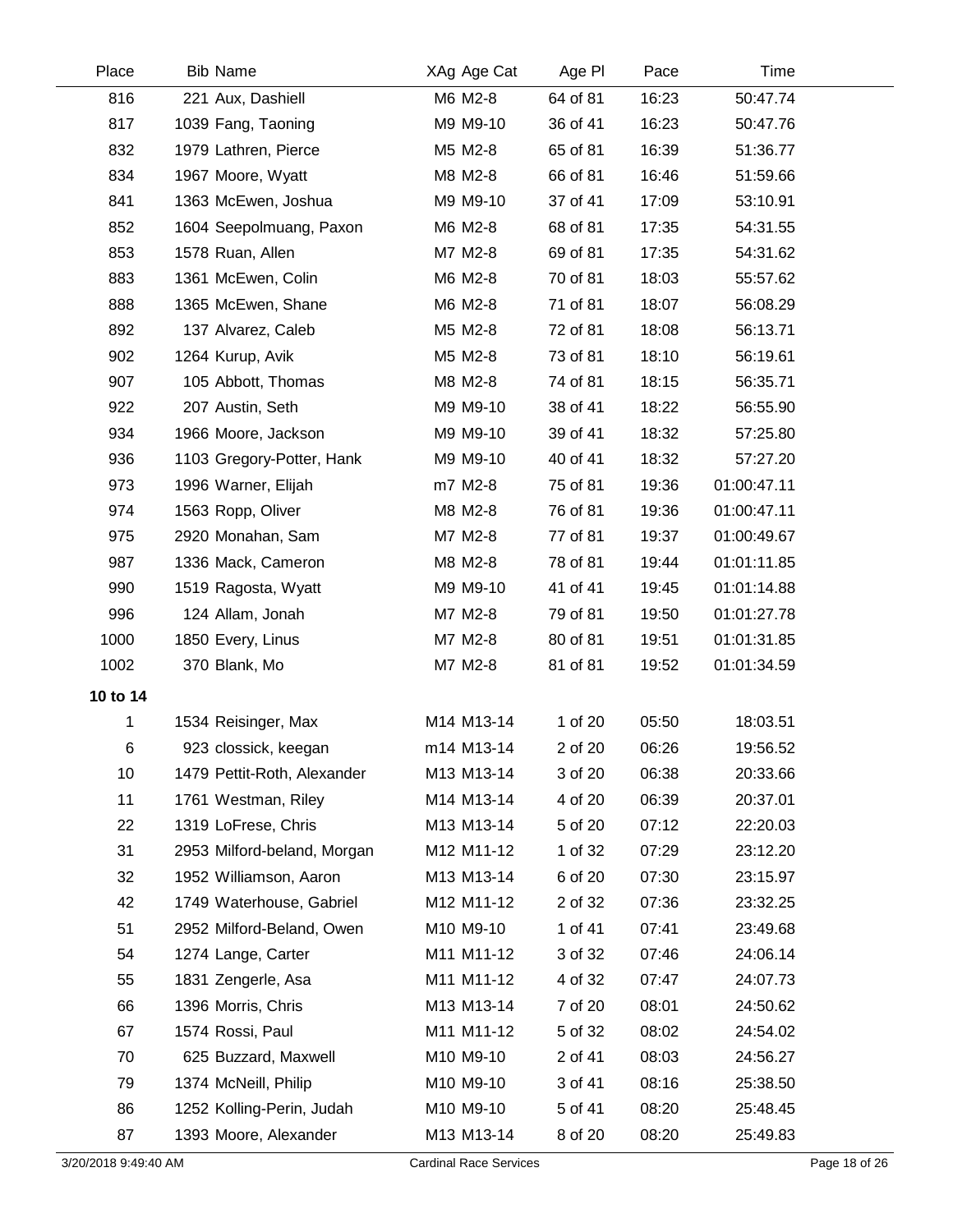| Place | <b>Bib Name</b>               | XAg Age Cat | Age PI   | Pace  | Time     |  |
|-------|-------------------------------|-------------|----------|-------|----------|--|
| 89    | 960 Crothers, Atticus         | M13 M13-14  | 9 of 20  | 08:22 | 25:57.62 |  |
| 94    | 1398 Morse, Gabriel           | M12 M11-12  | 6 of 32  | 08:28 | 26:14.64 |  |
| 97    | 1817 Yoder, Elias             | M10 M9-10   | 6 of 41  | 08:29 | 26:17.00 |  |
| 98    | 1251 Kolling-Perin, Ezra      | M12 M11-12  | 7 of 32  | 08:29 | 26:17.97 |  |
| 113   | 1648 Southwell, Gavin         | M12 M11-12  | 8 of 32  | 08:40 | 26:52.51 |  |
| 154   | 1667 Statile, Finn            | M14 M13-14  | 10 of 20 | 09:14 | 28:36.11 |  |
| 160   | 1060 Foreman, Beamish         | M11 M11-12  | 9 of 32  | 09:15 | 28:39.48 |  |
| 174   | 1480 Pettit-Roth, Mitchell    | M10 M9-10   | 7 of 41  | 09:20 | 28:55.51 |  |
| 180   | 1290 Lee, Madoc               | M11 M11-12  | 10 of 32 | 09:26 | 29:15.85 |  |
| 181   | 1289 Lee, Joseph              | M12 M11-12  | 11 of 32 | 09:27 | 29:16.91 |  |
| 196   | 1327 Lucas, Tal               | M12 M11-12  | 12 of 32 | 09:35 | 29:44.01 |  |
| 228   | 1908 Reveles, Diego           | M13 M13-14  | 11 of 20 | 09:59 | 30:57.26 |  |
| 232   | 275 Beach, Cullen             | M11 M11-12  | 13 of 32 | 10:03 | 31:08.05 |  |
| 235   | 1473 Peak, Emmett             | M10 M9-10   | 10 of 41 | 10:03 | 31:10.45 |  |
| 244   | 1644 Soule, Nathan            | M10 M9-10   | 11 of 41 | 10:10 | 31:29.46 |  |
| 248   | 1255 Kornylak, Sam            | M14 M13-14  | 12 of 20 | 10:12 | 31:37.63 |  |
| 262   | 1376 McQueen, Dexter          | M10 M9-10   | 12 of 41 | 10:19 | 31:58.36 |  |
| 264   | 365 Billy, Braden             | M11 M11-12  | 14 of 32 | 10:20 | 32:00.83 |  |
| 268   | 1250 Kolling-Perin, Caleb     | M14 M13-14  | 13 of 20 | 10:22 | 32:07.38 |  |
| 270   | 1784 Williams, Owen           | M10 M9-10   | 14 of 41 | 10:22 | 32:08.90 |  |
| 279   | 1265 Kurup, Kavi              | M10 M9-10   | 15 of 41 | 10:28 | 32:27.08 |  |
| 281   | 1424 Neal, Taylor             | M10 M9-10   | 16 of 41 | 10:29 | 32:28.80 |  |
| 299   | 1998 Gabier, Ryan             | M12 M11-12  | 15 of 32 | 10:44 | 33:15.68 |  |
| 301   | 1236 Kim, Dongha              | M10 M9-10   | 17 of 41 | 10:44 | 33:16.87 |  |
| 317   | 690 Calderon, Jon Carlos      | M12 M11-12  | 16 of 32 | 10:50 | 33:36.49 |  |
| 334   | 1119 Hansen, Liam             | M11 M11-12  | 17 of 32 | 11:00 | 34:05.59 |  |
| 335   | 1637 Smith`, Jacob            | M12 M11-12  | 18 of 32 | 11:00 | 34:06.51 |  |
| 351   | 1447 O'Brien, Gus             | M10 M9-10   | 18 of 41 | 11:10 | 34:37.35 |  |
| 363   | 1654 Srikrishnan, Kaushik     | M12 M11-12  | 19 of 32 | 11:18 | 35:02.44 |  |
| 377   | 1162 Horton, Benjamin         | M10 M9-10   | 19 of 41 | 11:22 | 35:15.59 |  |
| 415   | 1334 MacDougall-Smith, Wynter | M12 M11-12  | 20 of 32 | 11:47 | 36:32.69 |  |
| 441   | 1820 Yonish, Lucas            | M11 M11-12  | 21 of 32 | 11:58 | 37:04.41 |  |
| 457   | 1043 Farmer, Joseph           | M14 M13-14  | 14 of 20 | 12:06 | 37:32.04 |  |
| 462   | 1315 liu, Danny               | M14 M13-14  | 15 of 20 | 12:08 | 37:36.53 |  |
| 483   | 1633 Smith, Daniel            | M10 M9-10   | 24 of 41 | 12:17 | 38:05.17 |  |
| 498   | 1713 Tzoumas, Cassius         | M11 M11-12  | 22 of 32 | 12:28 | 38:39.15 |  |
| 502   | 692 Calderon, Leo             | M14 M13-14  | 16 of 20 | 12:29 | 38:43.16 |  |
| 542   | 1495 Porter, Logan            | M11 M11-12  | 23 of 32 | 12:41 | 39:20.35 |  |
| 549   | 261 Baucom, Jack              | M11 M11-12  | 24 of 32 | 12:45 | 39:30.73 |  |
| 558   | 1072 Gad, Adam                | M11 M11-12  | 25 of 32 | 12:47 | 39:38.93 |  |
| 574   | 1121 Hansen, Niels            | M12 M11-12  | 26 of 32 | 12:59 | 40:16.19 |  |
|       |                               |             |          |       |          |  |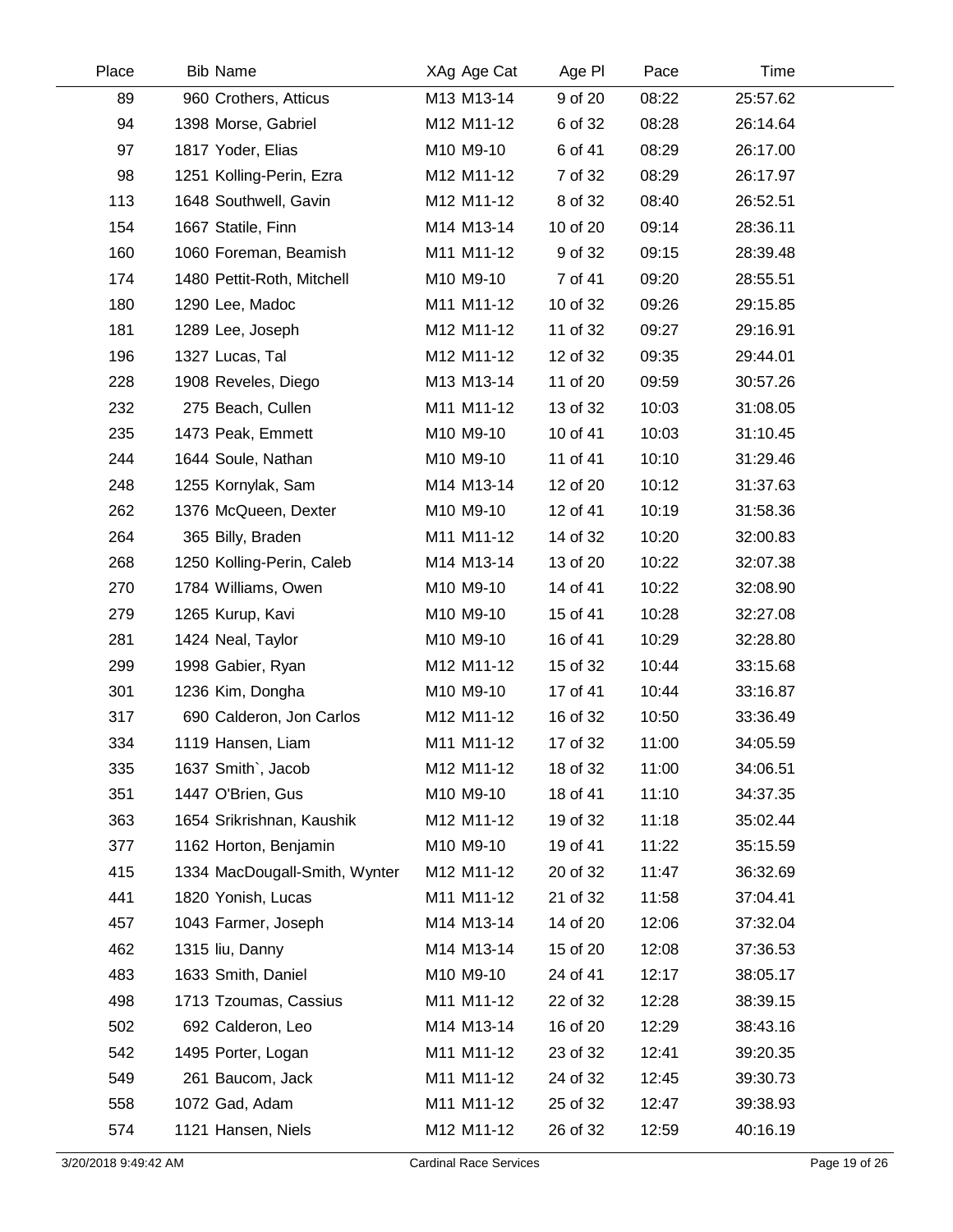| Place    | <b>Bib Name</b>               | XAg Age Cat | Age PI   | Pace  | Time        |  |
|----------|-------------------------------|-------------|----------|-------|-------------|--|
| 633      | 975 Davis, Cooper             | M10 M9-10   | 27 of 41 | 13:35 | 42:06.80    |  |
| 639      | 208 Austin, Truman            | M13 M13-14  | 17 of 20 | 13:41 | 42:25.72    |  |
| 651      | 380 Bodenheimer, Cian         | M10 M9-10   | 29 of 41 | 13:47 | 42:44.51    |  |
| 660      | 1340 Maiorana, Zach           | M10 M9-10   | 31 of 41 | 13:52 | 42:58.13    |  |
| 664      | 1795 Wolfe, Brayden           | M13 M13-14  | 18 of 20 | 13:54 | 43:04.86    |  |
| 702      | 962 Cummings, Andrew          | M10 M9-10   | 33 of 41 | 14:32 | 45:02.97    |  |
| 708      | 1355 McAdam, Lucas            | M10 M9-10   | 34 of 41 | 14:34 | 45:09.76    |  |
| 768      | 1946 Patel, Rishan            | M14 M13-14  | 19 of 20 | 15:27 | 47:54.62    |  |
| 789      | 1126 Hardin, Will             | M10 M9-10   | 35 of 41 | 15:56 | 49:24.01    |  |
| 857      | 1811 Wruck, lan               | M11 M11-12  | 27 of 32 | 17:37 | 54:35.84    |  |
| 876      | 1697 Thompson, Harper         | M11 M11-12  | 28 of 32 | 17:54 | 55:28.48    |  |
| 950      | 1436 Nicely, Nolan            | M11 M11-12  | 29 of 32 | 18:51 | 58:25.73    |  |
| 953      | 1225 Kaylie, Sebastian        | M11 M11-12  | 30 of 32 | 18:54 | 58:35.84    |  |
| 961      | 2947 Tang, Alexander          | m14 M13-14  | 20 of 20 | 19:17 | 59:46.68    |  |
| 972      | 1564 Ropp, Theodore           | M11 M11-12  | 31 of 32 | 19:36 | 01:00:46.23 |  |
| 994      | 1791 Wolf, Andrew             | M12 M11-12  | 32 of 32 | 19:47 | 01:01:21.15 |  |
| 15 to 19 |                               |             |          |       |             |  |
| 9        | 129 Althouse, Owen            | M15 M15-16  | 1 of 7   | 06:33 | 20:19.70    |  |
| 18       | 1175 Huff, Alan               | M16 M15-16  | 2 of 7   | 07:08 | 22:06.72    |  |
| 30       | 1759 West, Braxton            | M15 M15-16  | 3 of 7   | 07:26 | 23:03.82    |  |
| 38       | 1233 Kenyon, Bradley          | M18 M17-19  | 1 of 11  | 07:34 | 23:26.04    |  |
| 47       | 1845 Combs, Ryan              | M18 M17-19  | 2 of 11  | 07:39 | 23:41.75    |  |
| 184      | 284 Bell, Nathan              | M18 M17-19  | 3 of 11  | 09:27 | 29:18.88    |  |
| 185      | 1481 Philpot, Tyrhee          | M17 M17-19  | 4 of 11  | 09:28 | 29:19.84    |  |
| 427      | 1166 Htoo, Wella              | M19 M17-19  | 5 of 11  | 11:52 | 36:48.07    |  |
| 433      | 1109 Hairston, Anthony        | M15 M15-16  | 4 of 7   | 11:53 | 36:50.95    |  |
| 450      | 606 Burns, Jaren              | M19 M17-19  | 6 of 11  | 12:04 | 37:25.06    |  |
| 465      | 292 Berkley, Jonah            | M15 M15-16  | 5 of 7   | 12:09 | 37:39.59    |  |
| 562      | 964 Curtis, Javon             | M18 M17-19  | 7 of 11  | 12:50 | 39:47.77    |  |
| 564      | 1687 Sykes-Smallwood, Cahlede | M17 M17-19  | 8 of 11  | 12:52 | 39:51.66    |  |
| 621      | 2921 Zarar, Daniel            | M15 M15-16  | 6 of 7   | 13:24 | 41:31.29    |  |
| 680      | 281 Beisner, Mark             | M19 M17-19  | 9 of 11  | 14:13 | 44:03.76    |  |
| 881      | 1681 Sullivan, Rory           | M18 M17-19  | 10 of 11 | 18:00 | 55:49.29    |  |
| 882      | 2946 Martinez-Ramos, Patrick  | m16 M15-16  | 7 of 7   | 18:00 | 55:49.37    |  |
| 951      | 1057 Foggs, Elijah            | M18 M17-19  | 11 of 11 | 18:52 | 58:28.26    |  |
| 20 to 24 |                               |             |          |       |             |  |
| 130      | 1971 Yassky, Isaac            | M21 M20-29  | 10 of 21 | 08:52 | 27:30.25    |  |
| 298      | 1745 Warner, Caleb            | M24 M20-29  | 14 of 21 | 10:44 | 33:14.97    |  |
| 507      | 1392 Moon, Innkyu             | M24 M20-29  | 17 of 21 | 12:31 | 38:47.17    |  |
|          |                               |             |          |       |             |  |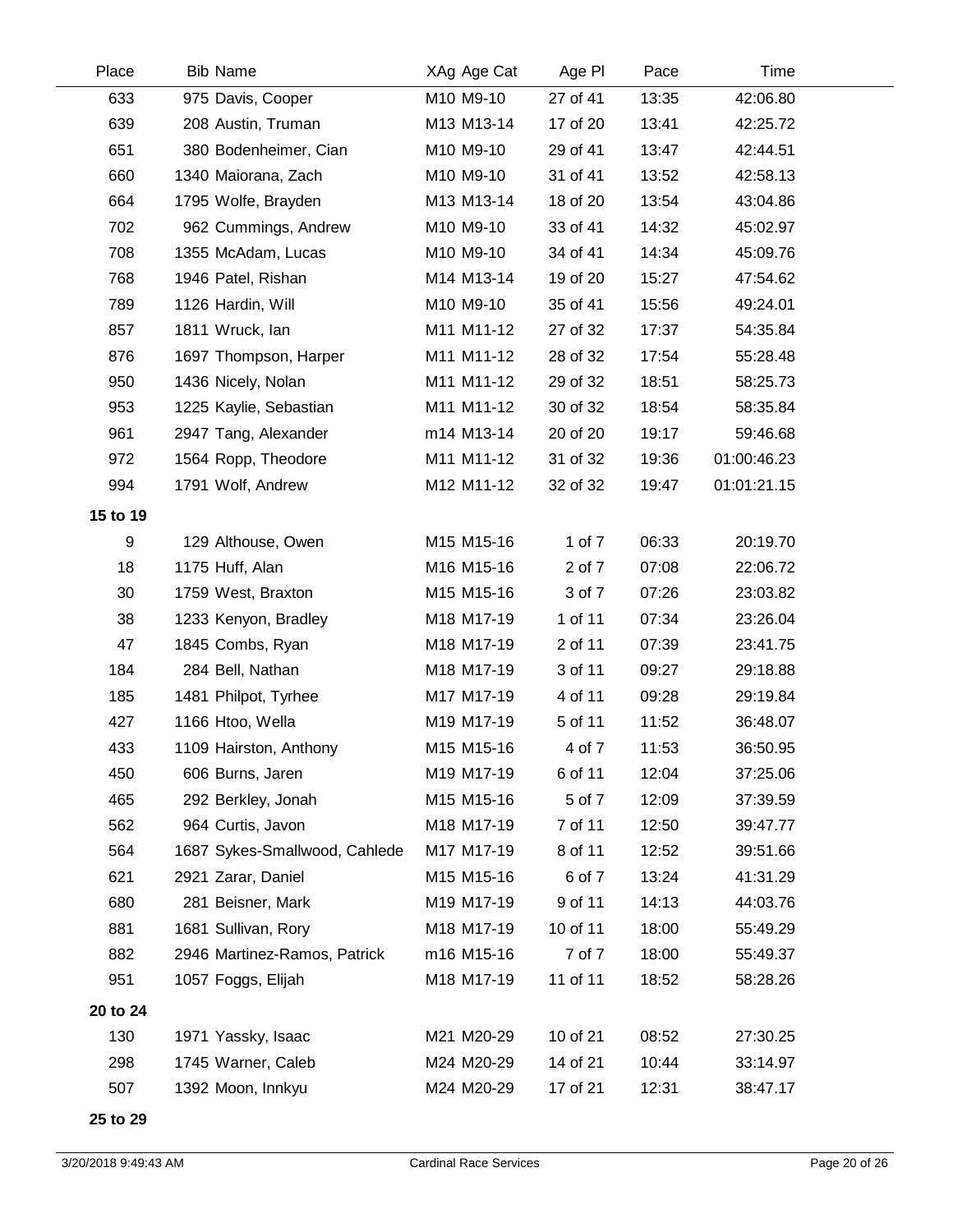| Place    | <b>Bib Name</b>           | XAg Age Cat | Age PI   | Pace  | Time     |  |
|----------|---------------------------|-------------|----------|-------|----------|--|
| 14       | 160 Andrews, Spencer      | M25 M20-29  | 1 of 21  | 06:46 | 20:57.08 |  |
| 19       | 771 Carle, Spenser        | M25 M20-29  | 2 of 21  | 07:08 | 22:07.41 |  |
| 25       | 1841 Brady, Spencer       | M27 M20-29  | 3 of 21  | 07:18 | 22:38.20 |  |
| 43       | 615 Bush, Cedric          | M29 M20-29  | 4 of 21  | 07:38 | 23:38.92 |  |
| 45       | 1770 Whitehouse, Parker   | M27 M20-29  | 5 of 21  | 07:39 | 23:41.46 |  |
| 103      | 1558 Rogers, Benjamin     | M28 M20-29  | 6 of 21  | 08:34 | 26:34.17 |  |
| 104      | 1454 Oropeza, Dan         | M28 M20-29  | 7 of 21  | 08:34 | 26:34.55 |  |
| 118      | 1467 Park, Jun            | M25 M20-29  | 8 of 21  | 08:44 | 27:05.48 |  |
| 123      | 1120 Hansen, Lucas        | M28 M20-29  | 9 of 21  | 08:48 | 27:18.23 |  |
| 131      | 1239 Kim, Shawn           | M25 M20-29  | 11 of 21 | 08:58 | 27:46.42 |  |
| 189      | 1717 Valentine, Adam      | M26 M20-29  | 12 of 21 | 09:30 | 29:28.32 |  |
| 215      | 1843 Cleaver, Hayden      | M27 M20-29  | 13 of 21 | 09:46 | 30:17.45 |  |
| 384      | 1689 Szwebjka, Ryan       | M28 M20-29  | 15 of 21 | 11:29 | 35:34.96 |  |
| 414      | 1768 White, Zakk          | M29 M20-29  | 16 of 21 | 11:46 | 36:27.28 |  |
| 587      | 1171 Hubbard, Troy        | M27 M20-29  | 18 of 21 | 13:05 | 40:34.94 |  |
| 618      | 166 Andruejol, johan      | M29 M20-29  | 19 of 21 | 13:20 | 41:21.17 |  |
| 783      | 1439 Nickerson, Adam      | M28 M20-29  | 20 of 21 | 15:50 | 49:06.51 |  |
| 799      | 1613 Sheeren, Thomas      | M29 M20-29  | 21 of 21 | 16:15 | 50:22.66 |  |
| 30 to 34 |                           |             |          |       |          |  |
| 3        | 1181 Ideus, Aaron         | M30 M30-39  | 1 of 56  | 06:21 | 19:42.40 |  |
| 20       | 972 Davis, Anthony        | M30 M30-39  | 3 of 56  | 07:09 | 22:09.34 |  |
| 36       | 449 Boykin, Donavon       | M32 M30-39  | 5 of 56  | 07:32 | 23:21.76 |  |
| 40       | 812 Castaneda, Pav        | M30 M30-39  | 6 of 56  | 07:35 | 23:29.04 |  |
| 57       | 2949 Barone, Dominick     | M31 M30-39  | 9 of 56  | 07:48 | 24:11.85 |  |
| 74       | 138 Alvarez, Jose         | M32 M30-39  | 10 of 56 | 08:12 | 25:24.42 |  |
| 75       | 1328 Luecking, Josh       | M33 M30-39  | 11 of 56 | 08:12 | 25:26.32 |  |
| 78       | 1754 Watts, Sam           | M32 M30-39  | 12 of 56 | 08:15 | 25:35.96 |  |
| 84       | 1168 Huang, Jiyue         | M34 M30-39  | 13 of 56 | 08:18 | 25:43.04 |  |
| 96       | 1246 Koch, Arthur         | M34 M30-39  | 14 of 56 | 08:28 | 26:15.23 |  |
| 100      | 1078 Gates, David         | M30 M30-39  | 16 of 56 | 08:32 | 26:27.37 |  |
| 472      | 1720 Van Dyk, Chris       | M32 M30-39  | 36 of 56 | 12:11 | 37:45.63 |  |
| 682      | 595 Burks, Chris          | M32 M30-39  | 42 of 56 | 14:17 | 44:15.80 |  |
| 788      | 1305 Limbrick, Daniel     | M33 M30-39  | 46 of 56 | 15:55 | 49:20.62 |  |
| 847      | 126 Almeida, Chris        | M30 M30-39  | 48 of 56 | 17:32 | 54:21.04 |  |
| 910      | 2914 Sidenstricker, Eddie | m34 M30-39  | 52 of 56 | 18:17 | 56:40.26 |  |
| 946      | 1294 Leedom, Michael      | M31 M30-39  | 55 of 56 | 18:41 | 57:55.50 |  |
| 35 to 39 |                           |             |          |       |          |  |
| 4        | 1955 Lam, Yik             | M37 M30-39  | 2 of 56  | 06:24 | 19:51.70 |  |
| 29       | 626 Buzzard, Peter        | M38 M30-39  | 4 of 56  | 07:25 | 23:00.12 |  |
| 49       | 679 Calderon, Andr Frs    | M39 M30-39  | 7 of 56  | 07:40 | 23:45.98 |  |
|          |                           |             |          |       |          |  |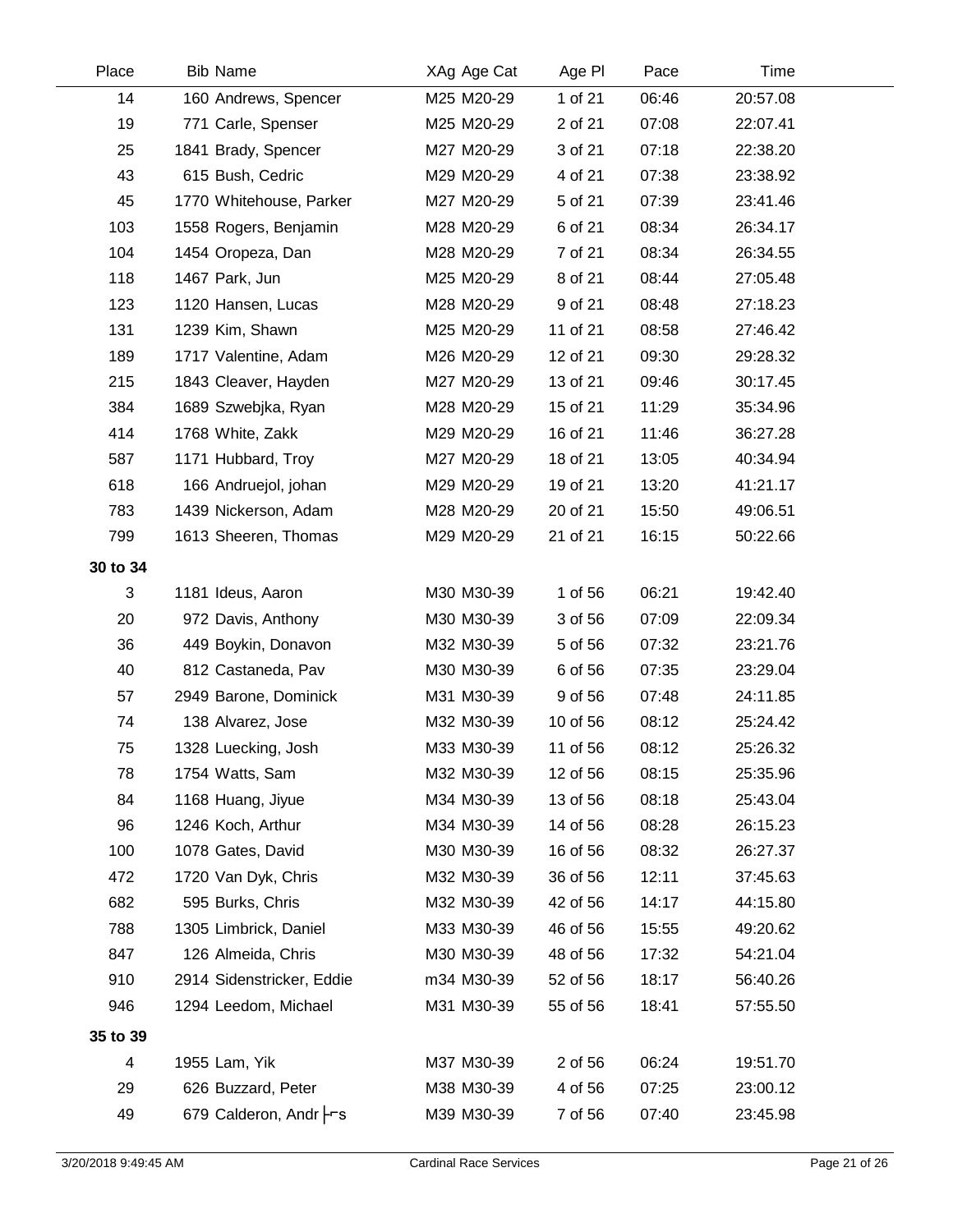| Place                | <b>Bib Name</b>                 | XAg Age Cat                   | Age PI   | Pace  | Time        |               |
|----------------------|---------------------------------|-------------------------------|----------|-------|-------------|---------------|
| 52                   | 1498 Portnoy, Jason             | M39 M30-39                    | 8 of 56  | 07:41 | 23:50.56    |               |
| 99                   | 1314 Little, Albert             | M36 M30-39                    | 15 of 56 | 08:31 | 26:23.85    |               |
| 152                  | 450 Boyle, Davis                | M36 M30-39                    | 17 of 56 | 09:13 | 28:33.94    |               |
| 153                  | 918 Cheng, Jeffrey              | M37 M30-39                    | 18 of 56 | 09:13 | 28:34.67    |               |
| 186                  | 973 Davis, Brad                 | M39 M30-39                    | 19 of 56 | 09:28 | 29:20.46    |               |
| 190                  | 1747 Warshofsky, Josh           | M35 M30-39                    | 20 of 56 | 09:31 | 29:29.46    |               |
| 200                  | 1059 Foreman, Aaron             | M36 M30-39                    | 21 of 56 | 09:37 | 29:49.75    |               |
| 218                  | 955 Cross, Alexander            | M37 M30-39                    | 22 of 56 | 09:47 | 30:19.42    |               |
| 243                  | 1404 Murchison, Matt            | M38 M30-39                    | 23 of 56 | 10:08 | 31:26.16    |               |
| 285                  | 1446 Noland, David              | M36 M30-39                    | 24 of 56 | 10:30 | 32:33.10    |               |
| 320                  | 1922 Trotter, Marcus            | M37 M30-39                    | 25 of 56 | 10:52 | 33:42.75    |               |
| 321                  | 2958 Oza, Rishi                 | M39 M30-39                    | 26 of 56 | 10:53 | 33:43.14    |               |
| 331                  | 1177 Hunter, David              | M35 M30-39                    | 27 of 56 | 10:56 | 33:54.67    |               |
| 336                  | 1128 Harris, Clay               | M39 M30-39                    | 28 of 56 | 11:00 | 34:07.36    |               |
| 342                  | 1590 Schaefer, Michael          | M38 M30-39                    | 29 of 56 | 11:02 | 34:11.20    |               |
| 367                  | 1834 Zhang, Mike                | M39 M30-39                    | 30 of 56 | 11:19 | 35:05.45    |               |
| 424                  | 1748 Waterhouse, Ben            | M39 M30-39                    | 31 of 56 | 11:52 | 36:45.73    |               |
| 434                  | 916 Cheetah, Teddy              | M38 M30-39                    | 32 of 56 | 11:53 | 36:51.62    |               |
| 454                  | 1159 Hopkins, Michael           | M39 M30-39                    | 33 of 56 | 12:05 | 37:28.46    |               |
| 459                  | 1619 Singer, Adam               | M36 M30-39                    | 34 of 56 | 12:07 | 37:34.04    |               |
| 471                  | 1524 Ramos-Jimenez, Fabian      | M38 M30-39                    | 35 of 56 | 12:11 | 37:45.23    |               |
| 481                  | 1431 Nelson, John               | M38 M30-39                    | 37 of 56 | 12:15 | 37:58.26    |               |
| 591                  | 1570 Rose, Tom                  | M35 M30-39                    | 38 of 56 | 13:07 | 40:39.43    |               |
| 600                  | 1781 Williams, Jonathan         | M36 M30-39                    | 39 of 56 | 13:09 | 40:44.39    |               |
| 623                  | 1830 Zarzar, Ted                | M37 M30-39                    | 40 of 56 | 13:24 | 41:33.03    |               |
| 663                  | 1796 Wolfe, Matt                | M36 M30-39                    | 41 of 56 | 13:54 | 43:04.73    |               |
| 740                  | 1318 Lloyd, Will                | M38 M30-39                    | 43 of 56 | 14:53 | 46:08.31    |               |
| 771                  | 755 Campbell, Timothy           | M39 M30-39                    | 44 of 56 | 15:31 | 48:05.74    |               |
| 776                  | 1565 Rosario-Montalvo, Jean Car | M35 M30-39                    | 45 of 56 | 15:40 | 48:33.77    |               |
| 837                  | 1969 Moore, Andrew              | M37 M30-39                    | 47 of 56 | 16:56 | 52:29.29    |               |
| 858                  | 1605 Seepolmuang, Ponglert      | M39 M30-39                    | 49 of 56 | 17:38 | 54:38.73    |               |
| 860                  | 1006 Downs, Christopher         | M35 M30-39                    | 50 of 56 | 17:40 | 54:47.50    |               |
| 894                  | 1737 Walter, Brandon            | M39 M30-39                    | 51 of 56 | 18:08 | 56:13.88    |               |
| 913                  | 1367 McGovern, Jonathan         | M38 M30-39                    | 53 of 56 | 18:19 | 56:46.62    |               |
| 924                  | 1100 Graves, Mark               | M37 M30-39                    | 54 of 56 | 18:22 | 56:56.71    |               |
| 992                  | 1335 Mack, Adam                 | M37 M30-39                    | 56 of 56 | 19:46 | 01:01:15.85 |               |
| 40 to 44             |                                 |                               |          |       |             |               |
| $\overline{7}$       | 579 Bulleri, Michael            | M40 M40-49                    | 2 of 107 | 06:26 | 19:57.41    |               |
| 39                   | 1193 Jeter, Chris               | M42 M40-49                    | 6 of 107 | 07:34 | 23:26.68    |               |
| 44                   | 1482 Pike, Dennis               | M42 M40-49                    | 7 of 107 | 07:38 | 23:39.56    |               |
| 50                   | 2951 Milford-Beland, Scott      | M43 M40-49                    | 8 of 107 | 07:40 | 23:46.43    |               |
| 3/20/2018 9:49:47 AM |                                 | <b>Cardinal Race Services</b> |          |       |             | Page 22 of 26 |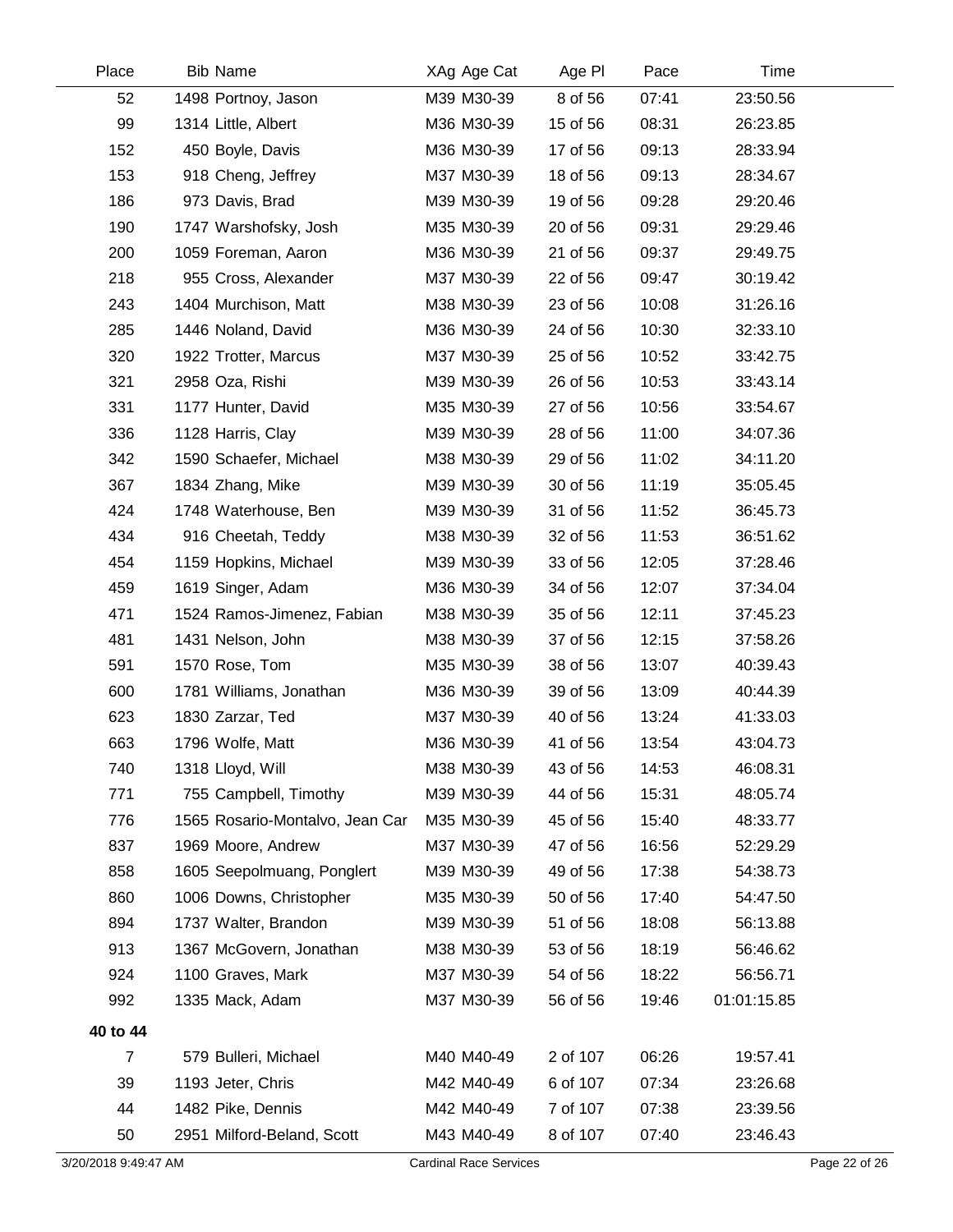| Place | <b>Bib Name</b>          | XAg Age Cat | Age PI    | Pace  | Time     |  |
|-------|--------------------------|-------------|-----------|-------|----------|--|
| 53    | 1776 Willard, Andrew     | M41 M40-49  | 9 of 107  | 07:44 | 23:58.50 |  |
| 60    | 2941 Jefferies, Randy    | m40 M40-49  | 10 of 107 | 07:52 | 24:22.28 |  |
| 61    | 1094 Grabowski, Chuck    | M43 M40-49  | 11 of 107 | 07:56 | 24:34.77 |  |
| 64    | 2961 Meunier, Thomas     | M41 M40-49  | 12 of 107 | 07:59 | 24:44.34 |  |
| 68    | 1573 Rossi, Joe          | M43 M40-49  | 13 of 107 | 08:02 | 24:54.19 |  |
| 95    | 1399 Morse, Troy         | M43 M40-49  | 14 of 107 | 08:28 | 26:14.68 |  |
| 102   | 1672 Stolte, Christopher | M41 M40-49  | 15 of 107 | 08:32 | 26:27.84 |  |
| 142   | 1222 Kay, Kevin          | M41 M40-49  | 22 of 107 | 09:08 | 28:20.07 |  |
| 145   | 1419 Nally, Eric         | M42 M40-49  | 23 of 107 | 09:09 | 28:23.04 |  |
| 147   | 841 Cavanaugh, Mark      | m44 M40-49  | 24 of 107 | 09:11 | 28:28.26 |  |
| 156   | 1211 Kalavsky, Mickey    | M41 M40-49  | 25 of 107 | 09:14 | 28:38.15 |  |
| 173   | 1744 Ware, Drew          | M40 M40-49  | 27 of 107 | 09:19 | 28:53.45 |  |
| 177   | 1291 Lee, Michael        | M40 M40-49  | 28 of 107 | 09:25 | 29:10.57 |  |
| 198   | 1600 Scott, Jonathan     | M41 M40-49  | 30 of 107 | 09:36 | 29:45.14 |  |
| 212   | 522 Buchanan, lan        | M41 M40-49  | 31 of 107 | 09:45 | 30:13.66 |  |
| 252   | 1917 Tarter, Aaron       | M40 M40-49  | 33 of 107 | 10:14 | 31:43.59 |  |
| 258   | 1786 Wilmoth, Gabriel    | M41 M40-49  | 35 of 107 | 10:17 | 31:52.44 |  |
| 274   | 1133 Harrison, Scott     | M42 M40-49  | 37 of 107 | 10:26 | 32:21.63 |  |
| 276   | 1217 Kappelman, Mike     | M43 M40-49  | 38 of 107 | 10:27 | 32:23.72 |  |
| 286   | 1693 Thomas, Courtney    | M41 M40-49  | 39 of 107 | 10:31 | 32:36.96 |  |
| 300   | 1241 Kim, Yongil         | M42 M40-49  | 40 of 107 | 10:44 | 33:16.77 |  |
| 314   | 1416 Naftel, Herman      | M40 M40-49  | 45 of 107 | 10:48 | 33:27.76 |  |
| 318   | 1732 Walkowiak, Keith    | M42 M40-49  | 47 of 107 | 10:51 | 33:38.36 |  |
| 338   | 1116 Hansen, Eric        | M42 M40-49  | 50 of 107 | 11:01 | 34:08.13 |  |
| 392   | 1891 Gotz, David         | M40 M40-49  | 52 of 107 | 11:31 | 35:41.22 |  |
| 398   | 1460 Palmer, Bob         | M43 M40-49  | 53 of 107 | 11:33 | 35:48.33 |  |
| 420   | 1999 Hahn, Sangtaek      | M43 M40-49  | 55 of 107 | 11:49 | 36:39.00 |  |
| 444   | 117 Alicante Leon, Tutu  | M44 M40-49  | 57 of 107 | 11:59 | 37:08.63 |  |
| 485   | 1915 SZOTT, MICHAEL      | M43 M40-49  | 60 of 107 | 12:18 | 38:08.05 |  |
| 513   | 1934 Tadross, Mike       | M41 M40-49  | 63 of 107 | 12:32 | 38:50.50 |  |
| 526   | 1297 Levine, Dan         | M40 M40-49  | 64 of 107 | 12:36 | 39:02.28 |  |
| 533   | 1292 Lee, Thomas         | M40 M40-49  | 65 of 107 | 12:38 | 39:11.35 |  |
| 536   | 1025 Elwafi, Hani        | M40 M40-49  | 66 of 107 | 12:40 | 39:14.70 |  |
| 539   | 1833 Zengerle, Jason     | M44 M40-49  | 67 of 107 | 12:41 | 39:17.79 |  |
| 577   | 1449 O'Brien, Mark       | M42 M40-49  | 69 of 107 | 13:00 | 40:18.64 |  |
| 601   | 1541 Rhee, Howard        | M42 M40-49  | 70 of 107 | 13:09 | 40:45.25 |  |
| 606   | 497 Brown, Kevin         | M44 M40-49  | 71 of 107 | 13:10 | 40:49.59 |  |
| 630   | 1579 Ruan, Sheng-Yuan    | M41 M40-49  | 73 of 107 | 13:32 | 41:57.18 |  |
| 635   | 979 Davis, Matthew       | M42 M40-49  | 74 of 107 | 13:40 | 42:21.10 |  |
| 638   | 1476 Pendergast, Marc    | M44 M40-49  | 75 of 107 | 13:41 | 42:24.83 |  |
| 644   | 1382 Mihalcea, Leonardo  | M42 M40-49  | 76 of 107 | 13:43 | 42:30.53 |  |

 $\overline{\phantom{0}}$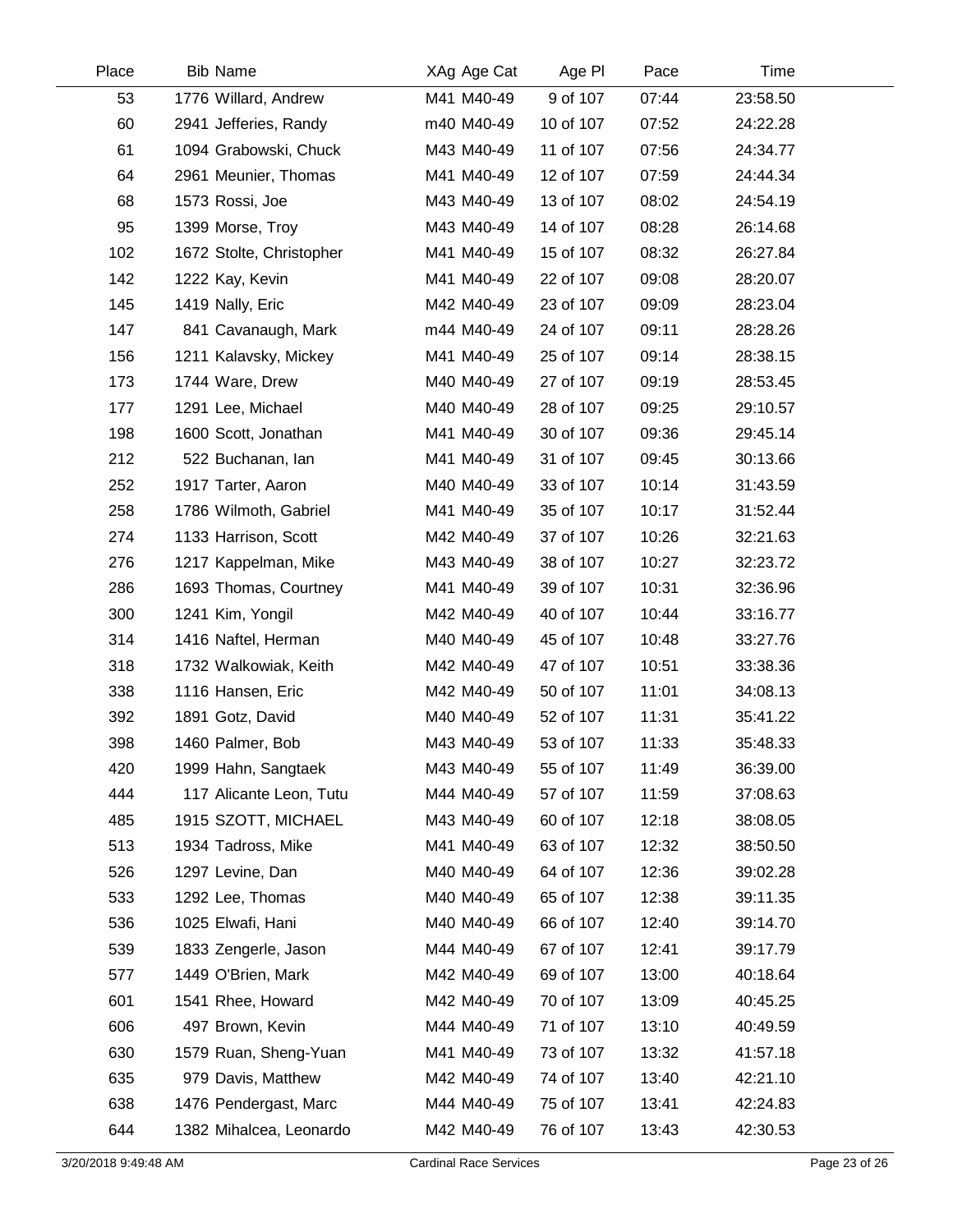| Place          | <b>Bib Name</b>          | XAg Age Cat | Age PI     | Pace  | Time        |  |
|----------------|--------------------------|-------------|------------|-------|-------------|--|
| 650            | 999 DeVrieze, Steve      | M42 M40-49  | 78 of 107  | 13:46 | 42:41.99    |  |
| 659            | 1339 Maiorana, Brendan   | M42 M40-49  | 79 of 107  | 13:51 | 42:57.19    |  |
| 669            | 1405 Murdoch, David      | M44 M40-49  | 80 of 107  | 14:01 | 43:28.11    |  |
| 688            | 1990 Kim, Jung Hwan      | m41 M40-49  | 81 of 107  | 14:19 | 44:22.79    |  |
| 710            | 953 Crncic, John         | M41 M40-49  | 83 of 107  | 14:34 | 45:09.98    |  |
| 715            | 954 Crncic, Johnny       | M41 M40-49  | 84 of 107  | 14:36 | 45:16.69    |  |
| 728            | 1348 Marsh, Issac        | M44 M40-49  | 85 of 107  | 14:47 | 45:51.16    |  |
| 734            | 1889 Geier, Scott        | M41 M40-49  | 86 of 107  | 14:49 | 45:57.41    |  |
| 738            | 2957 Swingler, Aaron     | M40 M40-49  | 87 of 107  | 14:52 | 46:04.32    |  |
| 770            | 939 Cook, Jonathon       | M42 M40-49  | 89 of 107  | 15:30 | 48:04.50    |  |
| 785            | 1231 Kempton, Rob        | M40 M40-49  | 90 of 107  | 15:53 | 49:15.39    |  |
| 812            | 1125 Hardin, Scott       | M40 M40-49  | 91 of 107  | 16:23 | 50:47.11    |  |
| 889            | 1597 Scott, Alan         | M40 M40-49  | 92 of 107  | 18:08 | 56:11.54    |  |
| 909            | 101 Abbott, James        | M41 M40-49  | 94 of 107  | 18:16 | 56:38.16    |  |
| 943            | 1752 Waters, Corey       | M40 M40-49  | 96 of 107  | 18:40 | 57:50.55    |  |
| 945            | 676 Caggia, Pete         | M43 M40-49  | 97 of 107  | 18:40 | 57:53.47    |  |
| 962            | 1690 Tang, Ivan          | M40 M40-49  | 99 of 107  | 19:17 | 59:48.12    |  |
| 969            | 1260 Kumar, Prabhat      | M42 M40-49  | 100 of 107 | 19:24 | 01:00:09.83 |  |
| 977            | 2918 Monahan, Rob        | M41 M40-49  | 101 of 107 | 19:39 | 01:00:55.86 |  |
| 978            | 1102 Gregory, Todd       | M43 M40-49  | 102 of 107 | 19:40 | 01:00:57.51 |  |
| 979            | 1746 Warner, Chad        | M43 M40-49  | 103 of 107 | 19:41 | 01:00:59.58 |  |
| 986            | 1660 Stanelle, Tobias    | M42 M40-49  | 105 of 107 | 19:44 | 01:01:11.77 |  |
| 1001           | 1370 McGreger, April     | M40 M40-49  | 106 of 107 | 19:51 | 01:01:31.87 |  |
| 45 to 49       |                          |             |            |       |             |  |
| $\overline{2}$ | 232 Baddour, Allen       | M46 M40-49  | 1 of 107   | 06:00 | 18:34.89    |  |
| 16             | 1893 Hegland, Don        | M45 M40-49  | 3 of 107   | 06:56 | 21:31.00    |  |
| 24             | 1520 Rahn, Blake         | M46 M40-49  | 4 of 107   | 07:18 | 22:36.36    |  |
| 37             | 1818 Yoder, Jason        | M45 M40-49  | 5 of 107   | 07:32 | 23:22.54    |  |
| 105            | 1464 Papazoglou, Michael | M46 M40-49  | 16 of 107  | 08:35 | 26:36.43    |  |
| 110            | 1321 LoFrese, Todd       | M46 M40-49  | 17 of 107  | 08:40 | 26:50.55    |  |
| 114            | 306 Bettmann, William    | M48 M40-49  | 18 of 107  | 08:41 | 26:53.76    |  |
| 117            | 1496 Porter, Warren      | M48 M40-49  | 19 of 107  | 08:44 | 27:04.00    |  |
| 119            | 861 Chambers, Nate       | M47 M40-49  | 20 of 107  | 08:46 | 27:11.43    |  |
| 124            | 1301 Lewis, Geoffrey     | M46 M40-49  | 21 of 107  | 08:49 | 27:18.43    |  |
| 171            | 1809 Wright, Joel        | M45 M40-49  | 26 of 107  | 09:18 | 28:51.19    |  |
| 195            | 1208 Jones, Steven       | M48 M40-49  | 29 of 107  | 09:34 | 29:39.30    |  |
| 219            | 1362 McEwen, David       | M47 M40-49  | 32 of 107  | 09:47 | 30:20.35    |  |
| 256            | 1070 Friedrich, Chris    | M46 M40-49  | 34 of 107  | 10:16 | 31:49.08    |  |
| 272            | 1894 heinrich, pat       | M46 M40-49  | 36 of 107  | 10:24 | 32:14.99    |  |
| 303            | 1422 Neal, Chris         | M47 M40-49  | 41 of 107  | 10:44 | 33:17.18    |  |
| 305            | 1930 Bartholomew, Keith  | M49 M40-49  | 42 of 107  | 10:45 | 33:20.12    |  |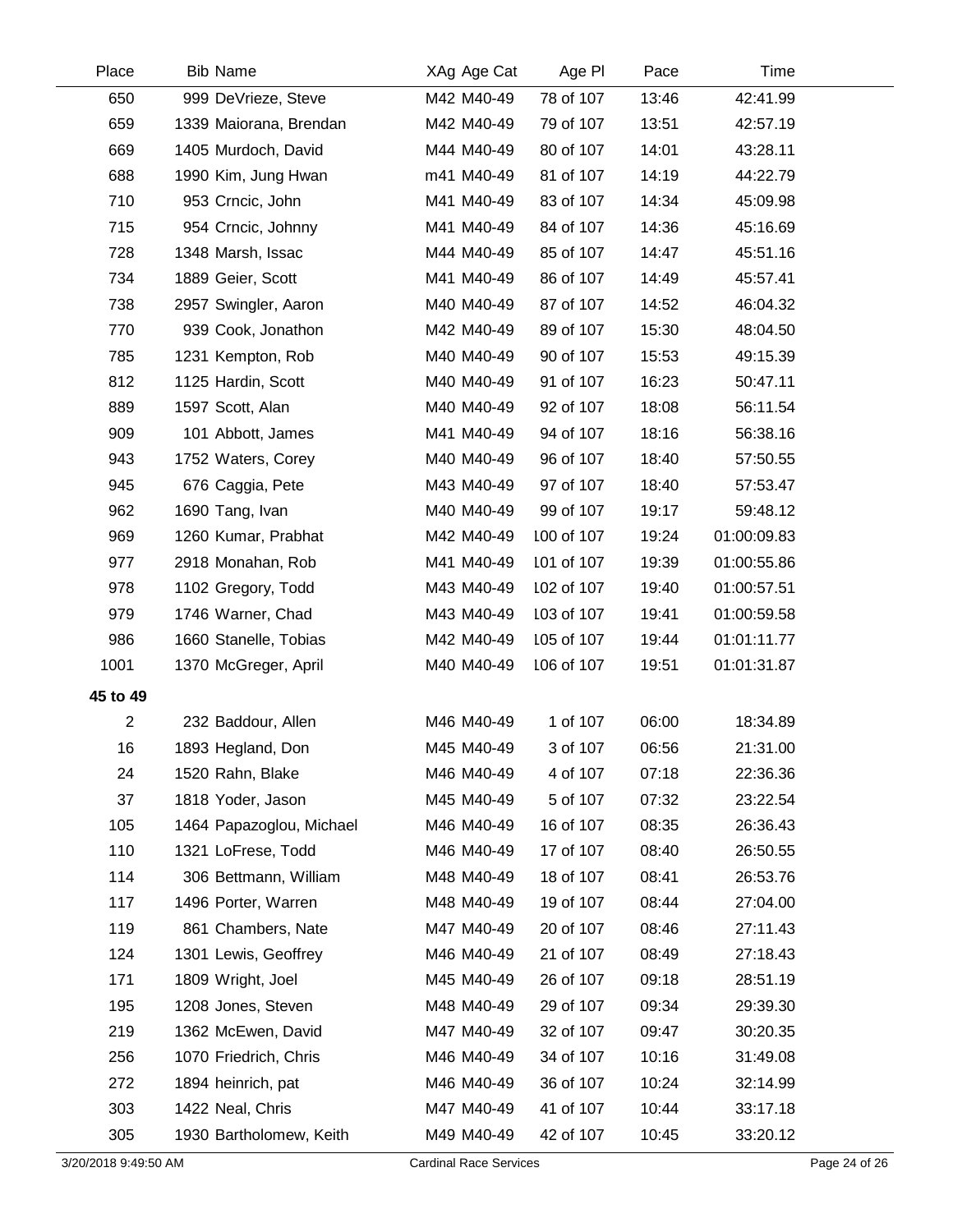| Place    | <b>Bib Name</b>          | XAg Age Cat | Age PI     | Pace  | Time        |  |
|----------|--------------------------|-------------|------------|-------|-------------|--|
| 307      | 1997 Gabier, Dan         | M49 M40-49  | 43 of 107  | 10:46 | 33:21.54    |  |
| 309      | 1134 Harrison, Stuart    | M45 M40-49  | 44 of 107  | 10:47 | 33:24.95    |  |
| 315      | 1960 Kallepalli, Satya   | m48 M40-49  | 46 of 107  | 10:48 | 33:27.91    |  |
| 319      | 110 Akos, Patrick        | M46 M40-49  | 48 of 107  | 10:51 | 33:38.36    |  |
| 326      | 1219 Kasten, Michael     | M46 M40-49  | 49 of 107  | 10:55 | 33:49.74    |  |
| 381      | 1581 Ruef, Martin        | M49 M40-49  | 51 of 107  | 11:27 | 35:29.14    |  |
| 405      | 1491 Polage, Christopher | M48 M40-49  | 54 of 107  | 11:43 | 36:19.64    |  |
| 423      | 1647 Southwell, Brad     | M45 M40-49  | 56 of 107  | 11:50 | 36:41.03    |  |
| 449      | 1944 Bollain, Manuel     | m48 M40-49  | 58 of 107  | 12:04 | 37:22.97    |  |
| 460      | 1042 Farmer, Brian       | M47 M40-49  | 59 of 107  | 12:07 | 37:35.05    |  |
| 490      | 1052 Fish, Eric          | M45 M40-49  | 61 of 107  | 12:23 | 38:24.11    |  |
| 494      | 1629 Skurski, Kevin      | M46 M40-49  | 62 of 107  | 12:25 | 38:29.49    |  |
| 551      | 274 Baucom, Martin       | M49 M40-49  | 68 of 107  | 12:45 | 39:31.67    |  |
| 614      | 445 bosworth, hayden     | M47 M40-49  | 72 of 107  | 13:17 | 41:10.49    |  |
| 645      | 322 Bianchi, Fabrizio    | M47 M40-49  | 77 of 107  | 13:45 | 42:37.70    |  |
| 698      | 1948 Brown, Andrew       | M46 M40-49  | 82 of 107  | 14:28 | 44:51.39    |  |
| 749      | 1375 McQueen, Chris      | M46 M40-49  | 88 of 107  | 15:11 | 47:04.39    |  |
| 903      | 1266 Kurup, Vinod        | M46 M40-49  | 93 of 107  | 18:10 | 56:20.26    |  |
| 937      | 1499 Potter, Michael     | M46 M40-49  | 95 of 107  | 18:33 | 57:29.85    |  |
| 949      | 1700 Thompson, Joe       | M48 M40-49  | 98 of 107  | 18:48 | 58:17.38    |  |
| 982      | 1562 Ropp, David         | M49 M40-49  | 104 of 107 | 19:44 | 01:01:09.79 |  |
| 1007     | 1792 Wolf, Brian         | M46 M40-49  | 107 of 107 | 20:10 | 01:02:30.68 |  |
| 50 to 54 |                          |             |            |       |             |  |
| 46       | 1844 Combs, Chris        | M50 M50-59  | 3 of 31    | 07:39 | 23:41.72    |  |
| 72       | 1906 Meyer, John         | M54 M50-59  | 4 of 31    | 08:10 | 25:18.08    |  |
| 73       | 917 Chen, Qing           | M53 M50-59  | 5 of 31    | 08:10 | 25:20.46    |  |
| 107      | 1892 Yassky, Evan        | M51 M50-59  | 9 of 31    | 08:35 | 26:37.59    |  |
| 125      | 2925 Chan, Allen         | M54 M50-59  | 10 of 31   | 08:49 | 27:21.18    |  |
| 224      | 1980 Taylor, Paul        | M53 M50-59  | 13 of 31   | 09:53 | 30:37.00    |  |
| 302      | 1951 Williamson, Andrew  | M50 M50-59  | 15 of 31   | 10:44 | 33:16.95    |  |
| 332      | 1021 Ederle, Mike        | M53 M50-59  | 17 of 31   | 10:58 | 33:59.61    |  |
| 486      | 1622 Sintobin, Benny     | M50 M50-59  | 19 of 31   | 12:19 | 38:09.99    |  |
| 667      | 1331 Lutz, Peter         | M51 M50-59  | 20 of 31   | 13:59 | 43:21.88    |  |
| 681      | 1344 MANNING, ROBERT     | M50 M50-59  | 21 of 31   | 14:14 | 44:08.75    |  |
| 769      | 1110 Hales, Billy        | M54 M50-59  | 22 of 31   | 15:30 | 48:01.91    |  |
| 815      | 786 Carter, Logan        | M52 M50-59  | 24 of 31   | 16:23 | 50:47.74    |  |
| 835      | 985 Dean, Pettit         | M50 M50-59  | 25 of 31   | 16:48 | 52:05.03    |  |
| 911      | 1974 Mitchell, Thomas    | M53 M50-59  | 28 of 31   | 18:18 | 56:43.48    |  |
| 927      | 203 Austin, Colin        | M52 M50-59  | 29 of 31   | 18:24 | 57:02.22    |  |
| 939      | 1184 Jarskog, Fred       | M53 M50-59  | 30 of 31   | 18:35 | 57:36.14    |  |
| 954      | 1835 Zoltners, Greggor   | M53 M50-59  | 31 of 31   | 18:58 | 58:46.56    |  |